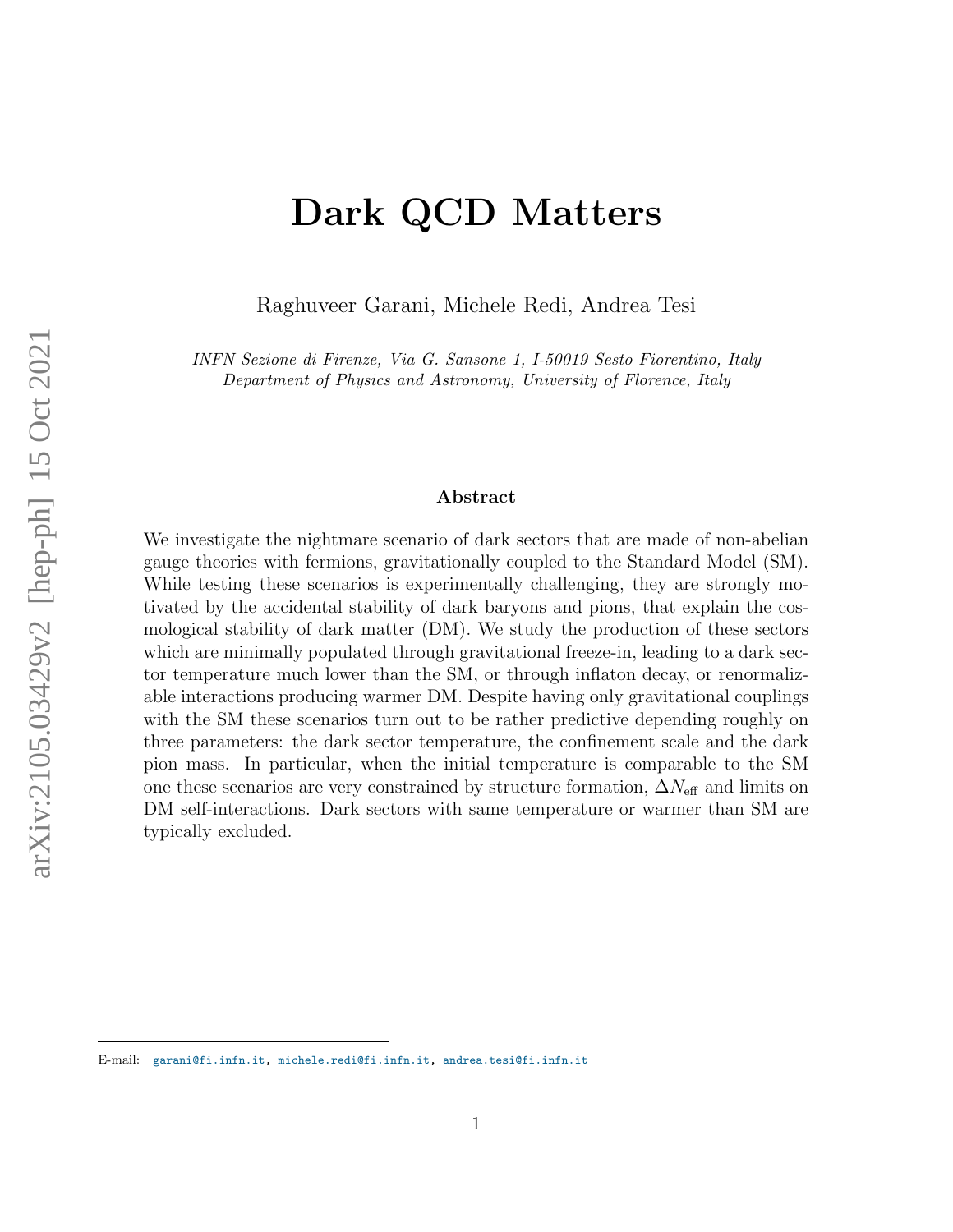# Contents

| $\mathbf{1}$   | Introduction                                                                                                                    | $\overline{2}$                            |
|----------------|---------------------------------------------------------------------------------------------------------------------------------|-------------------------------------------|
| $\overline{2}$ | Dark QCD                                                                                                                        | $\overline{\mathbf{4}}$<br>$\overline{5}$ |
| 3              | <b>Production mechanisms</b><br>3.1<br>3.2                                                                                      | $\bf{6}$<br>$\overline{7}$<br>9           |
| 4              | Thermal history<br>4.1<br>Dark sector temperature after the phase transition $\ldots \ldots \ldots \ldots \ldots$<br>4.2<br>4.3 | 11<br>12<br>13<br>14                      |
| $\overline{5}$ | Phenomenology<br>5.1<br>5.2<br>Dark radiation<br>5.3<br>5.4<br>5.5                                                              | 17<br>18<br>19<br>19<br>21<br>23          |
| 6              | Conclusions                                                                                                                     | 25                                        |
|                | A Production of CFT from contact operators                                                                                      | 26<br>28                                  |

# <span id="page-1-0"></span>1 Introduction

All the current evidences for the existence of dark matter (DM) rely on its gravitational interactions. At late time the most convincing observations are gravitationally collapsed structures ranging from the smallest known galaxies to the largest known galaxy clusters [\[1\]](#page-27-1) while CMB strikingly confirms this picture at early times [\[2\]](#page-27-2). Lacking any non-gravitational evidence for DM, truly dark sectors that perhaps interact only gravitationally are a plausible possibility. To this end, pure gravitational production of dark sectors has gained much attention in recent times, and several models have been studied [\[3–](#page-28-0)[12\]](#page-28-1).

In the landscape of secluded dark sectors one possible hint to the nature of DM is the idea of accidental DM stability. Stable particles are at the heart of the visible universe. While the electron is exactly stable, the proton is known to have an extremely long lifetime,  $\tau > 10^{34}$  yr. In the standard model (SM) proton stability is beautifully explained by accidental baryon number conservation of the SM lagrangian that is only violated by dimension 6 operators which are suppressed by the scale of new physics, perhaps the unification or the Planck scale. The same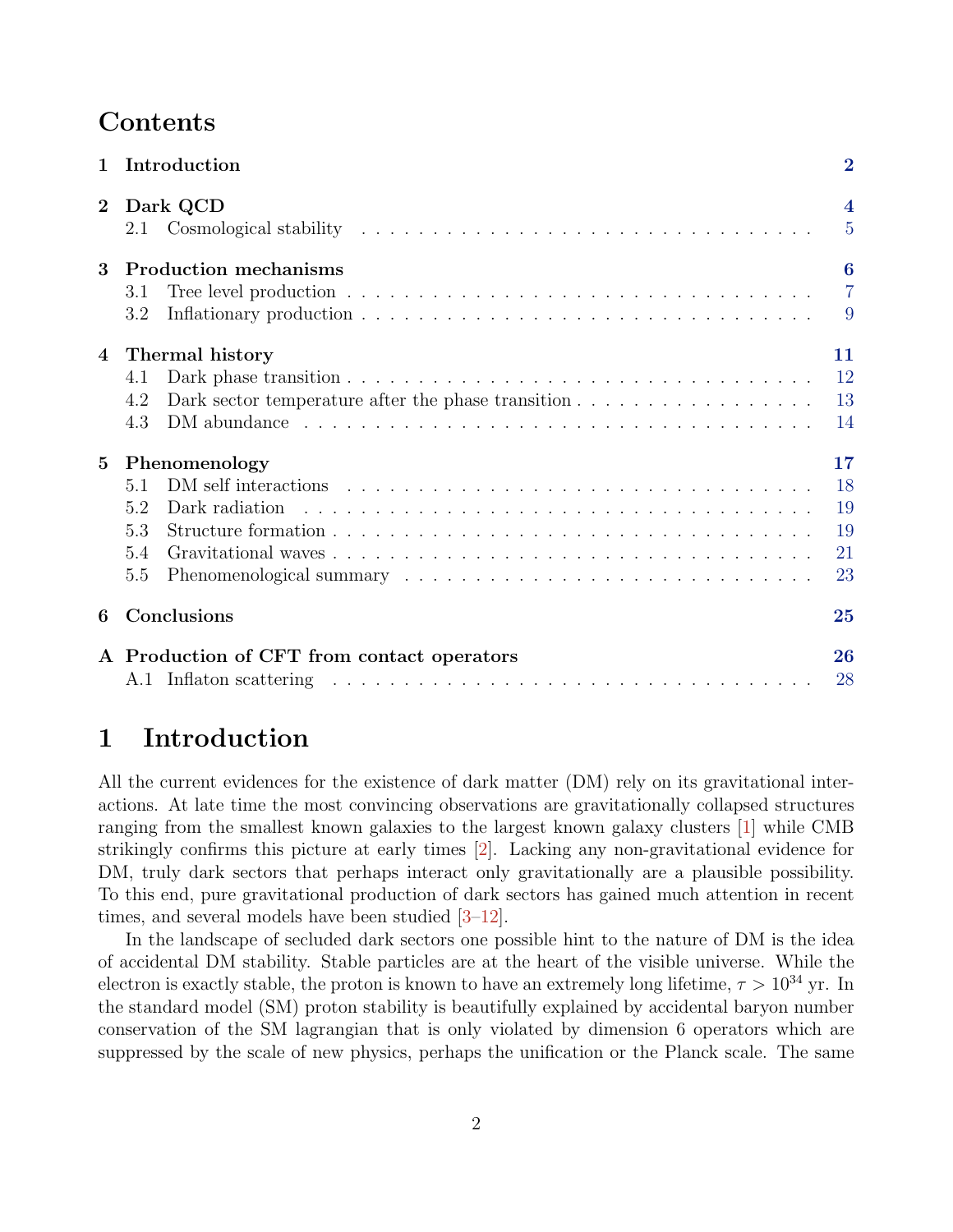level of elegance is typically not shared by the dark sector where DM stability is often granted imposing ad hoc global symmetries, most notably R-parity in supersymmetry. Motivated by this observation, models with composite DM have been proposed in the literature [\[13](#page-28-2)[–23\]](#page-29-0) (see also [\[24\]](#page-29-1) for a review on the topic).

A large fraction of previous studies focused on dark sectors charged under the SM, leading to DM phenomenology in the same universality class of weakly interacting massive particles. In the most compelling scenario DM is a baryon of the dark sector with electro-weak charges [\[18\]](#page-28-3), whose mass is expected to be around 100 TeV if thermally produced or lower if asymmetric [\[25\]](#page-29-2). In this work we consider dark gauge sectors with fermions neutral under the  $SM<sup>1</sup>$  $SM<sup>1</sup>$  $SM<sup>1</sup>$ . This framework yields DM candidates in the form of dark hadrons which are characterized by a compositeness scale  $\Lambda$  and by the absence of any renormalizable interactions with the SM. Concretely we will study SU(N) gauge theories with  $N_F$  light flavors, that we dub dark QCD (dQCD), see [\[26–](#page-29-3)[28\]](#page-29-4) for related work. The physics is described by the lagrangian,

<span id="page-2-1"></span>
$$
\int d^4x \sqrt{-g} \left[ \mathcal{L}_{\rm SM} - \frac{1}{4} G^a_{\mu\nu} G^{\mu\nu a} + \bar{\psi}_i \left( \rlap{\,/}D - m_i \right) \psi_i + \sum \frac{\mathcal{O}_{\rm SM} \mathcal{O}_{\rm dark}}{M_{\rm Pl}^{\#}} \right]. \tag{1}
$$

where  $\mathcal{O}_{SM}(\mathcal{O}_{dark})$  are gauge invariant operators of the SM (dark) sector.

In the most minimal case with no fermions the lightest glueballs are accidental DM candidates [\[29–](#page-29-5)[34\]](#page-29-6). In this context, gravitational production leads to viable models with dark sectors much colder than the SM [\[11,](#page-28-4) [35\]](#page-29-7).

The addition of fermions gives rise to a host of new possibilities and novel phenomena. Accidentally stable DM candidates are in this case the lightest dark baryons and pions, where the latter can be arbitrarily lighter than  $\Lambda$  in principle. Baryon DM in dQCD was also studied in [\[26\]](#page-29-3) with somewhat different conclusions. Contrary to the pure glue scenario the leading interaction between the dark sector and the SM is through the Higgs portal,  $|H|^2 \bar{\psi}\psi$ . This dimension 5 operator even when suppressed by the Planck scale dominates DM production and controls pions stability. The latter turn out to be cosmologically stable if their mass is below the GeV scale. Gauge theories with fermions are approximately Weyl invariant except for the fermion mass terms and confinement scale. This implies that inflationary production is suppressed if the Hubble scale during inflation is larger than  $\Lambda$ . These sectors are instead populated through tree level gravitational interactions leading to sectors colder than the SM. It is also possible that heavy degrees of freedom provide thermal contact with the SM or that the inflaton has a sizable width in the dark sector producing warmer sectors.

Depending on the dark sector initial temperature different scenarios emerge. We will show how dark baryon (pions) can constitute heavy (light) DM, spanning many orders of magnitude in mass, can be realized in dQCD. Contrary to models with SM charges the pions turn out to be excellent DM candidates beside baryons. This setup naturally endows DM candidates with intrinsic self-interactions at low energies, that leads to the exciting possibility of observable effects in structure formation. Thus we illustrate how completely secluded dark sectors could be phenomenologically tested through cosmological probes. In particular dark sectors that are initially in thermal equilibrium with the SM are generically excluded.

<span id="page-2-0"></span><sup>&</sup>lt;sup>1</sup>For a discussion of secluded U(1) models we refer the reader to Refs. [\[3,](#page-28-0) [6\]](#page-28-5).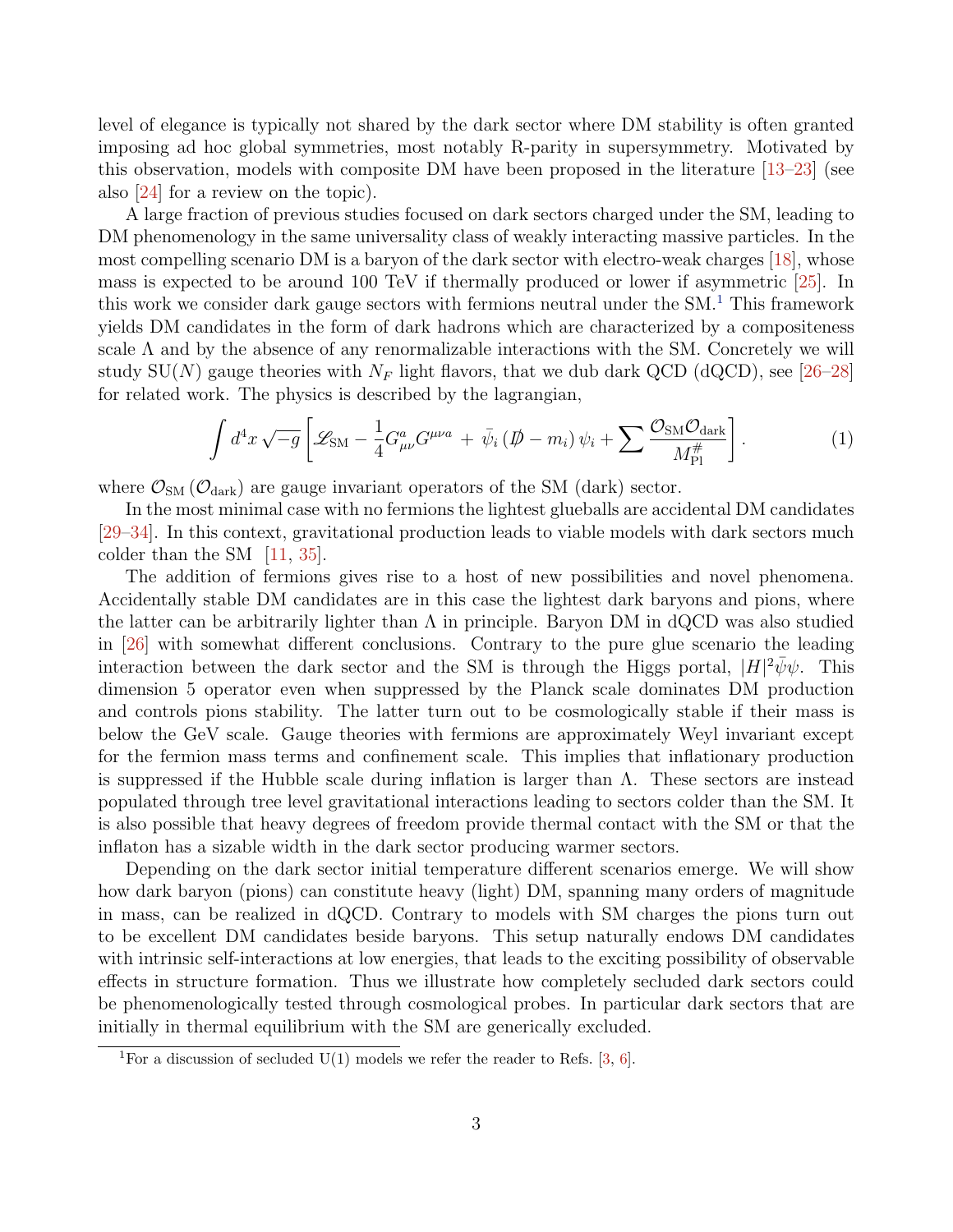The paper is organized as follows. In Section [2](#page-3-0) we review the basic features of confining  $SU(N)$  gauge theories, and describe few properties of the lightest dark-baryons and -pions. In Section [3](#page-5-0) we describe in detail how dark sector particles could be produced in the early universe. We outline three such possibilities namely, gravitational production of CFTs, production through Planck suppressed operators, and inflationary production. In Section [4](#page-10-0) we follow the thermal history of the dark sector. We first consider a phase transition in the dark sector that results in confinement, and then proceed to the computation of the relic abundance for dark-baryons and -pions. In Section [5](#page-16-0) we study the phenomenology of our setup and present the main results. Broadly, we find three viable regions of parameter space where confined dQCD would provide DM candidates. Finally, we draw our conclusions in Section [6.](#page-24-0) In the appendix we present general formulae for the production of a dark sector through the Higgs portal.

# <span id="page-3-0"></span>2 Dark QCD

We are interested in asymptotically free non-abelian gauge theories with fermions lighter than the dynamical scale  $\Lambda$ . This can be realized with classic  $SU(N)$ ,  $SO(N)$  and  $Sp(N)$  gauge theories with vector-like fermions. For simplicity we focus on  $SU(N)$  gauge theories with  $N_F$ light flavors described by the lagrangian [\(1\)](#page-2-1). At energies much larger than the confinement scale Λ this system is weakly coupled and approximately Weyl invariant. Assuming standard QCD dynamics this sector confines producing hadrons. The dynamics is such that the global chiral symmetry  $SU(N_F) \times SU(N_F)$  spontaneously breaks to the diagonal subgroup  $SU(N_F)$  producing Nambu-Goldstone bosons, the pions. In this paper we assume that all the fundamental fermions  $\psi_i$  are singlet under SM so they will have in general non-degenerate masses,  $m_i\bar{\psi}_i\psi_i$ , preserving individual species number  $\psi_i \to e^{i\alpha_i}\psi_i$ . In practice we will consider degenerate quark masses for simplicity. Among the hadrons we will focus on the pions that are the lightest states and baryons that are the natural DM candidates being accidentally stable.

### Pions:

The spontaneous breaking of chiral symmetry produces  $N_F^2 - 1$  light Nambu-Goldstone bosons in the adjoint of  $SU(N_F)$ . Their interactions are described as in QCD by the corresponding chiral effective lagrangian of the form

$$
\mathcal{L}_{\pi} = \frac{f^2}{4} \text{Tr}(\partial_{\mu} U)^2 + b \text{Tr}[MU + h.c.] + WZW, \qquad U = \exp[i\pi/f] \text{ and } M_{ij} = m_i \delta_{ij} . \tag{2}
$$

where WZW is the Wess-Zumino-Witten topological term [\[36\]](#page-30-0) and  $\pi \equiv \pi^a T^a$ , where  $T^a$  are  $SU(N_F)$  generators. Expanding the lagrangian above to fifth order in the pion field, for degenerate quark masses one finds

<span id="page-3-1"></span>
$$
\mathcal{L}_{\pi} = \frac{1}{4} \text{Tr}[\partial_{\mu}\pi \partial^{\mu}\pi] - \frac{M_{\pi}^{2}}{4} \text{Tr}[\pi\pi] + \frac{1}{48} \frac{M_{\pi}^{2}}{f^{2}} \text{Tr}[\pi^{4}] - \frac{1}{24 f^{2}} \text{Tr}[\pi\pi \partial_{\mu}\pi \partial^{\mu}\pi - \pi \partial_{\mu}\pi\pi \partial^{\mu}\pi] + \frac{N}{240\pi^{2} f^{5}} \epsilon^{\mu\nu\rho\sigma} \text{Tr}[\pi \partial_{\mu}\pi \partial_{\nu}\pi \partial_{\rho}\pi \partial_{\sigma}\pi] + \dots
$$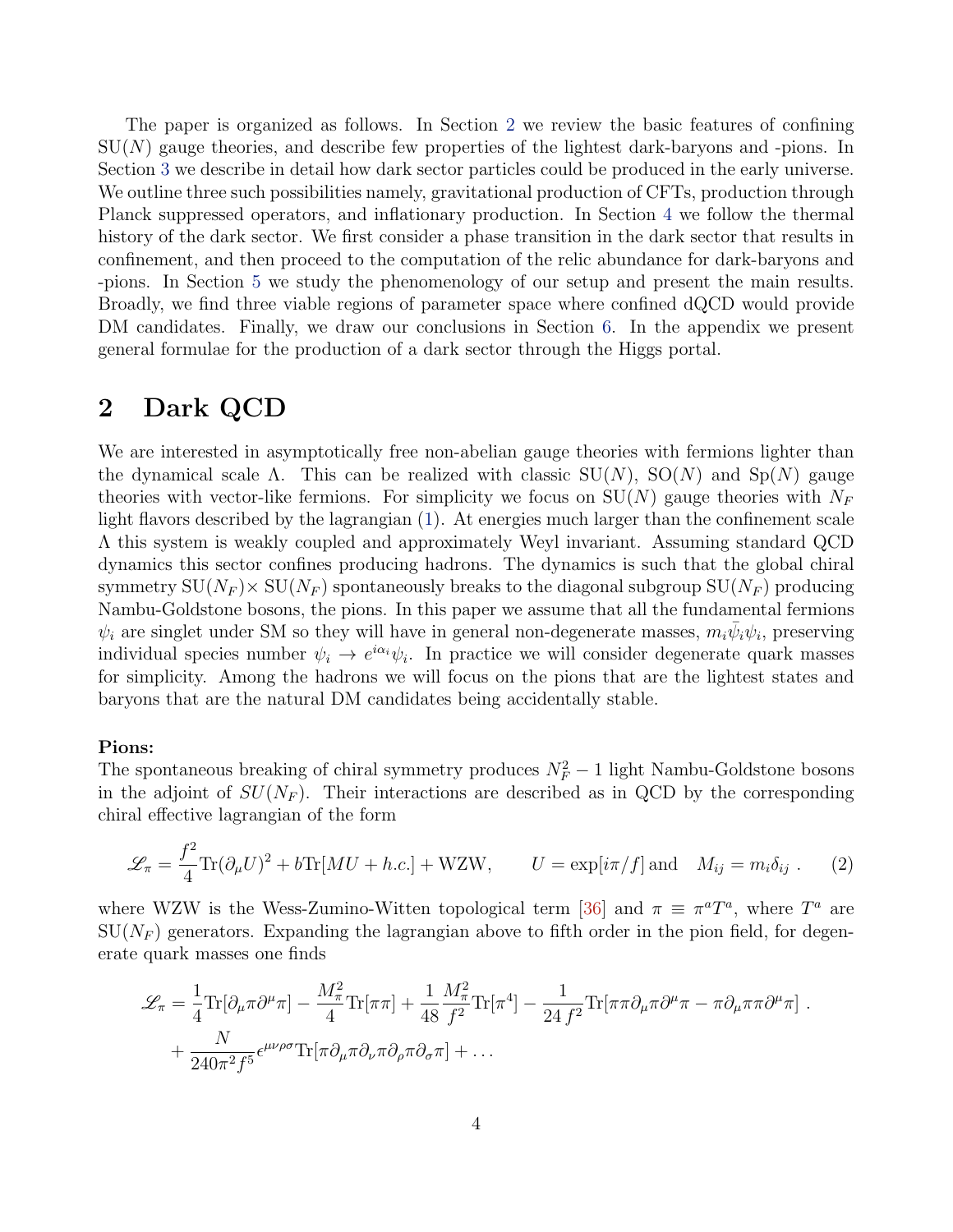The interactions in the first line induce pion elastic scattering while the second line from the expansion of the WZW term is responsible for pion number changing processes [\[37\]](#page-30-1).

#### Baryons:

The baryon spectrum is obtained by simply generalizing the eight-fold way of the strong interactions. The lightest multiplets are [\[18\]](#page-28-3):

- for  $N_F = 1$ , baryons are spin  $N/2$  antisymmetric combinations of N quarks.
- For  $N_F$  even, baryons are spin 0 particles in the symmetric representation of the flavor group.
- For  $N_F$  odd, baryons are spin 1/2 particles in the octet-like representation of flavor.

With our normalization, using QCD values, the lightest baryons are expected to have masses  $M_B \sim 10f$ .

# <span id="page-4-0"></span>2.1 Cosmological stability

The dark sector is invariant under a global  $U(1)$  dark-baryon number. As a consequence the lightest dark baryon is accidentally stable. The lightest pion is also stable as it is lightest state of the dark sector. Allowing for higher-dimensional operators can in principle make dark baryon (pion) unstable over cosmological time scales.

In the absence of light right-handed neutrinos, we have two possibilities to break the above mentioned dark-baryon number. They involve SM operators  $|H|^2$  and  $LH$  as the dark sector is a singlet under the SM. For the lightest baryon  $B$ , there are two effective interactions that lead to decay,  $B|H|^2$  $B|H|^2$  ( $BLH$ ) for even (odd) number of dark colors  $N$ <sup>2</sup>. The most constraining situation arises when  $N = 3$  as  $BLH$  originates from a dimension 7 operator  $\Psi^3 LH/M_{\rm Pl}^3$ . This results in baryon lifetimes that are compatible cosmological stability of DM,

$$
\tau_B \sim \frac{8\pi M_{\rm Pl}^6}{M_B^7} \sim 10^{27} \,\mathrm{s} \left(\frac{4 \times 10^8 \,\mathrm{GeV}}{M_B}\right)^7 \,. \tag{3}
$$

Dark pions can decay through dimension 5 and 6 operators of the form,<sup>[3](#page-4-2)</sup>

$$
\frac{1}{\Lambda_5} \bar{\Psi}^i \gamma^5 \Psi^j |H|^2 + \frac{1}{\Lambda_6^2} \bar{\Psi}^i \gamma^\mu \gamma^5 \Psi^j \bar{f} \sigma^\mu f \,. \tag{4}
$$

<span id="page-4-1"></span><sup>&</sup>lt;sup>2</sup>For the special case  $N_F = 1$  baryons are higher spin, therefore the effective operators must contain extra derivatives leading to slower decays. For N odd in the presence of right-handed neutrinos we can also write  $B\nu_R$ , this however leads to suppressed decay within the standard see-saw mechanism.

<span id="page-4-2"></span><sup>&</sup>lt;sup>3</sup>Note that operators coupling to SM bilinear  $f_i f_j$  are not allowed for dark sectors made of SM singlets. If right-handed neutrinos exist the decay of pions are chirally suppressed by the mass ratio of light and heavy neutrinos, within the see-saw mechanism.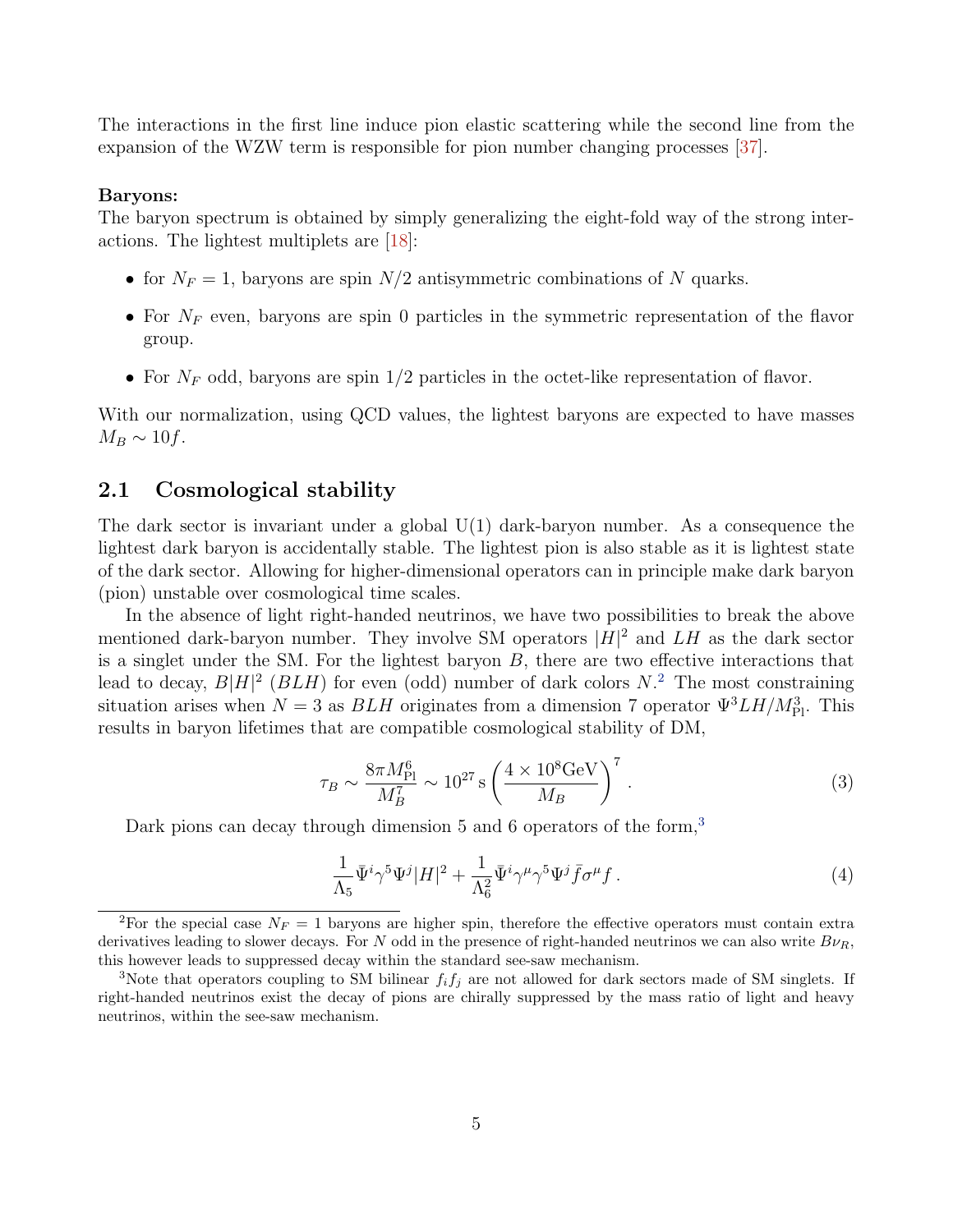These operators allow the lightest pion to decay to the SM, since they break individual species number. We focus on the Higgs portal operator that owing to its dimensionality produces the largest effects. Using  $\langle 0|\bar{\Psi}\gamma^5\Psi|\pi\rangle = c 4\pi \tilde{f}^2$  this generates the effective operator,

$$
c\frac{4\pi f^2}{\Lambda_5}|H^2|\pi\ .
$$
 (5)

For  $M_{\pi} > M_H/2$  the dark pions can decay into on-shell Higgs. For  $M_{\pi} < M_H/2$  the leading effect is due to the mixing with the Higgs boson, see [\[22\]](#page-29-8). The most relevant decay are tree-level decay to SM fermions and 1-loop decay to photons when the pion is lighter than electrons. One finds,

$$
\Gamma_{\pi \to f\bar{f}} = N_c \frac{M_\pi}{16\pi} y_f^2 \sin^2 \alpha , \qquad \Gamma_{\pi \to \gamma\gamma} = \frac{\alpha^2}{256\pi^3} \frac{M_\pi^3}{v^2} c_\gamma \sin^2 \alpha , \qquad (6)
$$

where  $\sin \alpha \approx c 4\pi f^2 v/(\Lambda_5 M_H^2)$  and the coefficient  $c_\gamma$  can be found for example in [\[38\]](#page-30-2). For  $M_{\pi} < M_e$ , neglecting confinement effects one finds  $c_{\gamma} = 121/9$ . This leads to the lifetimes,

<span id="page-5-1"></span>
$$
\tau_{\pi}|_{M_{\pi}>2M_H} \approx \frac{M_{\pi}\Lambda_5^2}{2\pi c^2 f^4} \approx 1 \text{s} \left(\frac{10 \,\text{TeV}}{\sqrt{c}f}\right)^4 \left(\frac{\Lambda_5}{M_{\text{Pl}}}\right)^2 \left(\frac{M_{\pi}}{10 \,\text{TeV}}\right),\tag{7}
$$

$$
\tau_{\pi}|_{2M_e < M_{\pi} < 2M_H} \approx \frac{20}{M_{\pi}} \frac{\Lambda_5^2 M_H^4}{c^2 f^4 v^2} \frac{1}{y_f^2} \approx 2 \times 10^8 \,\text{s} \left(\frac{\text{TeV}}{\sqrt{c}f}\right)^4 \left(\frac{\Lambda_5}{M_{\text{Pl}}}\right)^2 \left(\frac{M_b}{M_f}\right)^2 \left(\frac{10 \,\text{GeV}}{M_{\pi}}\right) \,, \tag{8}
$$

$$
\tau_{\pi}|_{M_{\pi} < 2M_e} \approx \frac{4}{M_{\pi}^3} \frac{\Lambda_5^2 M_H^4}{\alpha^2 c^2 f^4} \approx 5 \times 10^{24} \,\mathrm{s} \left(\frac{\text{TeV}}{\sqrt{c} f}\right)^4 \left(\frac{\Lambda_5}{M_{\text{Pl}}}\right)^2 \left(\frac{\text{MeV}}{M_{\pi}}\right)^3. \tag{9}
$$

These lifetimes determine the allowed region of parameters of dQCD. If pions are DM conservatively their lifetime should be larger than  $10^{26}$  s, see [\[39,](#page-30-3) [40\]](#page-30-4) for a more detailed discussion. In practice since pion DM requires masses below GeV a weaker bound will apply. If DM is made of baryons the pions can be a subdominant component of DM if they are cosmologically stable or they should decay before BBN,  $\tau_{\pi}$  < 1 s. Since in this case pions are only a fraction of DM a more detailed study is in principle required but we expect roughly similar constraints from decays. Concerning baryons instead their lifetime does not lead to interesting constraints, at least in the regime where the DM abundance is reproduced.

The allowed region of parameter space is drawn in Fig. [1.](#page-6-1)

# <span id="page-5-0"></span>3 Production mechanisms

The dQCD sector we consider in this work is secluded from the SM. Since the SM and the dark sector communicate only through gravity and Planck suppressed higher dimensional operators, they are never in thermal equilibrium. It is therefore necessary to explain how the dark sector is populated in the early Universe. The possible mechanisms of production in our setup are sensitive to UV parameters, such as the Hubble scale during inflation,  $H_I$ , the reheating temperature  $T_R$ , or the inflaton couplings. Generally, dark sectors could be produced in the following ways: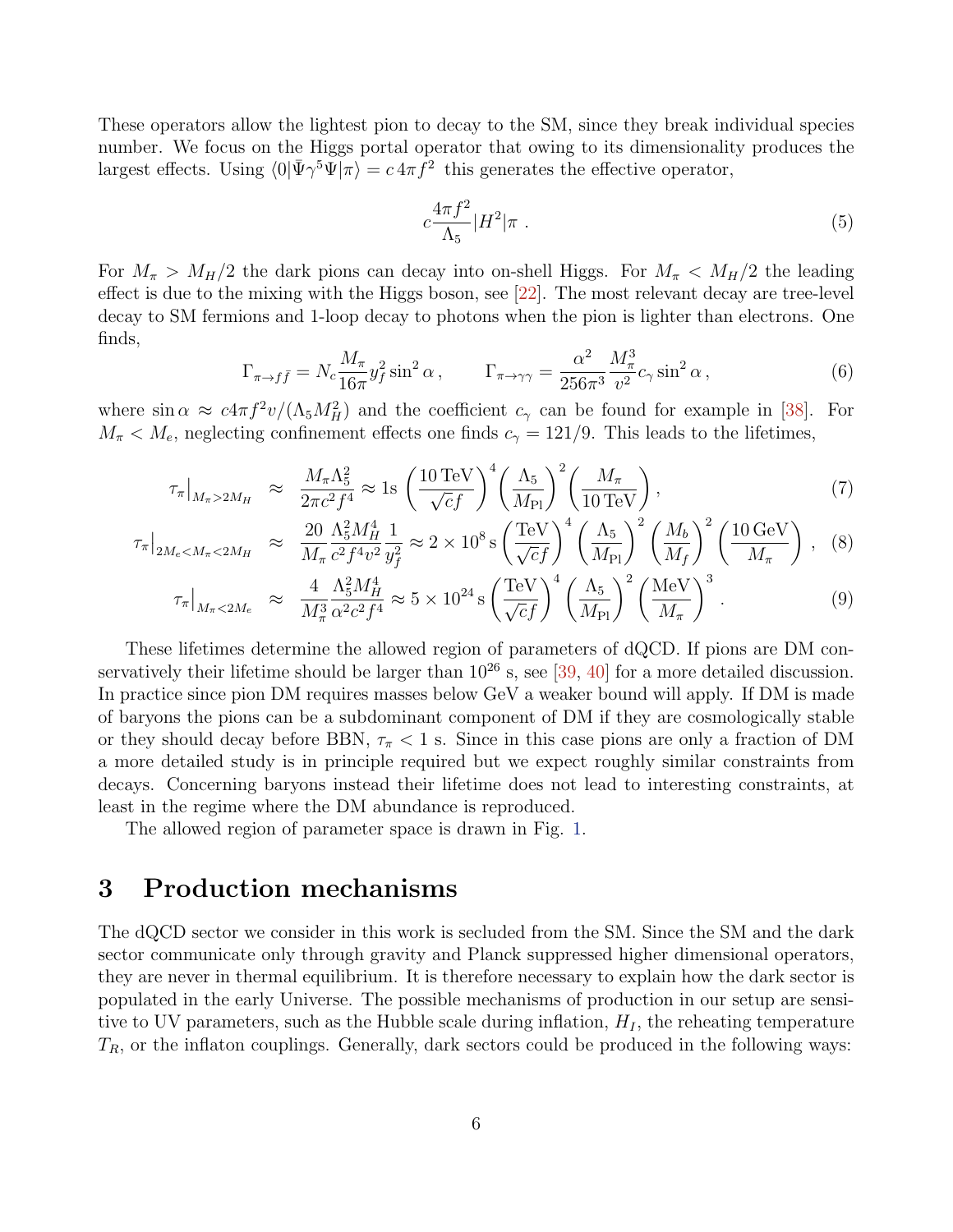<span id="page-6-1"></span>

Figure 1. 2-D contours of the life time of dark baryons (pink) and pions (blue) as a function of the pion decay constant f and the pion mass  $M_{\pi}$ , with  $\Lambda_5 = M_{\text{Pl}}$  and  $M_B = 10$  f. Blue region is excluded if the abundance of pions is comparable to the DM abundance. Massive pions decay through a dimension 5 operator, see text for details.

- 1. Production from the SM plasma: through exchange of graviton at tree level [\[3,](#page-28-0) [6,](#page-28-5) [8\]](#page-28-6) and at loop level [\[5\]](#page-28-7), as well as through dimension 5 operators suppressed by the Planck scale via the Higgs portal, as we discuss in this paper.
- 2. Inflationary production: through quantum fluctuations in an expanding background [\[41\]](#page-30-5). This mechanism requires explicit breaking of Weyl invariance. In our model at high energies, this breaking is proportional to the fermion masses leading to very small effects as we will show below.
- 3. Inflaton decays: the dark sector could be produced with an energy density  $\alpha \rho_D/\rho_{\rm SM} =$  $\Gamma_D/\Gamma_{\text{SM}}$ , i.e. the production is proportional to the inflaton branching ratio to the dark sector.
- 4. Renormalizable interactions: if heavy fermions charged under the SM exist then the system will be in thermal equilibrium with the SM at temperatures above the mass.

In the rest of this section we discuss the first two production mechanisms and provide for them rather general results.

### <span id="page-6-0"></span>3.1 Tree level production

Any dark sector can be produced from the SM thermal bath as long as it has some feeble interactions [\[42\]](#page-30-6). The only unavoidable production mechanism is through tree-level graviton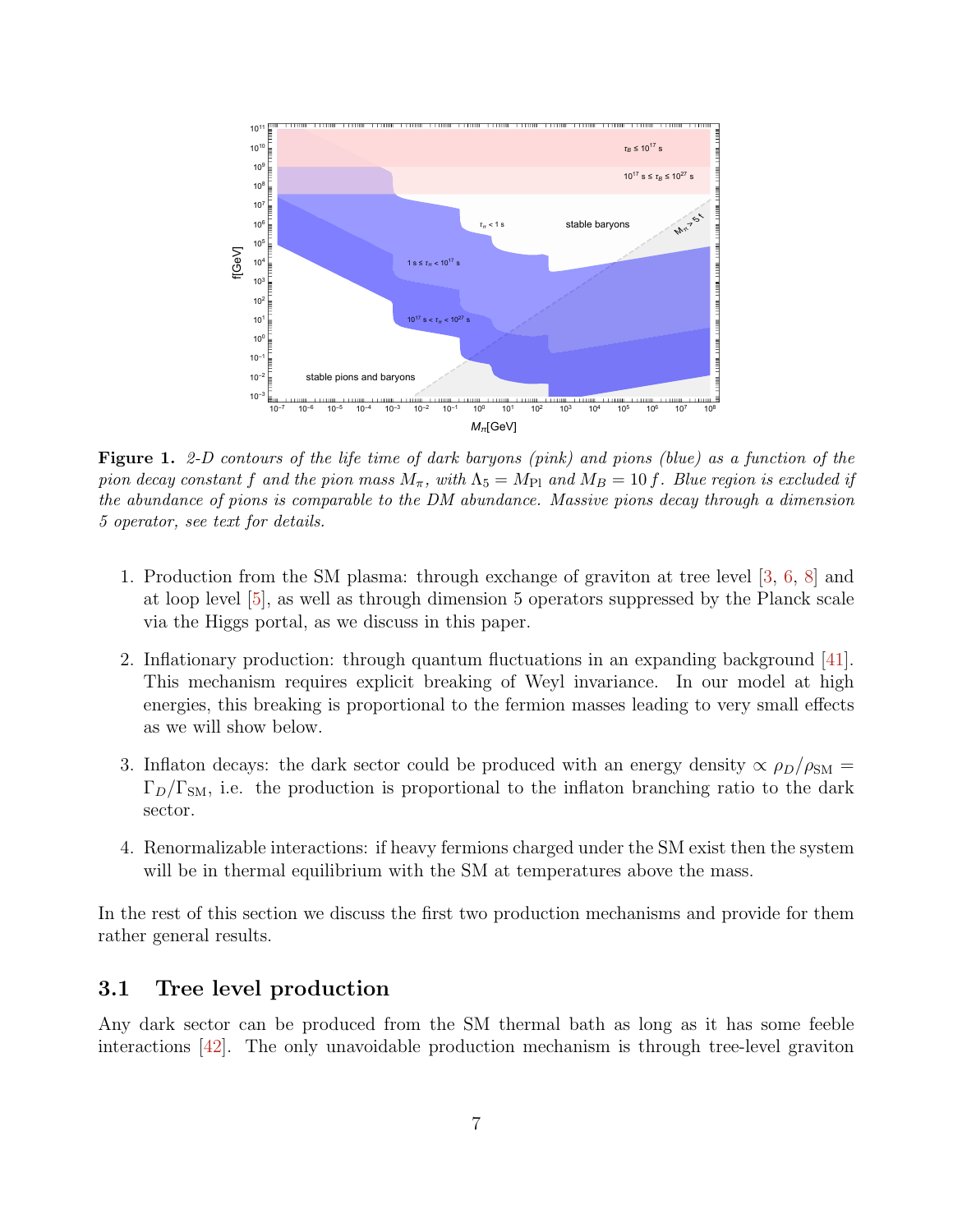exchange. In our scenario however higher-dimensional operators (suppressed by the Planck scale) can also give sizable production rates. We qualitatively discuss these possibilities below.

#### Gravitational production

The yield of gravitationally produced relativistic particles is given by [\[11\]](#page-28-4)

$$
Y_{\rm D} = 6 \times 10^{-6} \, c_D \bigg(\frac{T_R}{M_{\rm Pl}}\bigg)^3 \,. \tag{10}
$$

Where  $c_D$  is the central charge of the dark sector and  $T_R$  the reheating temperature.<sup>[4](#page-7-0)</sup>. The presence of the central charge is due to the fact that at  $T_R$  both the SM and dark sector are well approximated by relativistic CFTs, and given the tensor structure of the gravitational coupling, the production rate can be computed simply in terms of the two-point functions of the stress-energy tensor  $[44]$ . Gravitational production gives rise to a dark sector that is underpopulated compared to thermal equilibrium. The typical energy of the dark quanta produced are however of order of the temperature of the visible sector so that the energy density is of order  $\rho_D \approx c_D T^4 T_R^3 / M_{\rm Pl}^3$ . More precisely, solving the relevant Boltzmann equation, and neglecting small corrections from quantum statistics, one finds the following phase space distribution [\[11\]](#page-28-4)

$$
f_D(T, p) \approx \frac{2\pi^4 g_*}{135} Y_D \frac{p \, e^{-p/T}}{T} \,,\tag{11}
$$

which is only marginally different from a thermal Boltzmann distribution.

#### Planck suppressed operators

The abundance of particles that are produced from scatterings mediated by Planck suppressed effective operators can be comparable or even more important than graviton exchange depending on the dimensionality of the operator. However, contrary to gravitational production these contributions are model dependent, determined by the UV completion of the model. As a conservative assumption we will thus allow for higher dimensional operators suppressed by the Planck scale. The most phenomenologically relevant case arises when we consider the lowest dimensional operator in the SM, i.e.  $\mathcal{O}_{SM} = |H|^2$  (Higgs portal). Here we show the production rate for this case by considering a general d-dimensional operator in the dark sector  $\mathcal O$  as follows

$$
\frac{1}{\Lambda_{\text{UV}}^{d-2}} |H|^2 \mathcal{O}, \qquad [\mathcal{O}] = d, \qquad (12)
$$

where the effective scale  $\Lambda_{\text{UV}} \sim M_{\text{Pl}}$ . As reviewed in appendix [A,](#page-25-0) in the relativistic limit, scale invariance implies that the 2-point function of  $\mathcal O$  is given by

$$
\langle \mathcal{O}(x)\mathcal{O}(0)\rangle = \frac{a_{\mathcal{O}}}{8\pi^4} \frac{1}{(x^2)^d}.
$$
\n(13)

<span id="page-7-0"></span><sup>4</sup>For a real scalar, Weyl fermion and massless gauge field the values of the central charges are respectively  $c_0 = 4/3$ ,  $c_{1/2} = 4$  and  $c_1 = 16$ , see [\[43\]](#page-30-8).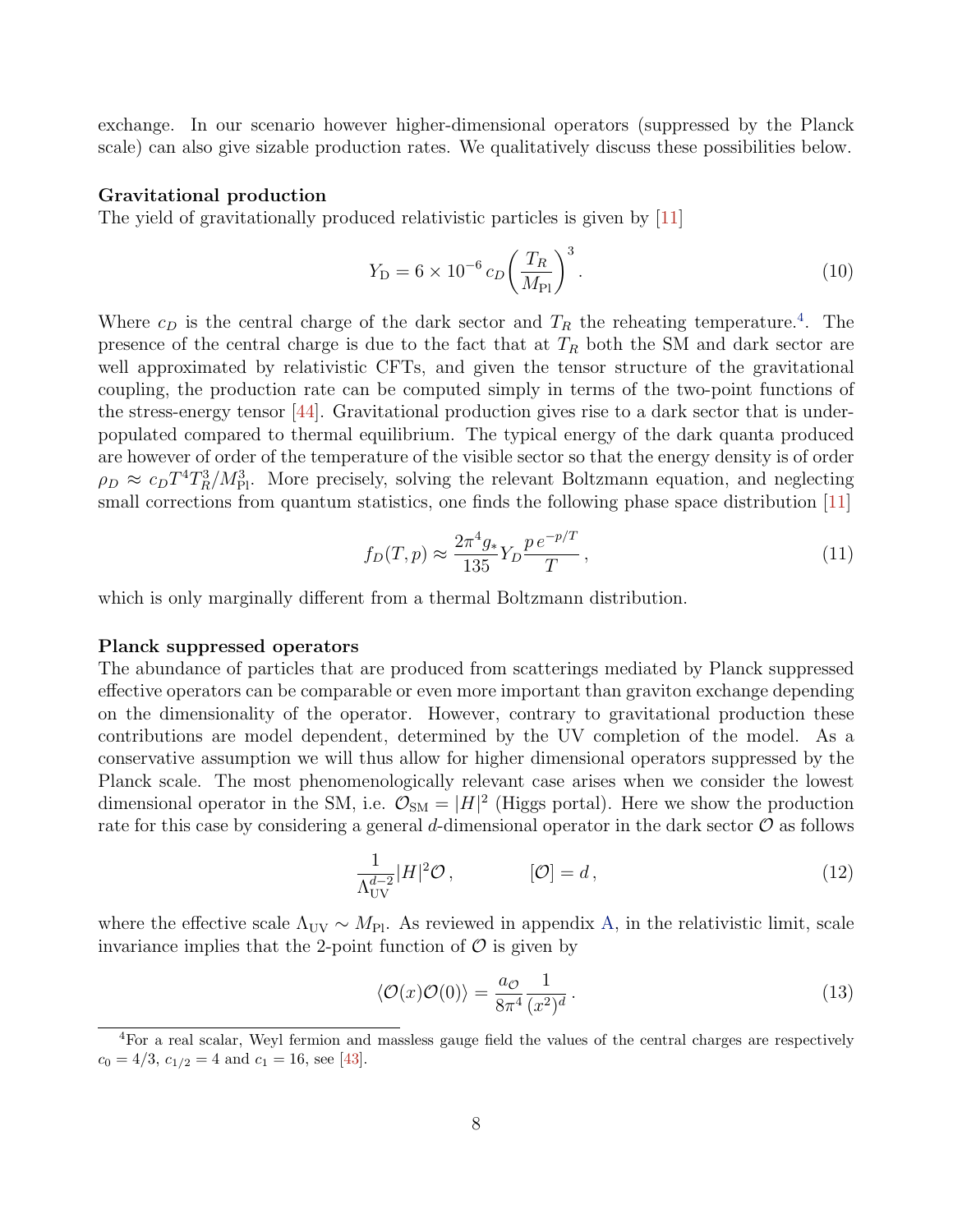The annihilation cross section is then given by

<span id="page-8-2"></span>
$$
\langle \sigma v \rangle = \frac{1}{g_i^2} \frac{a_{\mathcal{O}}}{4\pi} \frac{T^{2d-6}}{\Lambda_{\text{UV}}^{2d-4}} \,. \tag{14}
$$

The abundance of dark sector particles is obtained by solving the Boltzmann equation (see appendix [A\)](#page-25-0), we get

$$
Y_D = \int_0^{T_R} \frac{dT}{T} \frac{\langle \sigma v \rangle s}{H} Y_{\text{eq}}^2 = a_{\mathcal{O}} \frac{135 \sqrt{5/2}}{4(2d - 5) g_*^{3/2} \pi^8} \left(\frac{T_R}{\Lambda_{\text{UV}}}\right)^{2d - 4} \frac{M_{\text{Pl}}}{T_R} \,. \tag{15}
$$

Assuming  $\Lambda_{\text{UV}} = M_{\text{Pl}}$  in the above, the dark sector operator of dimension three will result in the largest yield. This observation is relevant since such operators exist in the dQCD case considered in this work, the fermion bilinears  $\mathcal{O} = \bar{\Psi}_i \Psi_j$  and  $\mathcal{O} = \bar{\Psi}_i \gamma_5 \Psi_j$ . Such  $d = 3$  operators are also responsible in making the dark-pion unstable.

#### Inflaton scattering

The dark sector could also be produced through tree-level inflaton scatterings during reheating [\[8,](#page-28-6) [45\]](#page-30-9). This contribution is negligible in our case in light of the classical Weyl invariance of the action. As shown in appendix [A.1](#page-27-0) for a traceless CFT the production rate is identically zero. This implies that for elementary fermions and conformally coupled scalars the production is suppressed by the mass of the particle as found in explicit computations. When the mass gap is created dynamically the suppression is even stronger because the dynamical scale should not be treated as a mass until the temperature drops below Λ.

# <span id="page-8-0"></span>3.2 Inflationary production

A different production mechanism relies on quantum fluctuations, usually called inflationary fluctuations, that can be relevant during (and after) inflation. We assume here  $\Lambda < H_I$  so that the dark sector is deconfined during inflation. The basic principle here is the time-dependence of the metric background, which induces a change in the vacuum state interpreted as particle production (see for example [\[46\]](#page-30-10) for a recent discussion and references). Such an effect is very reduced if the theory enjoys an approximate Weyl symmetry, through which the timedependence of the metric can be (classically) removed. This is the case of deconfined gauge fields and fermions, that are Weyl invariant in the massless limit. This implies that particle production must be proportional to the breaking of Weyl invariance, due to confinement at  $H \sim \Lambda$ , during reheating or radiation domination. For this reason, in our case we expect that the details of reheating will be important, but the overall contribution to energy density is small as we now discuss. This discussion differs from the one in [\[35\]](#page-29-7).

Within the inflationary context, several works have studied the gravitational production of elementary particles<sup>[5](#page-8-1)</sup>. It is interesting to summarize the results for an elementary fermion of

<span id="page-8-1"></span><sup>&</sup>lt;sup>5</sup>We focus the simplest possibility where the fermions do not couple to the inflaton. Such couplings may lead to new effects and different phenomenological predictions, see [\[47\]](#page-30-11).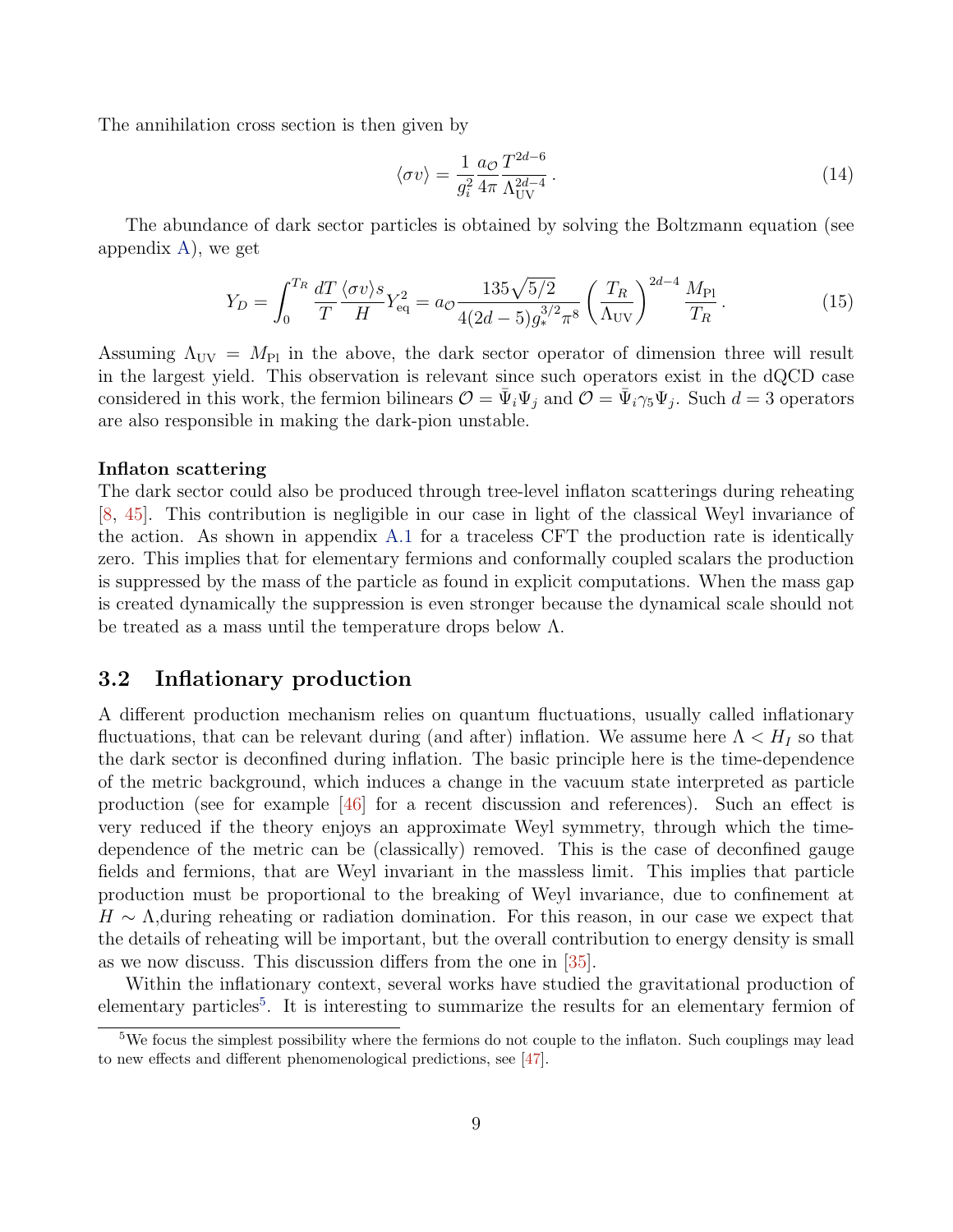mass M  $[10, 48, 49]$  $[10, 48, 49]$  $[10, 48, 49]$  $[10, 48, 49]$  $[10, 48, 49]$ . If the mass is small compared to Hubble at the end of inflation  $H_e$ , two contributions are possible depending on the value of Hubble at reheating  $H_R$  [\[10\]](#page-28-8),

$$
Y_D \approx \begin{cases} 5 \times 10^{-25} \left( \frac{M}{3.3 \times 10^{11} \text{ GeV}} \right)^{\frac{5}{2}} & H_R \gg M \,, \\ 5 \times 10^{-22} \left( \frac{M}{10^9 \text{ GeV}} \right) \left( \frac{T_R}{10^{10} \text{ GeV}} \right) & H_e \gg M \gg H_R \,. \end{cases} \tag{16}
$$

While the precise abundance depends on the details of reheating, the crucial and robust result for the present discussion is that the production is dominated by co-moving momenta of order

$$
\frac{k_c}{a} \approx M \approx H(a). \tag{17}
$$

Since we assume  $M < H_e$  this will happen during reheating or in radiation domination [\[10,](#page-28-8) [48\]](#page-30-12):

$$
\frac{k_c}{a_e} = M \left(\frac{H_e}{M}\right)^{\frac{2}{3}} \quad \text{or} \quad \frac{k_c}{a_e} = M \left(\frac{H_e}{M}\right)^{\frac{2}{3}} \left(\frac{M}{H_R}\right)^{\frac{1}{6}}.
$$
\n(18)

In other words, these modes are not produced by inflationary fluctuations but during reheating or radiation domination when the modes re-enter the horizon and they are non-relativistic at production.

The discussion above makes it clear that for confining gauge theories the earlier estimates cannot be applied. Since by assumption  $M < \Lambda$  one needs to take necessarily into account confinement. Similarly to finite temperature as long as  $H/(2\pi) > \Lambda$  the physical degrees of freedom are gluons and quarks as the Hubble patch is smaller than the size of hadrons. When  $H/2\pi < \Lambda$  the physical degrees of freedom are the hadrons so that one should turn to a computation in terms of composites. Roughly in the equation above  $M$  should then be replaced by the mass of composite states  $g_*\Lambda$  if this is not too large. A more detailed computation could be done for the Goldstone bosons. However, we expect these effects to be rather small and subdominant compared to the contribution from vacuum misalignment which originates in a completely similar fashion to the case of axion-like particles. After confinement, the pion field will emerge with a random initial value,  $\pi(x) \sim \Lambda$ , in a given Hubble patch, which should be averaged upon. When Hubble drops below the mass of the pions  $H_{\pi} \approx M_{\pi}$ , they will begin to oscillate behaving as non-relativistic energy density. It is important to distinguish if oscillations occur during radiation domination or during reheating. In the latter case the entropy in the SM plasma increases, so we need to check whether  $H_R \approx M_\pi$ . The yield in the two branches are as follows

$$
M_{\pi}Y \approx \begin{cases} \frac{M_{\pi}^2 \Lambda^2}{s(T_{\pi})} \approx \frac{0.4}{g_*^{1/4}} \frac{\sqrt{M_{\pi}} \Lambda^2}{M_{\text{Pl}}^{3/2}} < \frac{\Lambda^2}{M_{\text{Pl}}^2} T_R, \quad M_{\pi} < H_R\\ \frac{M_{\pi}^2 \Lambda^2}{s(T_R)} \frac{H_R^2}{H_{\pi}^2} \approx \frac{\Lambda^2}{M_{\text{Pl}}^2} T_R, \quad M_{\pi} > H_R \end{cases} \tag{19}
$$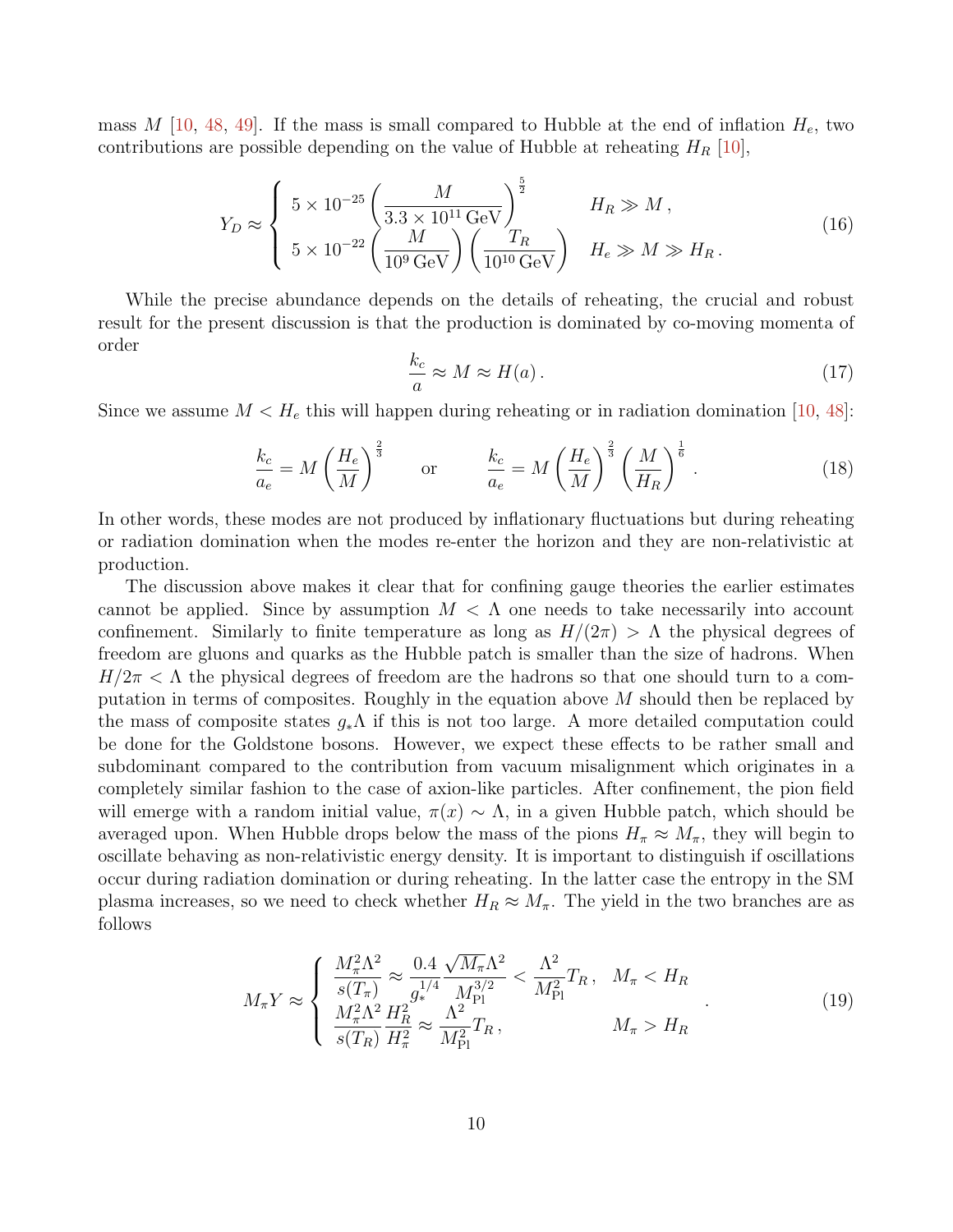Note that in the second estimate above we have taken entropy dilution into account. We see that the first case gives a smaller final abundance, numerically we obtain

$$
\Omega h^2 \sim \sqrt{\frac{M_\pi}{\text{GeV}}} \left(\frac{\Lambda}{10^{10} \text{ GeV}}\right)^2, \quad M_\pi < H_R \,. \tag{20}
$$

This contribution will be negligible phenomenologically.

In the case of pure glue theories [\[11\]](#page-28-4) no light degrees of freedom analogous to pions exist. In that case we expect the abundance from inflationary fluctuations to be given by the formulae above with  $M_{\pi} \to M_{\text{DG}} \sim 5\Lambda$ . Note that this estimate agrees parametrically with the energy released during the phase transition  $\sim \Lambda^4$ .

# <span id="page-10-0"></span>4 Thermal history

The cosmological history of the dark sector begins with their production. As discussed in the preceding section, gravitational and inflationary mechanisms considered here lead to a nonthermal distribution of free quarks and gluons initially. Because of interactions in the dark sector as the universe expands the system is driven towards equilibrium. The issue of thermalization of gauge theories is general a complicated problem see for example [\[50,](#page-30-14) [51\]](#page-30-15). Here we will follow [\[11\]](#page-28-4) where a discussion of thermalization in a cosmological setting is presented in the context of pure glue gauge theories. Thermalization of the dark quark-gluon plasma is achieved through number changing processes such us  $3 \rightarrow 2$  interactions. For gravitational production the typical energy of the quanta is of order T so that on dimensional grounds  $\sigma_{2\to 3} \approx \alpha_{\text{eff}}^3/T^2$  where  $\alpha_{\text{eff}}$  is the effective coupling that controls number changing processes.  $\alpha_{\text{eff}}$  can in principle be derived in terms of the perturbative gauge coupling and is thus related to the confinement scale. The number density in the dark sectors is roughly  $n_D \sim Y_D g_* T^3$  so that the rate for number changing process  $\Gamma \sim Y_D g_* \alpha_{\text{eff}}^3 T$ . Given that the Hubble rate during radiation domination scales as  $H \sim T^2/M_{\rm Pl}$  thermalization unavoidably occurs as long as the temperature is larger than the confinement scale. We can estimate the visible sector temperature where thermalization takes place as,

<span id="page-10-1"></span>
$$
T_* \sim Y_D M_{\rm Pl} \sqrt{g_*} \alpha_{\rm eff}^3 \,, \tag{21}
$$

where  $\alpha_{\text{eff}}$  is the effective coupling that controls number changing processes,  $\sigma_{2\to 3} \approx \alpha_{\text{eff}}^3/T^2$ . A posteriori we can check that the dark sector thermalizes in the deconfined regime when the DM abundance is reproduced. For this reason the only memory of the production mechanism is the ratio of temperature between visible and dark sector that we will take as input in the phenomenological analysis.

As the produced dark sector particles are relativistic, we use conservation of energy and find that the dark sector temperature is given by

<span id="page-10-2"></span>
$$
\xi^0 \equiv \frac{T_D}{T} = \left(\frac{g_* \rho_D}{g_D \rho_{SM}}\right)^{\frac{1}{4}},\tag{22}
$$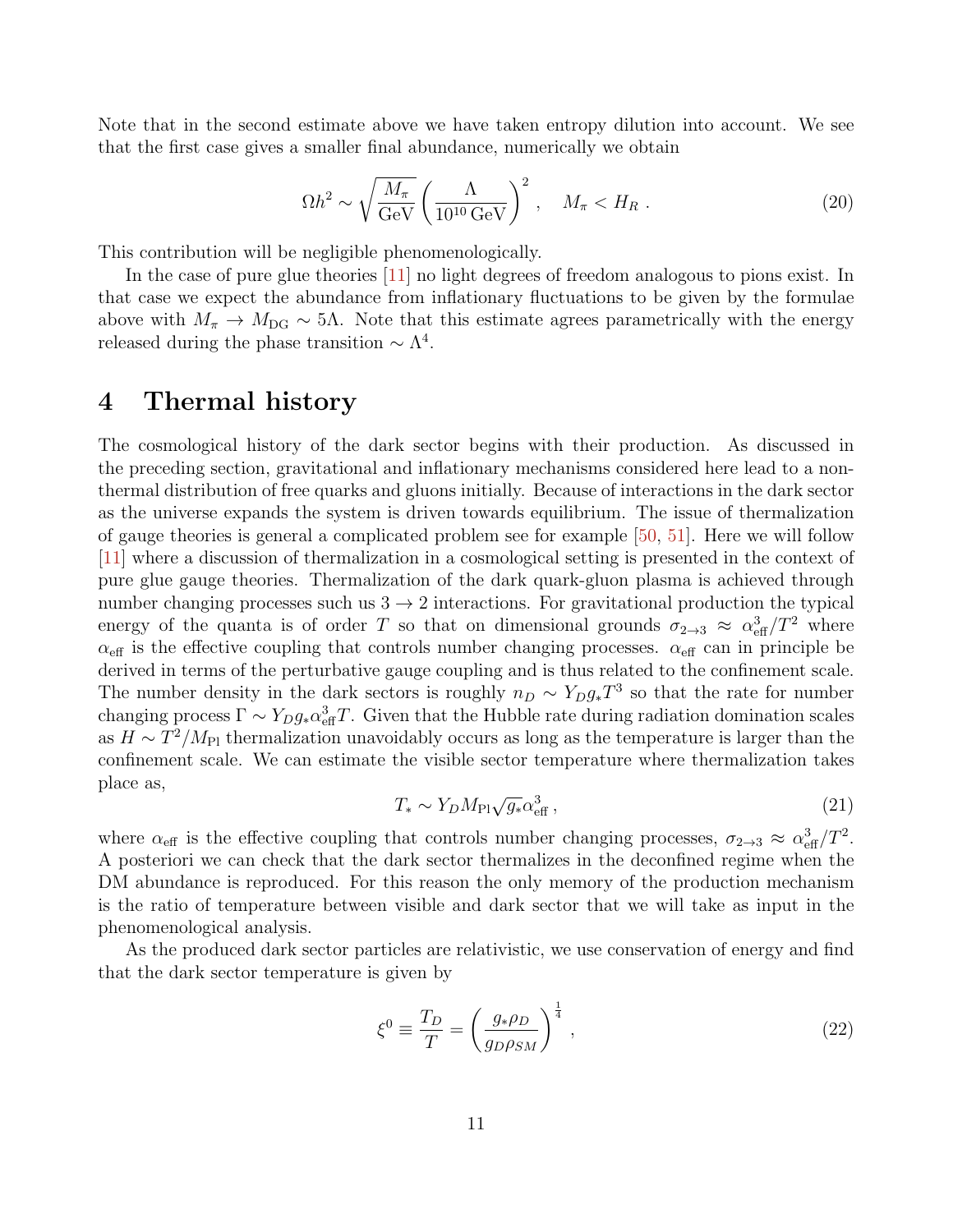where  $T(T_D)$  is the visible (dark) sector temperature. With  $g_*$  ( $g_D$ ) being the relativistic degrees of freedom in the visible (dark) sector. This reasoning is valid for the production from the thermal plasma (through graviton exchange or higher dimensional operators) and from inflaton decay. Whereas, for the case of inflationary production this argument does not apply, as dark sector particles are produced while non-relativistic as discussed in the previous section.

As mentioned before, dQCD is conformal at high energies, thus quantities such as the central charge  $(c_D)$ , degrees of freedom  $(g_D)$ , and the coefficients of 2-point functions are completely determined by N and the number of light flavors  $(N_F)$ , as follows

$$
c_D^{QCD} = 16(N^2 - 1) + 8N_F, \t g_D = 2(N^2 - 1) + 4N_FN,
$$
  

$$
a_{\bar{\Psi}\Psi} = 8NN_F, \t a_{F^2/4} = (N^2 - 1)24.
$$

Depending on the production mechanism considered the initial dark sector temperature  $T_D$ has different parametric dependence on the reheating temperature  $T_R$ , and other variables in the theory. For example, if the two sectors interact in a renormalizable way thermal equilibrium is always reached at earlier times (or large temperatures) then,  $\xi_{\text{ren}}^0 = 1$ . Whereas, production via tree-level graviton exchange results in [\[11\]](#page-28-4)

$$
\xi_{gr}^0 \approx 0.3 \left(\frac{T_R}{M_{\text{Pl}}}\right)^{\frac{3}{4}}.
$$
\n(23)

If effective operators with  $d = 5$  dominate the production, then the initial temperature ratio depends more weakly on the reheating temperature,

$$
\xi_{|H|^2}^0 \approx 0.2 \left( \frac{a_{\bar{\Psi}\Psi}}{g_D} \frac{M_{\rm Pl} T_R}{\Lambda_{\rm UV}^2} \right)^{\frac{1}{4}} \sim 0.1 \left( \frac{T_R}{\Lambda_{\rm UV}} \right)^{\frac{1}{4}} . \tag{24}
$$

Finally, if produced through inflaton decay  $\xi^0$  is proportional to the inflaton branching in the dark sector,

$$
\xi_{\text{dec}}^0 = \left(\frac{g_* \Gamma_D}{g_D \Gamma_{SM}}\right)^{\frac{1}{4}}.
$$
\n(25)

Let us note that the inflaton decay can generate a dark sector temperature larger than the SM one. As we will discuss below this possibility is rather strongly constrained. With the initial dark sector temperature determined we now proceed to the discussion of confinement and phase transition in the dark sector.

### <span id="page-11-0"></span>4.1 Dark phase transition

Before we evaluate the abundance of DM candidates, we must first consider the nature of phase transition in our dQCD model. We assume that the sector has thermalized in the relativistic regime (unconfined phase). Similarly to ordinary QCD, as the dark sector temperature  $T_D$  drops below some critical temperature the dark sector confines, resulting in color singlet states such as dark-baryons and dark-pions.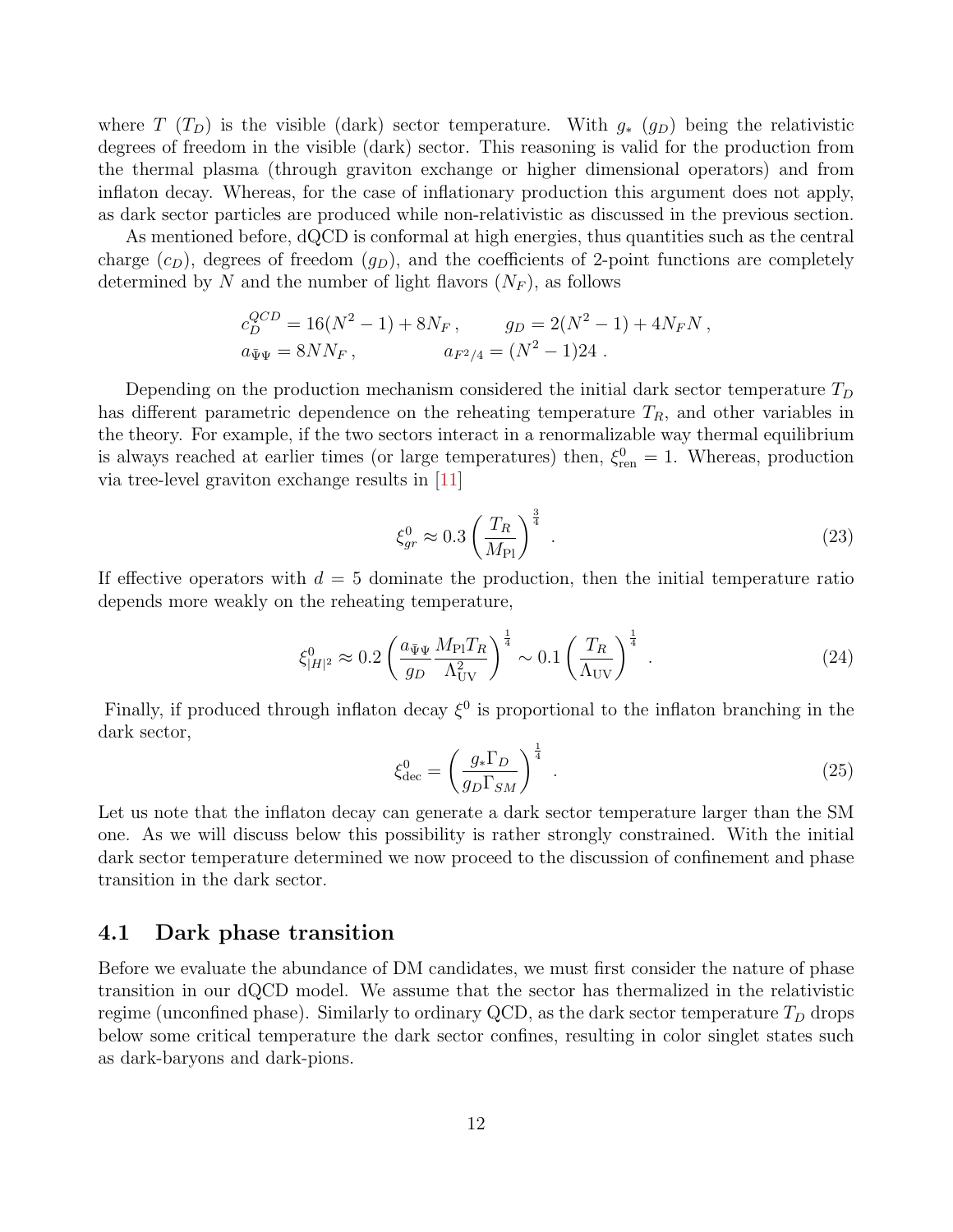Depending on N and  $N_F$  the phase transition could be first-order, or a cross over. A few comments are necessary at this point. Most studies often focus on the dynamics of pure-gluonic theory as they are relevant from a fundamental perspective, i.e. they capture the essential qualitative features of the phase transition, and they are numerically more convenient [\[52\]](#page-31-0). In this case it is found that the phase transition is first order [\[53\]](#page-31-1) (and references within) from lattice calculations. Essentially, transition occurs without super-cooling and in equilibrium, resulting in a small increase of entropy [\[54\]](#page-31-2).

Inclusion of light fermionic degrees of freedom can change the above picture qualitatively [\[55,](#page-31-3)  $56$ . In this case phase transition can be first order or cross-over depending on  $N_F$ . It is found that the transition is weakly first order for  $3 \leq N_F \leq 4N$  for  $N > 3$  [\[54\]](#page-31-2), which is expected to be adiabatic with the critical temperature  $T_c \simeq \mathcal{O}(1) f$  [\[57\]](#page-31-5).

As the phase transition completes the system reorganizes in color neutral states. We call  $T_{\Lambda}$  the SM temperature when this happens. In this confined phase baryons and pions are the physical degrees of freedom. As pions are quite light  $(M_\pi \lesssim 5 f)$ , they are relativistic at production in the dark plasma. Consequently their interactions grow with energy, such that they are sufficiently fast and equilibrate. Baryons on the other hand are heavy with  $M_B \sim 10 f$ . Nevertheless they also thermalize with dark thermal bath, but their abundance is suppressed at the phase transition as the temperature is smaller than  $M_B$ .

If the phase transition is a cross-over or sufficiently adiabatic we can use entropy conser-vation to determine the temperature after the phase transition.<sup>[6](#page-12-1)</sup> One finds that the ratio of temperatures  $\xi \equiv T_D/T|_{T_{\Lambda}}$  right after the phase transition is given by,

<span id="page-12-2"></span>
$$
\frac{\xi}{\xi_0} \approx \left(\frac{2(N^2 - 1) + 4NN_F}{N_F^2 - 1}\right)^{\frac{1}{3}}.
$$
\n(26)

Let us discuss the case when the interactions are not sufficiently strong to thermalize in the relativistic regime, i.e.  $T_* < \Lambda$  in eq. [\(21\)](#page-10-1). If the pions are relativistic right after the phase transition they will thermalize. The leading number changing process is due to the Wess-Zumino-Witten term  $N/(4\pi)^2 \partial^4 \pi^5/f^5$  that induces  $2 \to 3$  processes. This leads to number changing processes with cross-sections  $\sigma_{2\to 3} \sim N^2T^8/f^{10}$  which are unsuppressed at the phase transition leading to rates faster than Hubble. In this case we can estimate the temperature using conservation of energy as in eq. [\(22\)](#page-10-2).

### <span id="page-12-0"></span>4.2 Dark sector temperature after the phase transition

On the completion of the phase transition the dark baryons and pions thermalizes with a ratio of temperature  $\xi = T_D/T$  if rates are sufficiently fast. In this phase we take  $T_D$  to be the temperature of the dark pion gas, which will be relativistic for (much) longer than baryons. In

<span id="page-12-1"></span><sup>&</sup>lt;sup>6</sup>In [\[58\]](#page-31-6) the temperature after the phase transition was determined through energy conservation assuming that the phase transition of pure glue theories is explosive, increasing the entropy. We believe a transition in quasi-equilibrium is more plausible for QCD-like theory. Nevertheless the two conditions lead to a similar temperature after the phase transition.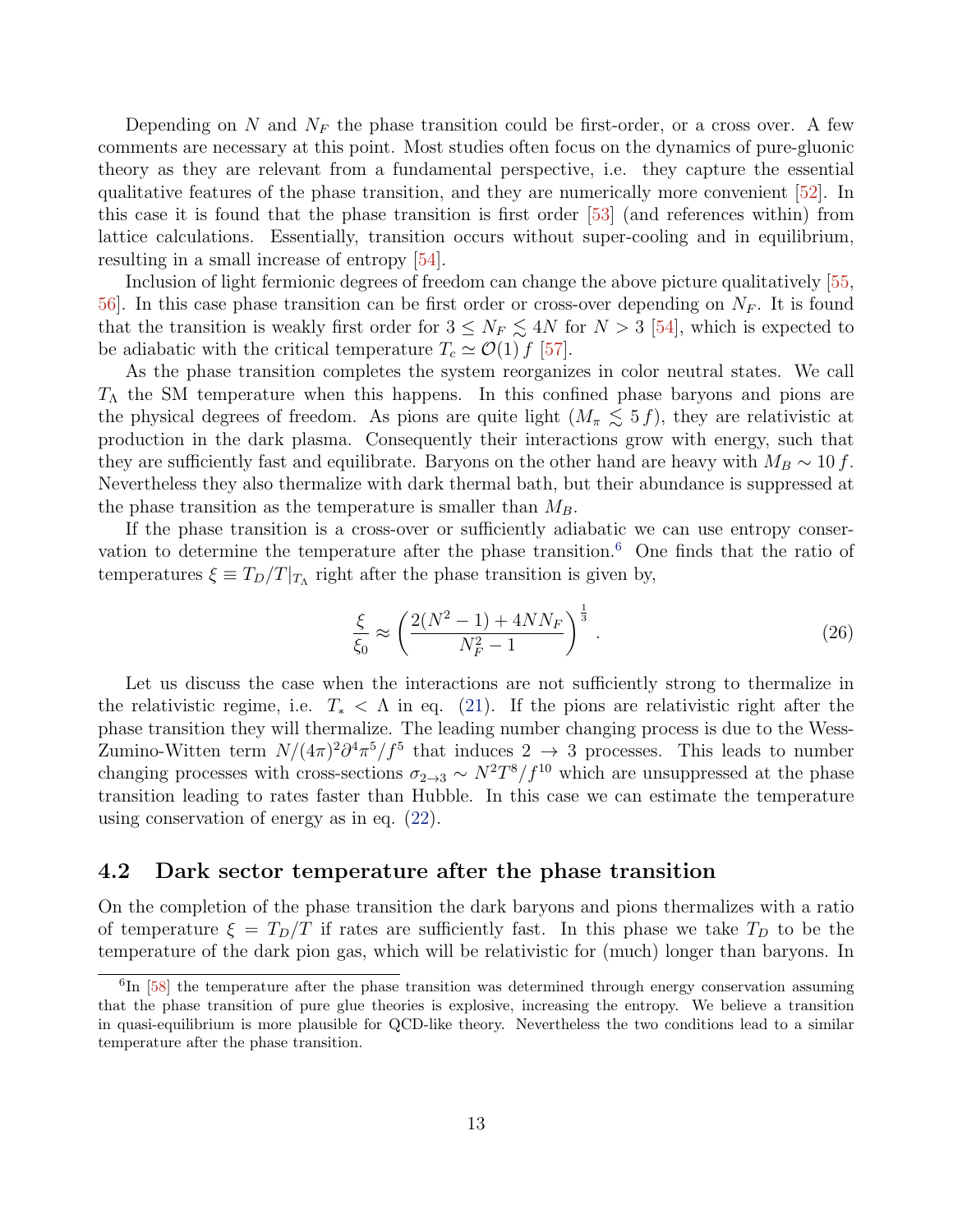principle the dark sector can have a temperature evolution different for each (relativistic/nonrelativistic) species. However, as baryons and pions interact with each other we expect their temperature to be the same, thanks to kinetic equilibrium. In principle, however, they might be different and can be defined as [\[59,](#page-31-7) [60\]](#page-31-8)

$$
T_i \equiv \frac{P_i(T_i)}{n_i(T_i)} = \frac{g_i}{n_i(T_i)} \int \frac{d^3 p_i}{(2\pi)^3} \frac{p_i^2}{3E_i} f_i(T_i).
$$
 (27)

where  $P_i$  is the pressure of the *i*-th species. By integrating the Boltzmann equation for the *i*-th species, with a weight  $p_i^2/(3E_i)$ , we get

$$
\frac{n_i}{T_i}(\dot{T}_i + \delta_i HT_i) = -(\dot{n}_i + 3Hn_i) + \frac{g_i}{T_i} \int d\pi_i C[f_i \cdot \frac{p_i^2}{3E_i}].
$$
\n(28)

With

$$
\delta_i \equiv 1 + \frac{g_i}{T_i n_i} \int \frac{d^3 p_i}{(2\pi)^3} \frac{p_i^2}{3E_i} \frac{m_i^2}{E_i^2} f_i(T_i) = \begin{cases} 1 & T_i \gg m_i \\ 2 & T_i \ll m_i. \end{cases}
$$
 (29)

We consider the case where kinetic equilibrium is maintained in the dark sector, this enforces all temperatures to follow the one of dark pions,  $T_i = T_D$ . It is then useful to define the total number of dark sector particle,  $n \equiv \sum_i n_i$ , to recast the set of Boltzmann equations into a single one

$$
n\frac{\dot{T}_D}{T_D} + nHT_D + \sum_i n_i(\delta_i - 1)HT_D \approx -(n + 3Hn). \tag{30}
$$

Given that pions are more abundant that baryons we can simply follow the evolution of the number density of pions. Moreover the total number of dark sector particles is approximately conserved during the freeze-out of baryons (we neglect possible cannibalistic effects when pions are non-relativistic), so that the evolution of the dark sector temperature  $T_D$  only depends on pions being relativistic or non-relativistic. Therefore in terms of the visible temperature we expect the following behavior

<span id="page-13-1"></span>
$$
T_D(T) = \begin{cases} \left(\frac{g_*^s(T)}{g_*^s(T_\Lambda)}\right)^{\frac{1}{3}} \xi T, & T_D > M_\pi \quad \text{equivalent to } T_\Lambda \ge T > M_\pi/\xi\\ \left(\frac{g_*^s(T)}{g_*^s(T_\Lambda)}\right)^{\frac{2}{3}} \xi^2 \frac{T^2}{M_\pi}, & T_D < M_\pi \quad \text{equivalent to } T < M_\pi/\xi \end{cases}, \tag{31}
$$

where we have included the effect of the decoupling of SM species.

### <span id="page-13-0"></span>4.3 DM abundance

In what follows we assume that the system has thermalized and  $\xi$  is the ratio of temperatures of the dark sector and SM after the phase transition.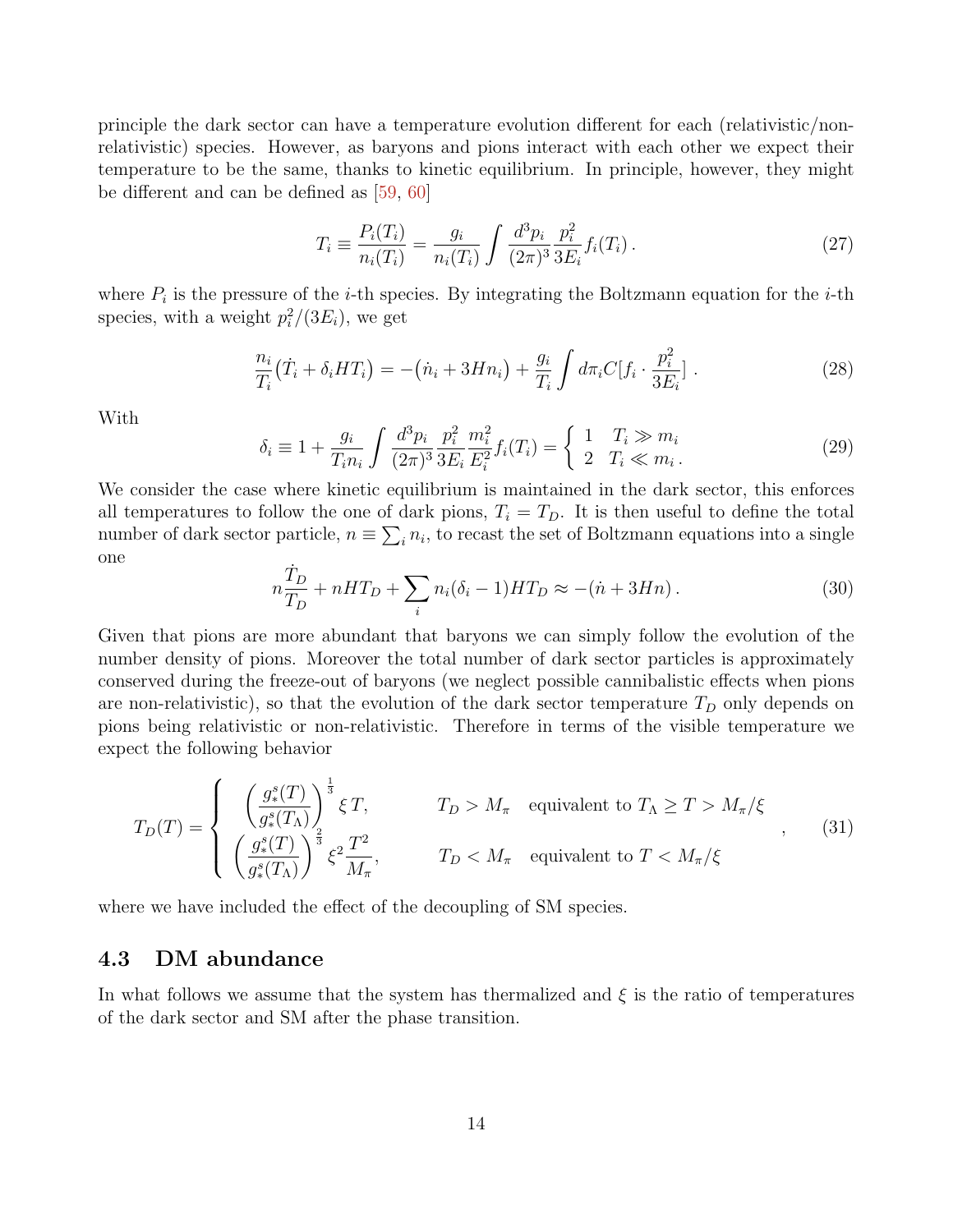Pion abundance: The numerical abundance of dark pions is mainly set by the phase transition. If the phase transition takes place in approximate thermal equilibrium we can estimate the abundance of pions at the onset of the confined phase as

<span id="page-14-3"></span>
$$
n_{\pi} = (N_F^2 - 1) \frac{\zeta(3)}{\pi^2} T_{D*}^3, \qquad \rho_{\pi} = (N_F^2 - 1) \frac{\pi^2}{30} T_{D*}^4.
$$
 (32)

The yield of pions (defined with respect to the SM entropy), at the end of the phase transition, is then given by

<span id="page-14-0"></span>
$$
Y_{\pi} = (N_F^2 - 1) \frac{45\zeta(3)}{2\pi^4 g_*} \xi^3. \tag{33}
$$

We notice that, since the dark sector only consists of baryons and pions, and that the baryons are heavier than  $T_{D*}$ , the baryon abundance is already suppressed at the onset. The above yield (and energy density) of pions is mostly unaffected by the subsequent evolution. The reason for this is that pions will be relativistic during the freeze-out of baryons. There might be an exception if pions are subject to number changing processes while non-relativistic during and/after baryon freeze-out, however this 'cannibalistic' phase would only deplete the above yield by a logarithmic correction [\[14\]](#page-28-9). If the pions are cosmologically stable eq. [\(33\)](#page-14-0) can be used to compute the DM abundance and the corresponding DM mass

<span id="page-14-2"></span>
$$
\frac{\Omega h^2}{0.12} \approx 0.6(N_F^2 - 1) \frac{M_\pi}{0.1 \text{GeV}} \left(\frac{\xi}{10^{-2}}\right)^3 \left(\frac{106.75}{g_*}\right) \quad \to \quad M_\pi^{\text{DM}} \approx \frac{0.14 \,\text{keV}}{N_F^2 \xi^3} \left(\frac{g_*}{106.75}\right) \,. \tag{34}
$$

The value of DM mass is compatible with cosmological stability if it does not exceed  $O(100 \,\text{GeV})$ . Lighter DM masses are achieved in theories with large number of flavors, as  $M_{\pi}^{\text{DM}} \sim 1/N_F$ . Which takes into account the dependence on  $N_F$  in  $\xi$  and  $\xi^0$ .

In realizations where  $\xi^0 \ll 10^{-3}$  the prediction for DM mass is incompatible with stability as estimated in eq. [\(7\)](#page-5-1). In this case the pions decay to the SM injecting entropy into the SM plasma diluting the abundance of baryons. We estimate this by computing the release of energy at a temperature  $T_{\Gamma} \approx 1.9(M_{\rm Pl} \Gamma_{\pi})^{2/3} / (g_* M_{\pi} Y_{\pi})^{1/3}$  when  $H \sim \Gamma_{\pi}$  (assuming matter domination, valid for  $T_{\Gamma} < (4/3) M_{\pi} Y_{\pi}$ , we derive the new entropy density of the SM and the corresponding dilution factor  $\eta$  as

<span id="page-14-1"></span>
$$
\eta = \frac{s}{s_{\Gamma}} \approx \min\left[1, \ 0.8 \frac{(T_{\Gamma}/M_{\pi})^{3/4}}{Y_{\pi}^{3/4}}\right] \approx \min\left[1, \ \frac{1.3}{g_*^{1/4}} \left(\frac{M_{\rm Pl}^2 \Gamma_{\pi}^2}{M_{\pi}^4}\right)^{1/4} \frac{1}{Y_{\pi}}\right].\tag{35}
$$

Asymptotic yields of stable particles have to be multiplied by  $\eta$ . Numerically we implement the full calculation, and under the assumption of matter domination at the time of decay [\[61\]](#page-31-9). In order for the scenario to be viable we require that the reheating temperature after the entropy release from the decay of the pions to be  $T_{R,\pi} \approx \sqrt{M_{\rm Pl} \Gamma_{\pi}} \gtrsim 10 \text{ MeV}$ .

Baryon abundance: The relic abundance of baryon is set by annihilation into multi-pion final states and the corresponding Boltzmann equation reads,

$$
\frac{dn_B}{dt} + 3Hn_B = -\sum_n \langle \sigma v \rangle_n \left[ n_B^2 - \left( \frac{n_\pi}{n_\pi^{\text{eq}}(T_D)} \right)^n (n_B^{\text{eq}}(T_D))^2 \right]. \tag{36}
$$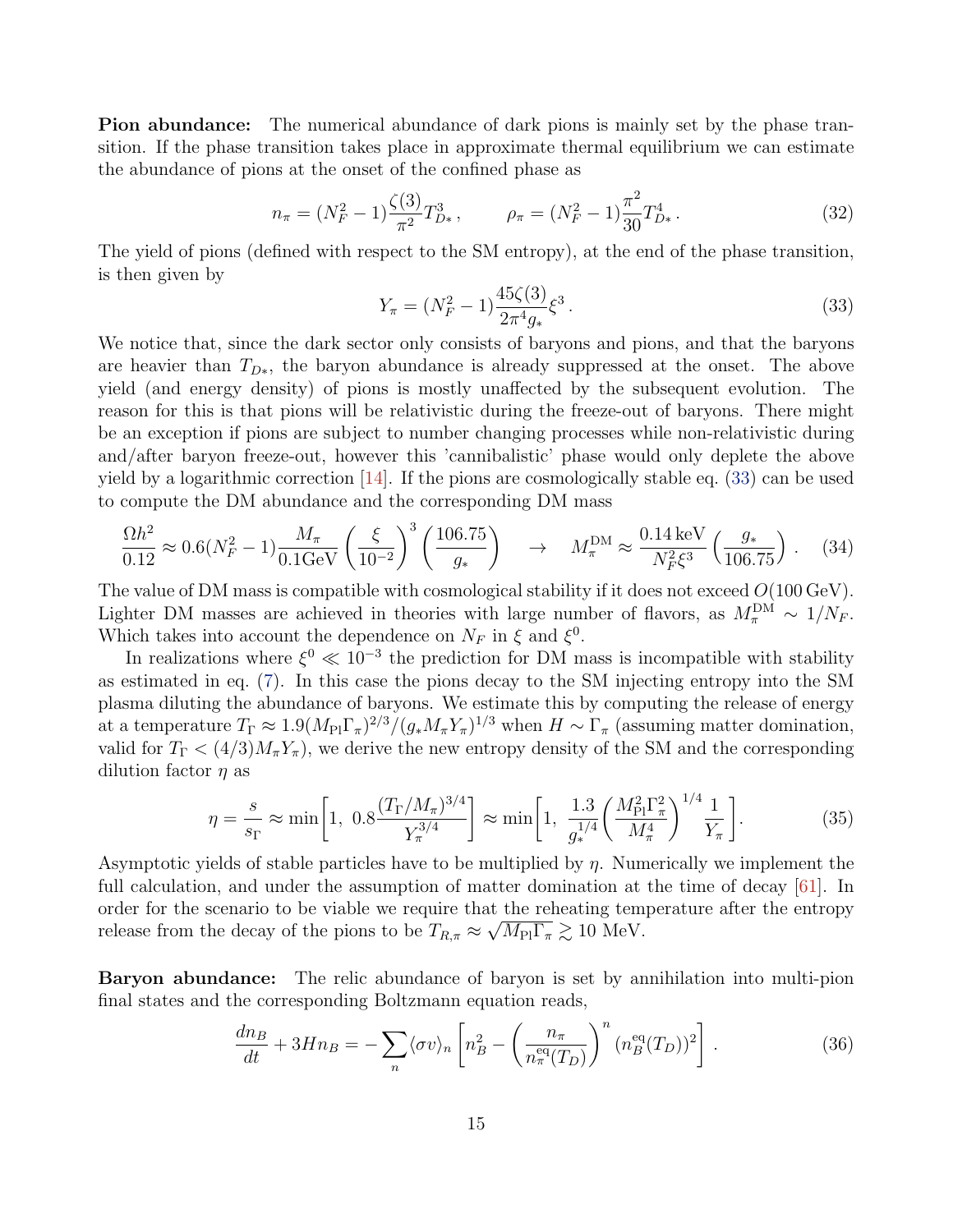Where we have allowed for annihilation to  $n$  pions that are expected to dominate compared to two-pion processes [\[62\]](#page-31-10). The equilibrium number density are computed in terms of the dark sector temperature given by eq. [\(31\)](#page-13-1). In the relativistic regime whether the pions are in equilibrium or not they will have thermal distribution at temperature  $T_D = \xi T$  due to the initial conditions. This allows us to rewrite the equation above in terms of the total annihilation cross-section. With the standard manipulation the equation above can be cast in the following form

$$
\frac{dY_B}{dT_D} = \frac{\langle \sigma v \rangle s(T)}{H(T)T_D} \left[ Y_B^2 - (Y_B^{\text{eq}}(T_D))^2 \right],\tag{37}
$$

with  $T_D$  being the dark sector temperature. Due to the linear relation between T and  $T_D$  this is just the standard freeze-out equation with an effective cross-section  $\langle \sigma v \rangle/\xi^0$ . It follows that the freeze-out takes place as usual when  $T_d \sim M_B/25$  and the abundance is just re-scaled by  $\xi$ . [7](#page-15-0) When the baryons are in thermal contact with the SM the abundance is obtained for masses around 100 TeV corresponding to annihilation cross-section  $\sigma v \sim 25/M_B^2$ . In this case the abundance is given by,

<span id="page-15-1"></span>
$$
\frac{\Omega_B h^2}{0.12} \approx \xi \left(\frac{g_* + g_D \xi^4}{106.75}\right)^{1/2} \left(\frac{M_B}{100 \,\text{TeV}}\right)^2 \quad \to \quad M_B^{\text{DM}} \approx \frac{100 \,\text{TeV}}{\sqrt{\xi}} \left(\frac{106.75}{g_* + g_D \xi^4}\right)^{\frac{1}{4}}.\tag{38}
$$

Note that this mechanism allows us to easily avoid the unitarity bound of standard freeze-out. In the case of pion DM the baryon abundance is a negligible contribution to the energy density. The above formula does not take into account the possible dilution coming from the late decays of unstable pions (see eq. [\(7\)](#page-5-1)). In this case the final abundance has to be modified by a factor equal to eq. [\(35\)](#page-14-1). If pions inject sufficiently large entropy, the DM baryon mass estimate gets modified to

<span id="page-15-2"></span>
$$
M_B^{\rm DM} \approx \frac{100 \,\text{TeV}}{\sqrt{\xi}} \left( \frac{106.75}{g_* + g_D \xi^4} \right)^{\frac{1}{4}} \max \left[ 1, \ 10N_F \xi \left( \frac{g_* + g_D \xi^4}{106.75} \right)^{\frac{1}{8}} \left( \frac{M_\pi}{10^4 \,\text{GeV}} \right)^{3/8} \right],\tag{39}
$$

where we used eq. [\(7\)](#page-5-1) for pion decay through the Higgs portal. For the model under consideration, we notice that when dilution is important the dependence on  $\xi$  drops out when  $\xi \to \infty$ . The abundance scales as √

$$
\frac{\Omega_B h^2}{0.12} \sim \frac{g_*^{1/4}}{g_D^{1/2}} \frac{\sqrt{M_{\rm Pl} \Gamma_\pi}}{M_\pi} \left(\frac{M_B}{100 \,\text{TeV}}\right)^2.
$$
 (40)

This corresponds to the limiting case where initially the SM sector is not populated and it entirely originates from the reheating of the plasma upon pion decay.

The above estimates need to be revised if the baryon freeze-out happens when the pions are also non-relativistic. In order for this regime to be relevant the pions have to be  $M_{\pi} \gtrsim T_D|_{f.o.}$  and we have two possible cases to consider depending on whether pion number changing processes are fast or not.

<span id="page-15-0"></span><sup>&</sup>lt;sup>7</sup>The freeze-out condition on  $T_D$  is still determined by the condition  $\langle \sigma v \rangle n_B^{\text{eq}}(T_D) \approx H(T)$ , which gives a First received condition on  $T_D$  is semi-determined by the condition  $M_B/T_D|_{f.o.} \approx \log(M_B M_{\rm Pl} \langle \sigma v \rangle/(5.2 \sqrt{g_*})) + 2 \log \xi$ .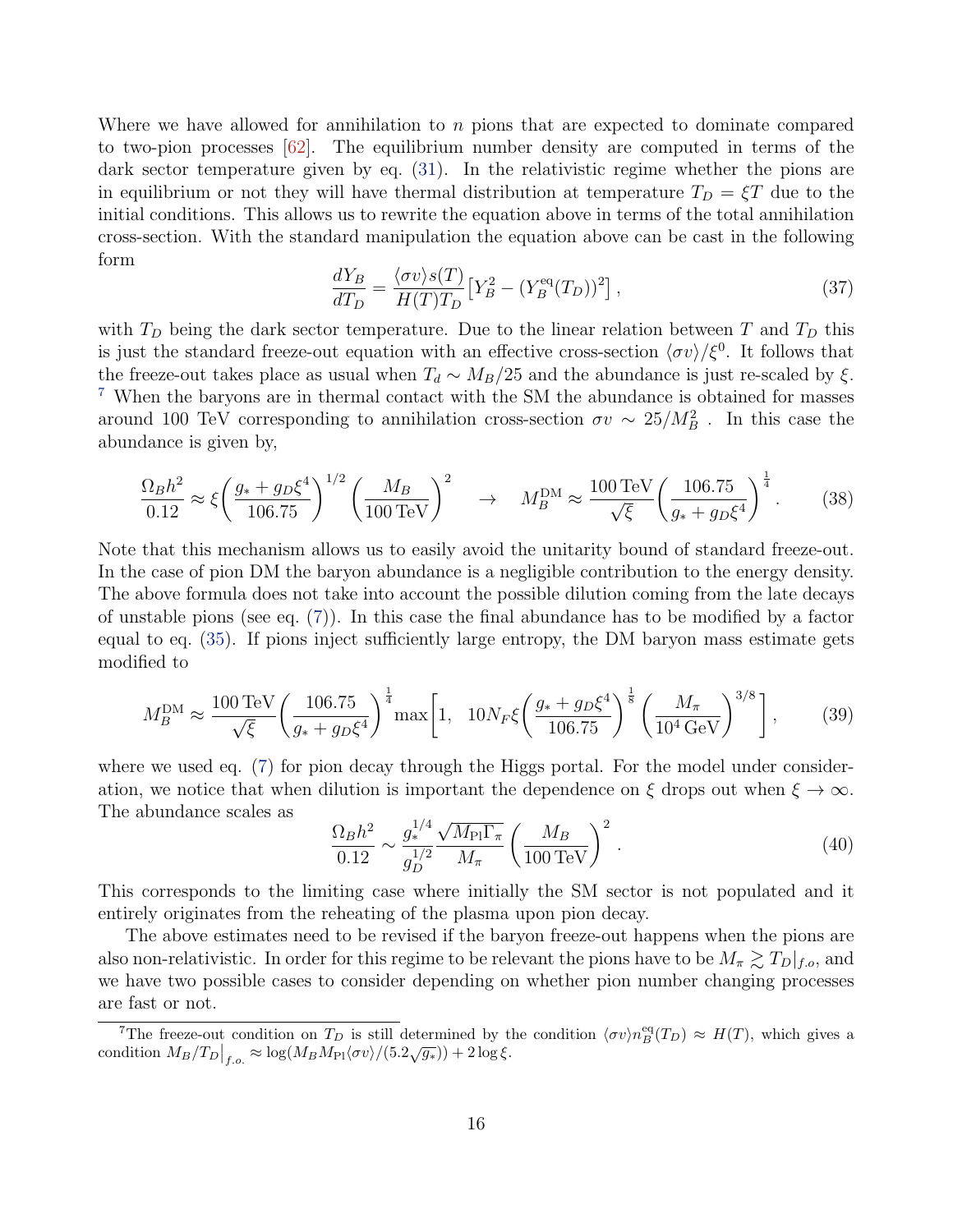Non-relativistic pions decoupled: Assuming that pion number changing processes are irrelevant  $n_{\pi} \propto 1/a^3$ . Since  $v^2 \propto 1/a^2$  the effective temperature drops as  $T_D \sim 1/a^2$ . This implies that the second term in the Boltzmann equation is enhanced by  $e^{nM_{\pi}/T_D}$ . Note that in this case the Boltzmann equation cannot be cast in terms of total annihilation cross-section and processes with the largest number of pions are favored. By taking inspiration from nuclear physics data [\[62\]](#page-31-10) we argue that the dominant channel is the one dominated by the largest number of pions allowed kinematically,  $Q_{n,\text{max}} = 2M_B - nM_\pi \to 0$ . The Boltzmann equation then reduces simply to

$$
\dot{n}_B + 3Hn_B \approx -\langle \sigma v \rangle_{n,\text{max}} \left[ n_B^2 - \left( \frac{n_\pi}{n_\pi^{\text{eq}}(T_D)} \right)^n (n_B^{\text{eq}}(T_D))^2 \right]. \tag{41}
$$

The loss of equilibrium is then set by the condition  $\langle \sigma v \rangle_{n,\max} (n_\pi/n_\pi^{\text{eq}})^{n/2} n_B^{\text{eq}} \approx H$ , which, taking into account that  $T = \sqrt{T_D M_{\pi}}/\xi$ , gives a freeze-out temperature  $Q_{n,\text{max}}/T_D|_{f.o.} \approx$  $2\log(\langle \sigma v \rangle_{n,\text{max}} M_{\pi} M_{\text{Pl}} \xi^2)$ . By solving the differential equation we get

$$
\frac{\Omega_B^{(n,\text{max})}}{\Omega_B} \approx 0.1 \frac{M_B}{\sqrt{m_\pi Q_{n,\text{max}}}} \frac{\langle \sigma v \rangle}{\langle \sigma v \rangle_{n,\text{max}}}.
$$
\n(42)

This shows that we do not expect a large deviation from the previous case, since the largest deviation appears for  $M_{\pi} \gtrsim M_B/20$  and  $Q_{n,\text{max}} \approx M_{\pi}$ , which does not lead to a large effect.

Non-relativistic pions in equilibrium: If the pion number changing processes are fast, then dark pions undergo 'cannibalism' that will make  $n_{\pi}$  track  $n_{\pi}^{\text{eq}}$  with a new scaling of the temperature  $T_D(T)$  fixed by conservation of entropy. Since we are studying the freeze-out of baryons, we do not consider pion-number changing processes involving baryons, that will eventually decouple, but we focus on pion self-interactions induced by the WZW in the chiral lagrangian, that allows for  $\pi\pi\pi \to \pi\pi$ . If self-interactions decouple later than baryon annihilations, this corresponds to a 'cannibal phase' [\[63,](#page-31-11) [64\]](#page-31-12). We acknowledge the possible presence of this effect, but neglect the logarithmic corrections to baryon and pion abundance induced by cannibalism. Phenomenologically in the regions where  $M_{\pi} \approx M_B$ , pions are non-relativistic during baryon freeze-out, this will not play a major role in the following discussion.

# <span id="page-16-0"></span>5 Phenomenology

The phenomenology of our scenarios is essentially determined by 3 parameters,

$$
f, \quad M_{\pi}, \quad \xi. \tag{43}
$$

The dark pion decay constant  $f$  is also roughly the temperature of the deconfinement phase transition while the mass of the baryon is  $M_B \sim 10f$ . The relic abundance formulae for both baryons and pions (when they are stable) impose a relation between these quantities so that  $\xi$ can be eliminated in terms of the other parameters. It is then useful to discuss these models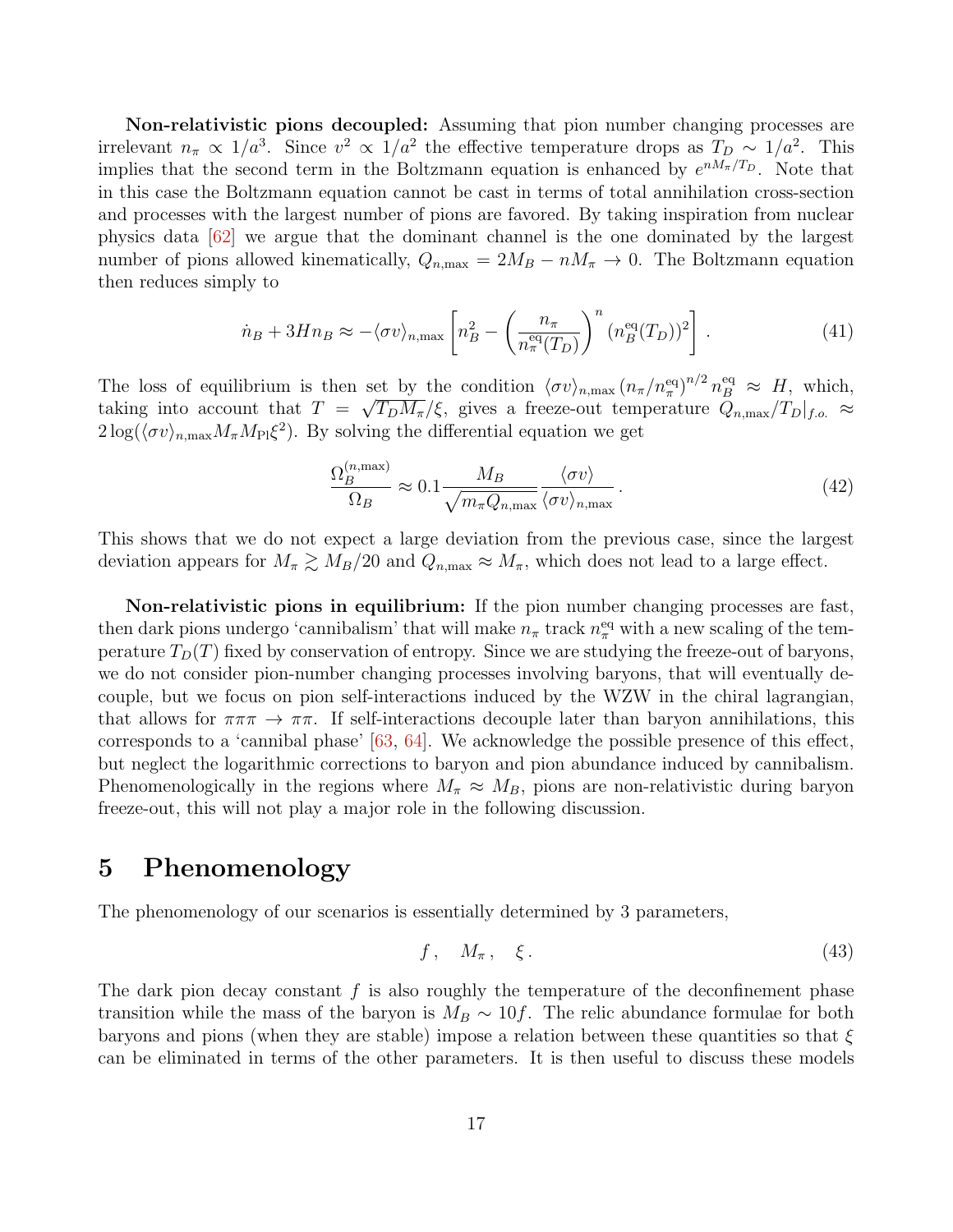<span id="page-17-1"></span>

Figure 2. Parameter space of (secluded) dark QCD as a function of  $M_{\pi}$  and f, with baryon mass fixed to  $M_B = 10f$ ,  $N_F = 3$  and  $\Lambda_5 = M_{Pl} = 2.4 \times 10^{18} \text{ GeV}$ . On the black solid isolines DM abundance is reproduced by dark baryons, while on the black dashed isolines by dark pions. Regions of stability are as in figure [1.](#page-6-1)

in the plane  $(M_\pi, f)$ . We will discuss the phenomenology of our model in terms of these two parameters, determining  $\xi$  from the DM abundance constraint.

The results of the the phenomenological study are summarized in figure [2.](#page-17-1)

In the rest of this section we discuss in detail the phenomenological implications of our model, and at the end we characterize the possible phases of our scenario.

### <span id="page-17-0"></span>5.1 DM self interactions

The elastic self scattering cross-section of dark baryons is expected to be at least geometrical and possibly enhanced by light di-baryon intermediate states. Re-scaling the QCD value one finds

$$
\sigma_{\rm el}^B \approx \frac{4\pi}{M_B^2}.\tag{44}
$$

The abundance of baryons reproduces the correct DM abundance only for extremely heavy baryons,  $M_B \gtrsim 100 \,\text{TeV}$  (see Eq. [\(38\)](#page-15-1)), and this does not lead to any experimentally interesting constraints. Of more interest are pions self-interactions, that could show up both in the Bullet Cluster and Ly- $\alpha$  constraints as we will discuss in the following. The leading interaction can be computed from the expansion of the chiral lagrangian [\(3\)](#page-3-1), see [\[37\]](#page-30-1). The elastic cross-section at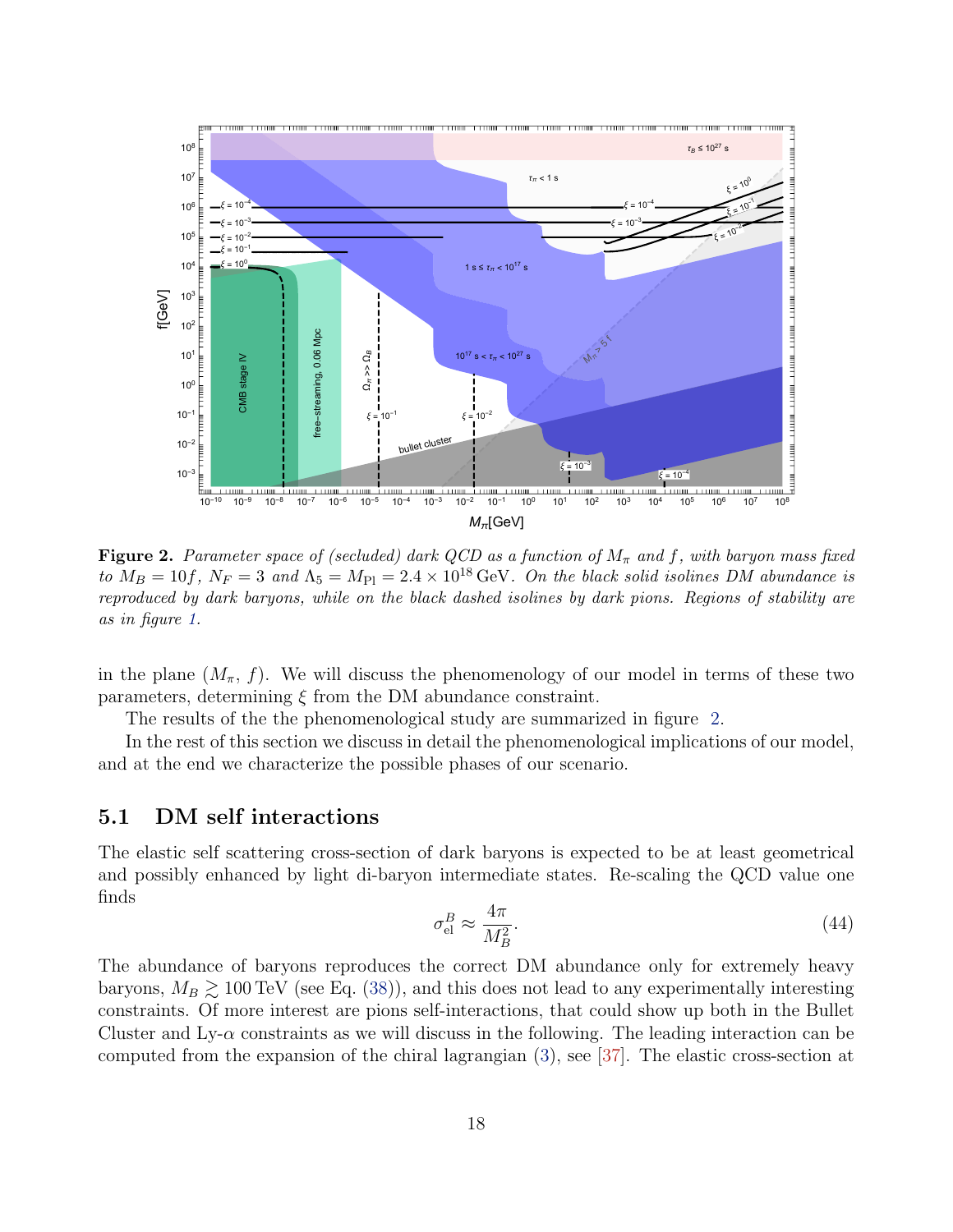low energy is just,

$$
\sigma_{\text{el}}^{\pi} \simeq \frac{1}{64 \pi} \frac{(3N_F^4 - 2N_F^2 + 6)}{N_F^2 (N_F^2 - 1)} \frac{M_\pi^2}{f^4} \simeq \frac{8 \pi}{1536 \pi} \frac{77}{f^4} \frac{M_\pi^2}{f^4}.
$$
 (45)

We show regions (shaded in gray in figure [2\)](#page-17-1) that are excluded by the limit on DM self-scattering cross section  $(\sigma_{el}^{\pi}/M_{\pi} < \text{cm}^2/\text{g})$  from the Bullet cluster [\[65\]](#page-31-13).

### <span id="page-18-0"></span>5.2 Dark radiation

If the quark masses are vanishing,  $M_{\pi} \sim 0$ , DM is made of baryons while pions contribute as dark radiation. Assuming  $T_{\Lambda} > 100 \text{ GeV}$ , the contribution to the relativistic number of degrees of freedom at the CMB epoch is

$$
\Delta N_{\text{eff}}\big|_{\text{CMB}} = \frac{4}{7} \left(\frac{g_{\nu}}{g_{\text{eff}}}\right)^{4/3} (N_F^2 - 1)\xi^4 = 0.027(N_F^2 - 1)\xi^4, \qquad (46)
$$

where  $g_{\nu} = 43/4$  is the number of degrees of freedom at neutrino decoupling. For  $N_F = 3$  and  $\xi^0 = 1$  this leads to a contribution close to the experimental bound, which we take  $\Delta N_{\text{eff}} \lesssim 0.25$ at 95% confidence level [\[66\]](#page-31-14). This translate into a bound on the ratio of temperature  $\xi \lesssim 1$ . This bound is expected to significantly improve in the coming years to reach a  $1\sigma$  exclusion bound of  $\Delta N_{\text{eff}}$  < 0.027 during the CMB stage IV [\[67\]](#page-31-15). These regions are depicted in dark green in figure [2.](#page-17-1)

### <span id="page-18-1"></span>5.3 Structure formation

Two of the key parameters that control structure formation are the free streaming and collisional damping scales [\[68\]](#page-31-16). We discuss this for the case of pion DM, since baryons are usually sufficiently heavier than the mass scales probed by structure formation. Here we summarize the relevant equation for free-streaming and collisional damping scales. Assuming that DM becomes nonrelativistic at a time  $a(t_{NR}) = a_{NR}$  before matter-radiation equality,  $a_{eq} = a(t_{eq})$ , we have the following expressions

$$
\lambda_{\rm FS} = \int_{t_{\rm dec}}^{t_{\rm eq}} \frac{dt}{a(t)} \langle v(t) \rangle , \qquad (47)
$$

$$
\lambda_{\text{coll.}}^2 = \int_0^{t_{\text{dec}}} \frac{dt}{a(t)^2} \frac{\langle v(t) \rangle^2}{n(t) \langle \sigma_{\text{el}} v \rangle}.
$$
\n(48)

In order to perform these integrals it is often convenient to change variables  $dt = da/(aH(a))$ , taking into account that deep in radiation domination  $H(a) \approx H_0(a_{\text{eq}}/a)^2(1/a_{\text{eq}})^{3/2}$ . We can derive analytical expression depending on whether decoupling occurs while DM is relativistic or non-relativistic. We identify the decoupling time through the relation  $n(t)\langle \sigma_{el} v \rangle \approx H(t_{\text{dec}})$  as in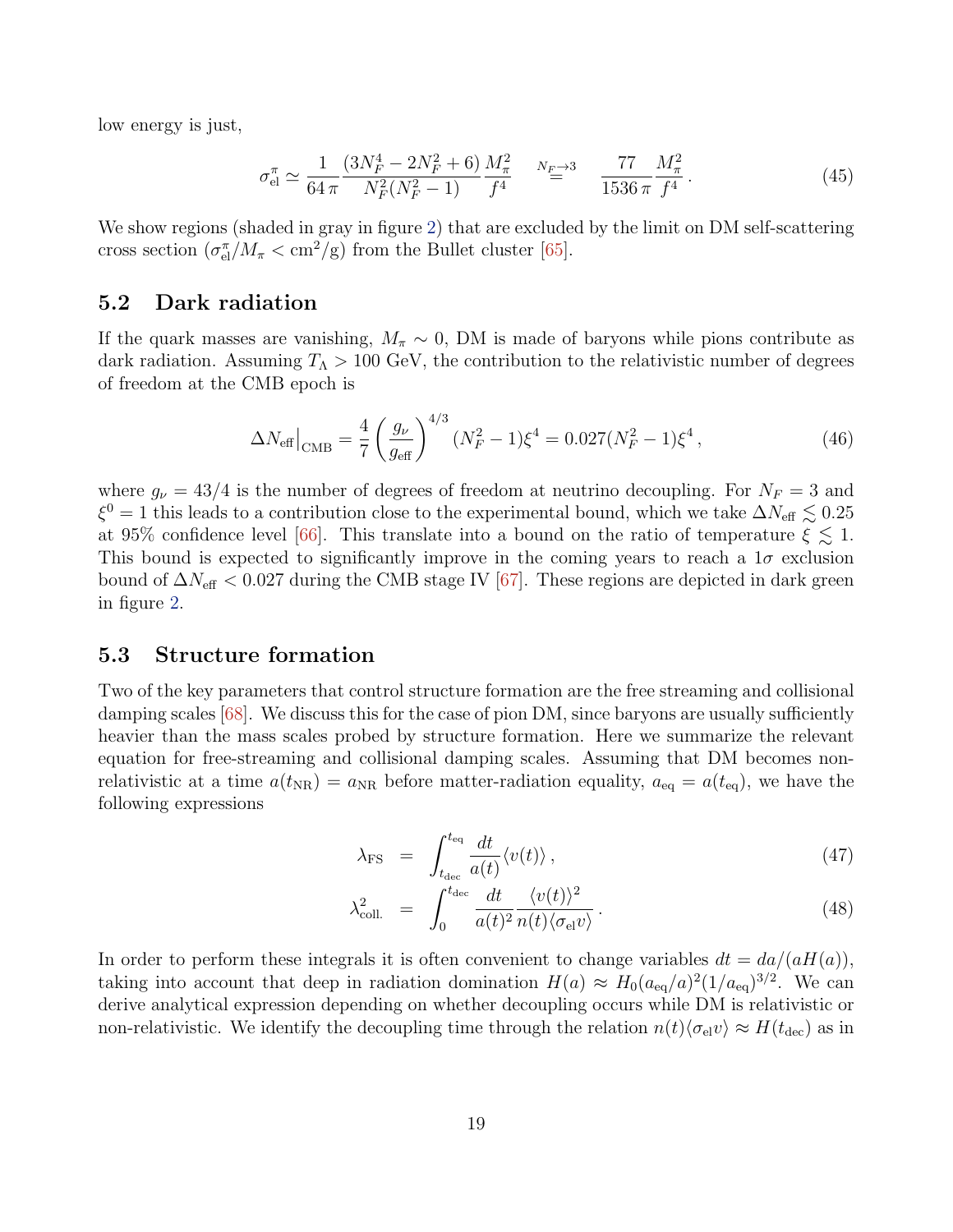[\[69\]](#page-32-0), <sup>[8](#page-19-0)</sup> and we parameterize the DM velocity as  $\langle v(t)\rangle = \theta(a_{NR} - a) + (a_{NR}/a)\theta(a - a_{NR})$ , which takes into account the non-relativistic behavior with a step function, see also [\[70\]](#page-32-1). The scale factor when DM becomes non-relativistic is given by

$$
a_{\rm NR} \approx \xi \frac{3T_0}{M_\pi} \left( \frac{g_*^s(T_0)}{g_*^s(T_\Lambda)} \right)^{\frac{1}{3}}.
$$
\n
$$
(50)
$$

The above integrals are dominated by the time when DM becomes non-relativistic, and they scale with the above parameter,  $a_{NR}$ . Indeed we can compute the above formulae in two different regimes for the DM velocity and find that the maximum scale is always proportional to  $a_{\rm NR}$ , with or without interactions. Depending on whether the decoupling occurs when DM is relativistic or not, one finds

$$
\lambda_{\rm FS} = \frac{a_{\rm NR}}{H_0 \sqrt{a_{\rm eq}}} \left[ 1 - \frac{a_{\rm dec}}{a_{\rm NR}} + \log \left( \frac{a_{\rm eq}}{a_{\rm NR}} \right) \right] \theta(a_{\rm NR} - a_{\rm dec}) + \frac{a_{\rm NR}}{H_0 \sqrt{a_{\rm eq}}} \log \left( \frac{a_{\rm eq}}{a_{\rm dec}} \right) \theta(a_{\rm dec} - a_{\rm NR}), \tag{51}
$$

$$
\lambda_{\text{coll.}} = \frac{a_{\text{dec}}}{\sqrt{3}H_0\sqrt{a_{\text{eq}}}}\theta(a_{\text{NR}} - a_{\text{dec}}) + \frac{a_{\text{NR}}}{\sqrt{2}H_0\sqrt{a_{\text{eq}}}}\left(1 - \frac{1}{3}\frac{a_{\text{NR}}^2}{a_{\text{dec}}^2}\right)^{\frac{1}{2}}\theta(a_{\text{dec}} - a_{\text{NR}}). \tag{52}
$$

We see that the largest scale is always of the order of  $\lambda_{\text{max}} \approx a_{\text{NR}}/(H_0 \sqrt{a_{\text{eq}}})$ , while  $a_{\text{dec}}$ , and hence the self-interactions, only gives a subleading correction. This is similar to the case analyzed in [\[70\]](#page-32-1), where self-interactions give negligible effects unless they are large enough to be in tension with the Bullet Cluster constraint (see our footnote [8\)](#page-19-0).

Therefore with this observation, and for the level of our discussion, it is enough to compute the free-streaming length. By retaining the relevant parametric dependencies we find the following approximate expression

$$
\lambda_{\rm FS} \approx 0.3 \, \text{Mpc} \frac{\text{KeV}}{M_{\pi}/\xi} \left(\frac{106.75}{g_*^s(T_\Lambda)}\right)^{\frac{1}{3}}.
$$
\n
$$
(53)
$$

We notice that the SM temperature when pions become non-relativistic is approximately  $T_{\text{NR}} \approx$  $\xi^{-1}(M_{\pi}/3)(g_{*}^{s}(T_{\Lambda})/g_{*}^{s}(T_{\rm NR}))^{\frac{1}{3}}$ , which can be much smaller than MeV, so that it makes sense to consider  $g^s_*(T_{\rm NR}) = g^s_*(T_0)$ . See also [\[71\]](#page-32-2) for an analytic estimate of the above quantity. An upper bound on  $\lambda_{FS}$  arises from the study of the Ly- $\alpha$  forest [\[68\]](#page-31-16), assuming 100% of DM. By using eq. [\(34\)](#page-14-2) we can therefore impose the relic abundance constraint and we get the following expression for the free-streaming length

$$
\lambda_{\rm FS}|_{\Omega_{\rm DM}} \approx 20 \,\text{Mpc} \,\xi^4 \left(\frac{N_F^2 - 1}{8}\right) \left(\frac{106.75}{g_*^s(T_\Lambda)}\right)^{\frac{1}{3}}.\tag{54}
$$

$$
\frac{\sigma_{\rm el}}{M_{\pi}}\bigg|_{\rm eq} \lesssim \frac{a_{\rm eq}}{a_{\rm NR}} \frac{a_{\rm eq}^{3/2}}{3H_0 M_{\rm Pl}^2 \Omega_{\rm DM}} \approx 10^{-3} \frac{a_{\rm eq}}{a_{\rm NR}} \frac{\rm cm^2}{\rm g} \approx 10^{-3} \frac{M_{\pi}/T_{\rm eq}}{\xi} \frac{\rm cm^2}{\rm g} \,. \tag{49}
$$

This bound has to be compared with the one arising from the Bullet Cluster and it is usually subdominant if DM becomes non relativistic early on.

<span id="page-19-0"></span><sup>&</sup>lt;sup>8</sup>Requiring that the self-interactions decouple at matter-radiation equality gives an upper bound on  $\sigma_{el}/M_{\pi}$ ,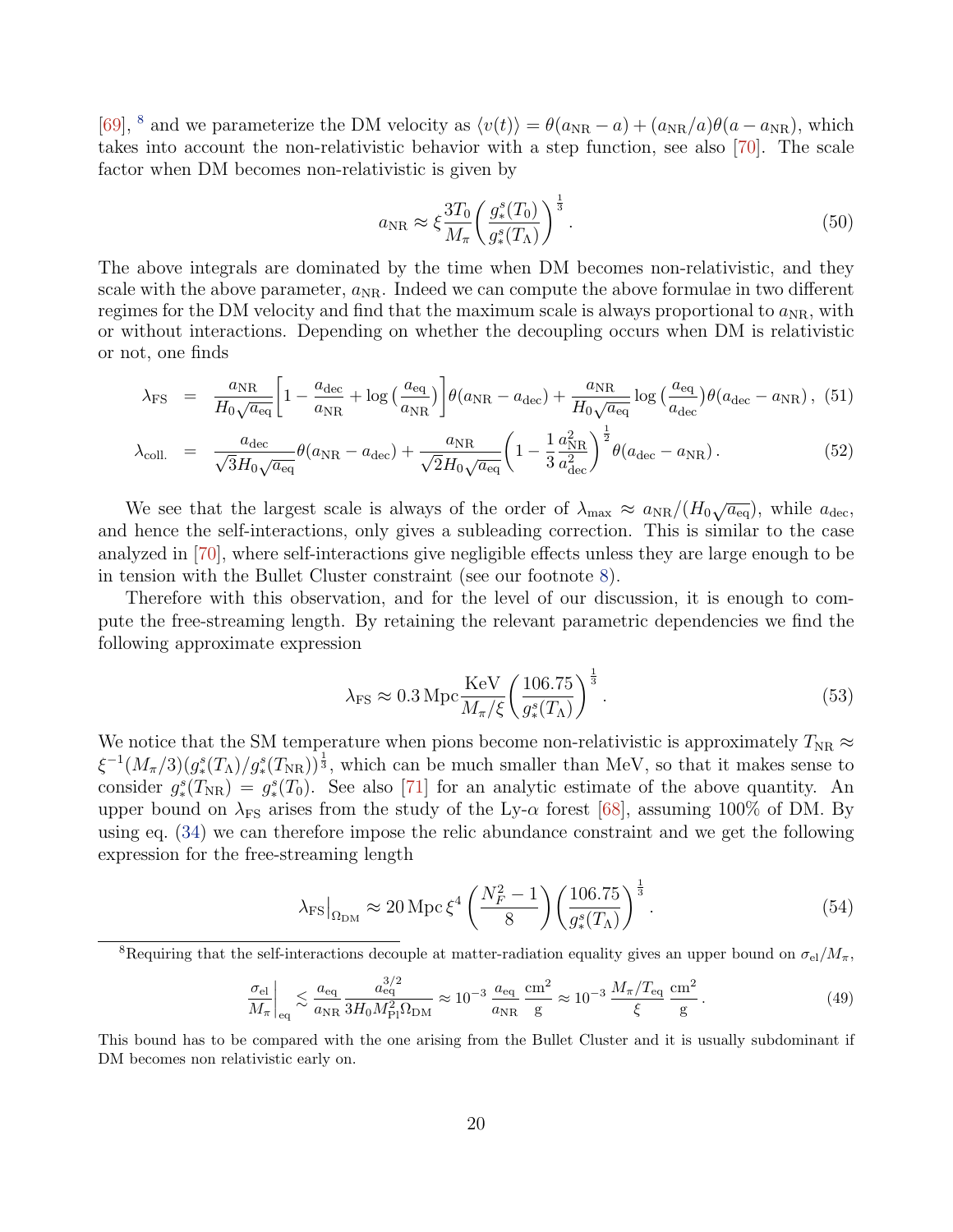We see that the effect decouples fast when  $\xi \ll 1$ . Upon imposing the constraint from the relic abundance we see that  $T_{\rm NR}|_{\Omega_{\rm DM}} \approx 60 \,\text{eV}/(\dot{N}_F^2 \xi^4) \times (g_*(T_\Lambda)/106.75) \times (g_*^s(T_\Lambda)/g_*^s(T_{\rm NR}))^{\frac{1}{3}}$ , which for the region relevant for Ly– $\alpha$  constraints is certainly below the  $e^+e^-$  decoupling temperature, as expected. Phenomenologically we impose the constraint  $\lambda_{FS}^2 + \lambda_{coll.}^2 \leq (0.06 \,\text{Mpc})^2$  [\[69\]](#page-32-0). These regions are shown in light green in figure [2.](#page-17-1)

### <span id="page-20-0"></span>5.4 Gravitational waves

The confinement/de-confinement phase transition is expected to be first order for  $3 \le N_F \lesssim 4N$ massless fermions. In this case there can be production of gravitational waves. Actually, most likely the transition proceeds in quasi equilibrium [\[72,](#page-32-3) [73\]](#page-32-4) leading to a very small amplitude. Here we entertain the possibility that the transition occurs explosively leading to a larger amplitude. Even so as will show it is quite difficult to obtain an observable signal, see [\[74\]](#page-32-5) for related work.

If the phase transition completes while the expansion of the Universe is driven by the visible sector we expect a very small power spectrum of gravitational waves, roughly speaking suppressed by a factor  $\xi_0^8$ , with respect to the case of an analogous phase transition happening in the visible sector. The reason for this suppression can be understood as follows. If the phase transition in the dark sector happens at the dark nucleation temperature and amount of energy  $\rho_{\rm GW}$  is deposited into gravitational waves, the relic abundance today is

<span id="page-20-1"></span>
$$
\Omega_{\rm gw} = \Omega_{\rm gw}^* \Omega_{\gamma} \left( \frac{g_*^s(T_0)}{g_*^s(T_\Lambda)} \right)^{\frac{4}{3}} \frac{g_*(T_\Lambda)}{g_*(T_0)} \times \frac{\rho_{\rm tot}(T_n)}{\rho_R(T_\Lambda)}.
$$
\n(55)

Where  $T_{\Lambda}$  is the SM temperature after the phase transition, and  $g^s_*(T) = g^s_{*,SM}(T) + \xi^3 g_{*D}(T)$ and  $g_*(T) = g_{*,SM}(T) + \xi^4 g_{*D}(T)$ . If reheating is instantaneous, by conservation of energy  $\rho_{\text{tot}}(T_n) = \rho_R(T_\Lambda)$ , where  $\rho_R$  includes all the relativistic contributions to the energy density  $\rho_R = \rho_{\rm SM} + \rho_D$ . The expression for  $\Omega_{\rm gw}^*$  depends on the production mechanism for gravity waves, by focusing for example on bubble collision contribution we get

$$
\Omega_{\text{gw}}^*|_{\text{vacuum}} \approx \left(\frac{H(T_n)}{\beta}\right)^2 \frac{L_h^2}{(\rho_R + L_h)^2} \bigg|_{T_n} \approx \left(\frac{H(T_n)}{\beta}\right)^2 \frac{900 \frac{L_h^2}{T_{D,n}^8}}{\pi^4 g_{SM,*}^2} \frac{\xi_0^8}{(1 + \frac{\xi_0^4}{g_*} (g_D + \frac{30}{\pi^2} \frac{L_h}{T_{D,n}^4}))^2} \,. \tag{56}
$$

Where in the second equality we have estimated the latent heat  $L_h = T_{D,c}^4$ , with  $T_{D,c}$  the critical temperature. Without substantial supercooling  $T_{Dn} \approx T_{D,c}$ , therefore we see that  $\Omega_{gw}^* \approx \xi_0^8$  and therefore completely negligible.

The only exception to this intrinsic suppression is to explore models with supercooling  $T_{Dn} \ll$  $T_{D,c}$  (see for example [\[75\]](#page-32-6) for supercooling in the visible sector). A phase of supercooling depletes exponentially  $\rho_R$  and makes  $L_h$  dominant in the above formula, maximizing  $\Omega_{gw}^*$ . In this scenario after the phase transition, only the dark sector is populated, leading naturally to models with  $\xi \to \infty$ . As we discussed in section [4.3,](#page-13-0) for large  $\xi$ , the models are viable only if pions decay fast enough to the SM. In this case, however, the computation of today's abundance has to be revised to take into account the dilution coming from entropy injection due to pion decays.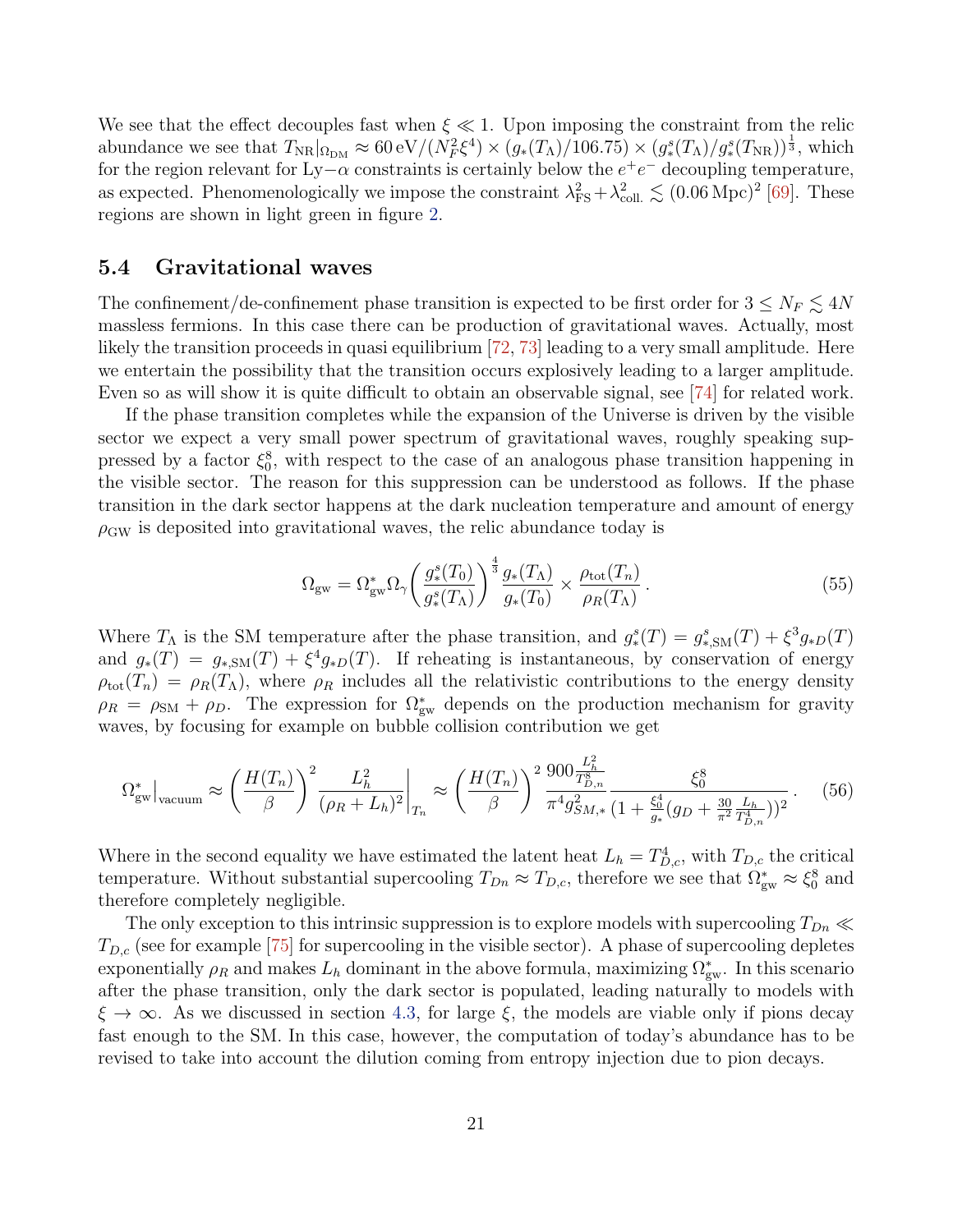<span id="page-21-0"></span>

Figure 3. Gravity wave amplitude and frequency for the case of unstable pions. Blue and red isolines correspond to the amplitude and frequency of the gravitational waves respectively (assuming supercooling  $\beta/H \sim O(1)$ ). In this region of parameter space the largest signal is achieved when the dark sector is initially at higher temperature than the visible one: the extreme scenario where DM abundance is reproduced starting from an empty visible sector  $(\xi \to \infty)$  is given by the solid black line. The points where blue and black lines intersect are predictions for the amplitude of the gravitational wave spectrum with the constraint on DM abundance.

#### Supercooled dark QCD with unstable pions: DM producing the SM

Let us now consider supercooled phase transitions, with  $T_{Dn} \ll T_{D,c}$ . When the phase transition completes the dark pions dominate the energy budget of the Universe and then they decay to the SM, reheating it at a temperature  $T_{R,\pi}$ . The energy density of gravitational waves at production,  $\rho_{\rm gw}$  redshifts as  $a^{-4}$ , giving today  $\rho_{\rm gw,0} = \rho_{\rm gw}(a_*/a_0)^4$ . If the reheating of the SM happens instantaneously after the phase transition, then eq. [\(55\)](#page-20-1) applies. However, in our secluded case the decay to the SM is not fast and we have to take it into account for the computation of the scale factor. Schematically we identify three stages of evolution, i) relativistic pions; ii) matter domination due to pion abundance up to pion decay,  $iii$ ) standard cosmological evolution starting from a reheating temperature  $T_{R,\pi}$  (instantaneous entropy injection). Therefore we approximately decompose the redshift evolution as

$$
\frac{a_*}{a_{\rm NR}} = \left(\frac{\rho_{\rm NR}}{\rho_\pi^*}\right)^{\frac{1}{4}}, \qquad \frac{a_{\rm NR}}{a_{\Gamma}} = \left(\frac{\rho_{\rm SM}(T_{R,\pi})}{\rho_{\rm NR}}\right)^{\frac{1}{3}}, \qquad \frac{a_{\Gamma}}{a_0} = \left(\frac{T_0}{T_{R,\pi}}\right) \left(\frac{g_0^s}{g_R^s}\right)^{\frac{1}{3}}, \tag{57}
$$

where  $\rho^*_{\pi}$  is given by eq. [\(32\)](#page-14-3) and  $T_{R,\pi}$  is the SM (reheating) temperature after the injection of the where  $p_{\pi}$  is given by eq. (52) and  $T_{R,\pi}$  is the bM (reneating) temperature after the injection of the entropy of the dark sector. Assuming instantaneous decay of pions at  $H_R \equiv 0.33\sqrt{g_*}T_{R,\pi}^2/M_{\text{Pl}} =$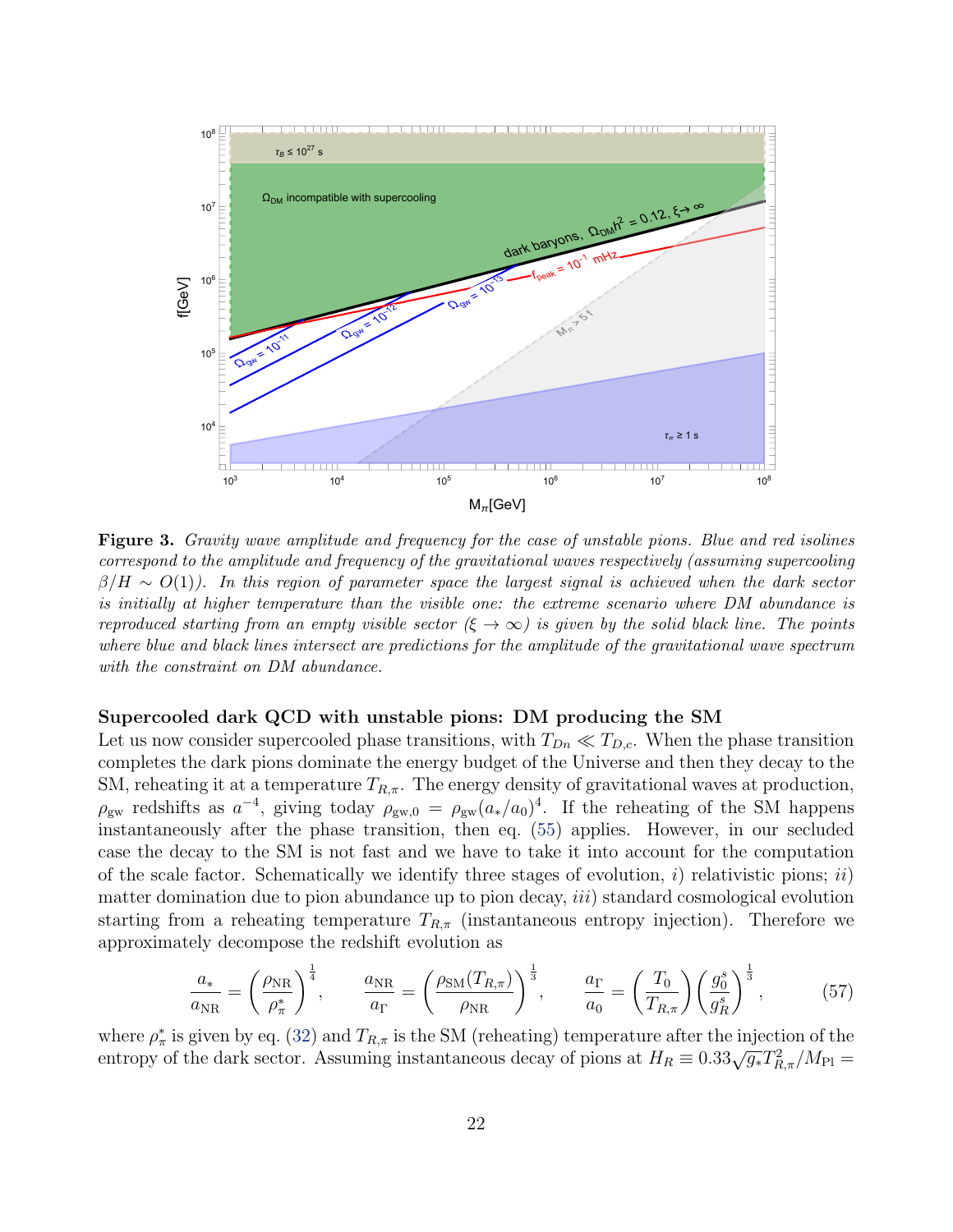$\Gamma_{\pi}$  the overall redshift can be cast in the form,

<span id="page-22-1"></span>
$$
\frac{a_{*}}{a_{0}} = \left(\frac{a_{\rm NR}}{a_{*}}\right)^{\frac{1}{3}} \left(\frac{3M_{\rm Pl}^{2}\Gamma_{\pi}^{2}}{\rho_{\pi}^{*}}\right)^{\frac{1}{3}} \left(\frac{T_{0}}{T_{R,\pi}}\right) \left(\frac{g_{0}^{s}}{g_{R}^{s}}\right)^{\frac{1}{3}}.
$$
\n(58)

Here we assume that the Hubble parameter is dominated by the dark sector until pion decay. With supercooling and instantaneous reheating of the dark sector after completion of the PT  $\rho^*_{\pi} \sim \Lambda^4$ . Using eq. [\(58\)](#page-22-1) the abundance reads,

$$
\Omega_{\rm gw}^{\pi-\rm decay} = \Omega_{\gamma} \frac{\rho_{\rm gw}}{\rho_{\pi}^*} \left(\frac{g_*^s(T_0)}{g_*^s(T_{R,\pi})}\right)^{\frac{4}{3}} \frac{g_*(T_{R,\pi})}{g_*(T_0)} \times \left(\frac{a_{\rm NR}}{a_*}\right)^{\frac{4}{3}} \left(\frac{3M_{\rm Pl}^2 \Gamma_{\pi}^2}{\rho_{\pi}^*}\right)^{\frac{1}{3}} \tag{59}
$$

that holds when  $(a_{NR}/a_*)^{\frac{4}{3}}(3M_{\rm Pl}^2\Gamma_\pi^2/\rho_\pi^*)^{\frac{1}{3}}$  is smaller than one. The peak frequency is also affected by the dilution, becoming smaller

$$
f_{\text{peak}} = 3.8 \times 10^{-6} \,\text{Hz} \frac{f_*}{H_*} \left(\frac{g_*(T_{R,\pi})}{106.75}\right)^{\frac{1}{6}} \left(\frac{T_{R,\pi}}{100 \,\text{GeV}}\right) \times \left(\frac{a_{\text{NR}}}{a_*}\right)^{\frac{1}{3}} \left(\frac{\rho_\pi^*}{3M_{\text{Pl}}^2 \Gamma_\pi^2}\right)^{\frac{1}{6}}.\tag{60}
$$

The numerical values of the above two quantities are shown in figure [3,](#page-21-0) where we also show the baryon DM abundance compatible with supercooling  $(\xi \to \infty)$ .

As shown in Fig. [3](#page-21-0) maximal peak frequency in the supercooled scenario is  $\sim 10^{-1}$  mHz. At such frequencies the maximal amplitude of GWs  $\sim 10^{-11}$  could be eventually tested with LISA [\[76\]](#page-32-7). It is worth noting however, at these frequencies and amplitudes stochastic astrophysical foregrounds also exist. Most notably from the mergers of compact objects such as neutron star- neutron star [\[77\]](#page-32-8) and white dwarf - white dwarf binaries [\[78,](#page-32-9) [79\]](#page-32-10). Indeed, to probe our scenario (or any other similar scenario) one has to identify and subtract the astrophysical foregrounds. There are two distinct sources of foregrounds at GW frequencies  $\mathcal{O}(mHz)$ , galactic compact binaries and extra-galactic ones, respectively. It is thought that the galactic component of the foregrounds could be subtracted, however, the extra-galactic binary mergers are thought to contribute to the irreducible background or so called confusion noise [\[80–](#page-32-11)[82\]](#page-32-12). Finally, we remark that foreground subtraction appears to be experimentally challenging even at frequencies  $\sim$  Hz which is studied in great detail in refs. [\[83,](#page-32-13) [84\]](#page-33-0). Considering all the current experimental challenges, supercooled phase transitions could perhaps be tested given a far future experimental break through.

In this section we have made a preliminary assessment of GW signals in the most optimistic case of super-cooled phase transition followed by dilution due to the decay of massive dark pions. A positive detection of these GWs could point towards new physics realised by models which are classically conformal at high energies. We leave a more dedicated study of GW signals for future work.

# <span id="page-22-0"></span>5.5 Phenomenological summary

From the previous discussion we have identified three possible scenarios that provide the correct relic abundance of dark-baryons and -pions. In this subsection we summarize our findings and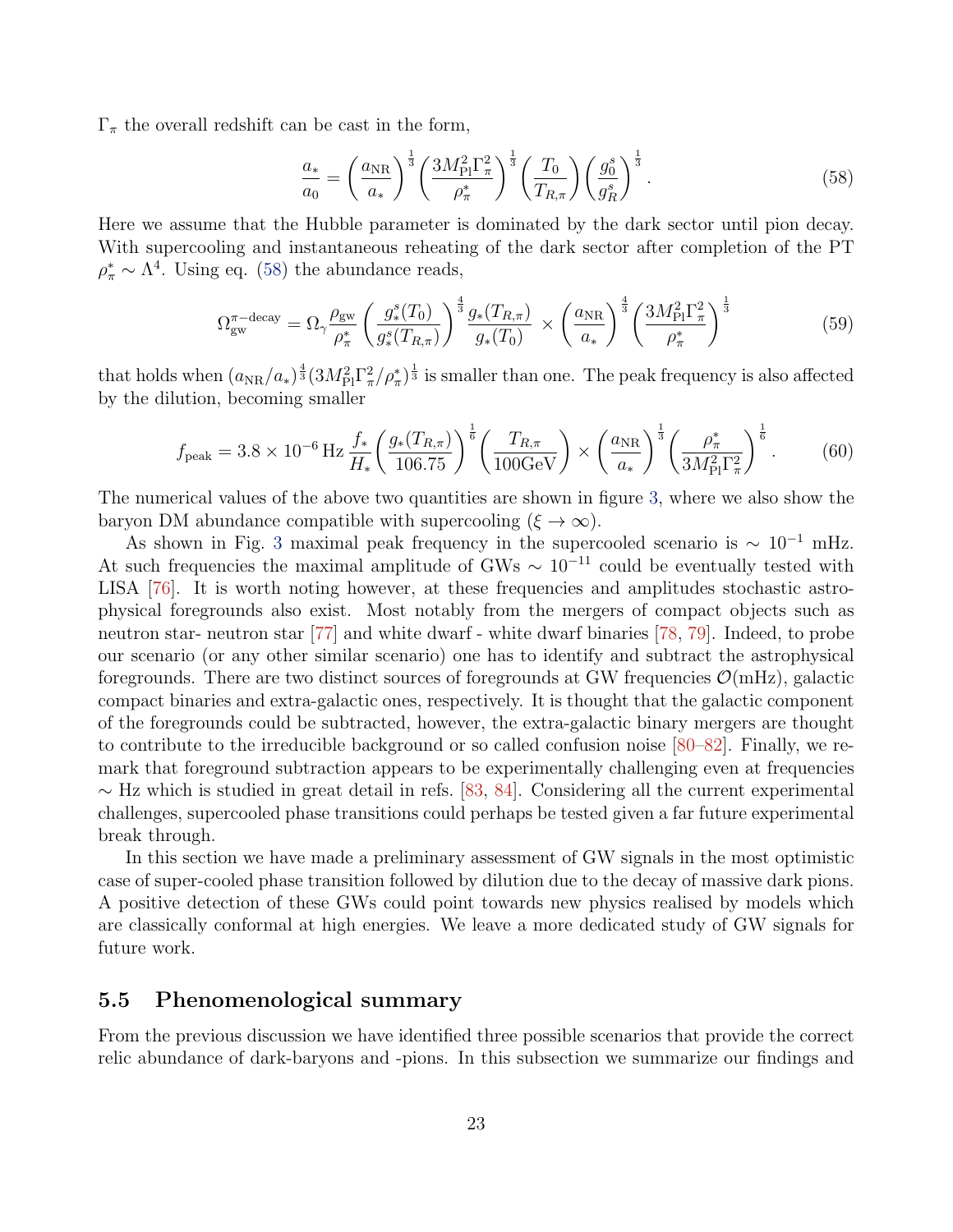comment on the novelty in each of the scenarios. The overall parameter space is shown in figure [2.](#page-17-1)

#### Baryon DM + Pion DM

If the dark pions are lighter than GeV, they can be cosmologically stable. In this branch, both baryons and pions are DM, and the mass scale varies significantly with the value of  $\xi$ . The baryons are the dominant component of DM as long as the pions are lighter than  $M_{\pi}$  <  $100 \,\text{MeV}(f/10^5 \text{GeV})^6$ . This scenario is represented in the left region of figure [2.](#page-17-1) For  $\xi < 10^{-3}$  the DM abundance is dominated by the baryons (horizontal solid lines in fig. [2\)](#page-17-1), and it corresponds to the darkest scenario, with basically no observable effects. For moderate value of  $\xi$  instead and for DM dominated by the pions, there could be visible effects in structure formation, both from the Bullet Cluster and  $Ly-\alpha$  constraints. The latter strongly disfavor secluded dark sectors with  $\xi \approx 1$ . It is interesting for example to consider the case of an initial value of  $\xi_0 = 1$ , such a scenario with equal initial temperatures is realized if renormalizable interactions exist between the dark sector and the SM, most simply if there exist heavy fermions charged under both the SM and the dark sector. Note that from eq. [\(26\)](#page-12-2) after the phase transition the dark sector temperature slightly increases. For example for  $N = N_F = 3$  one finds  $\xi = 1.85$  (while  $N = 3$ with  $N_F = 2$  gives  $\xi = 2.35$ . Such values of  $\xi$  are grossly excluded by structure formation.

#### Baryon DM with ultra-light pions

When the dark pions are so light that they cannot be DM, they behave as radiation at the BBN and CMB epoch, therefore they are subject to the bound from  $\Delta N_{\text{eff}}$ . This region, where DM is made entirely by the baryons is the leftmost part of figure [2.](#page-17-1) For moderate  $\xi$  this region is constrained by the value of the number of relativistic degrees of freedom. In the plot we show the expected bound from CMB stage IV, in dark green.

#### Baryon DM with fast-decaying pions

For larger dark pion mass, pions are unstable, although they could be sufficiently long lived to modify the baryon relic abundance through late entropy injections (still with  $\tau_{\pi}$  < 1s to avoid BBN constraints). This region is on the top-right part of figure [2.](#page-17-1) Since DM baryon are heavy, there is no constraint from self-interactions in this branch of the parameter space. The relic abundances isolines of figure [2](#page-17-1) are of two types in this region: horizontal lines with no dependence on  $M_{\pi}$  and oblique lines with dependence on  $M_{\pi}$ . The former correspond to small values of  $\xi$ , that are insufficient to achieve a large entropy injections, while the latter to moderate and large values of  $\xi$ . When  $\xi$  is sizable, the DM abundance of baryon does not depend anymore on  $\xi$ : this is the limiting case where the SM is extremely cold initially and it originates entirely from the dark sector (cfr. eq. [\(39\)](#page-15-2)). As discussed in the previous subsection it is the region of parameter space where we can expect a signal in gravitational waves, albeit a very tiny one and possibly unobservable. The most optimistic predictions for the amplitude and frequency of the gravitational waves are shown in figure [3,](#page-21-0) which is a zoomed-in version of the upper right region of figure [2.](#page-17-1)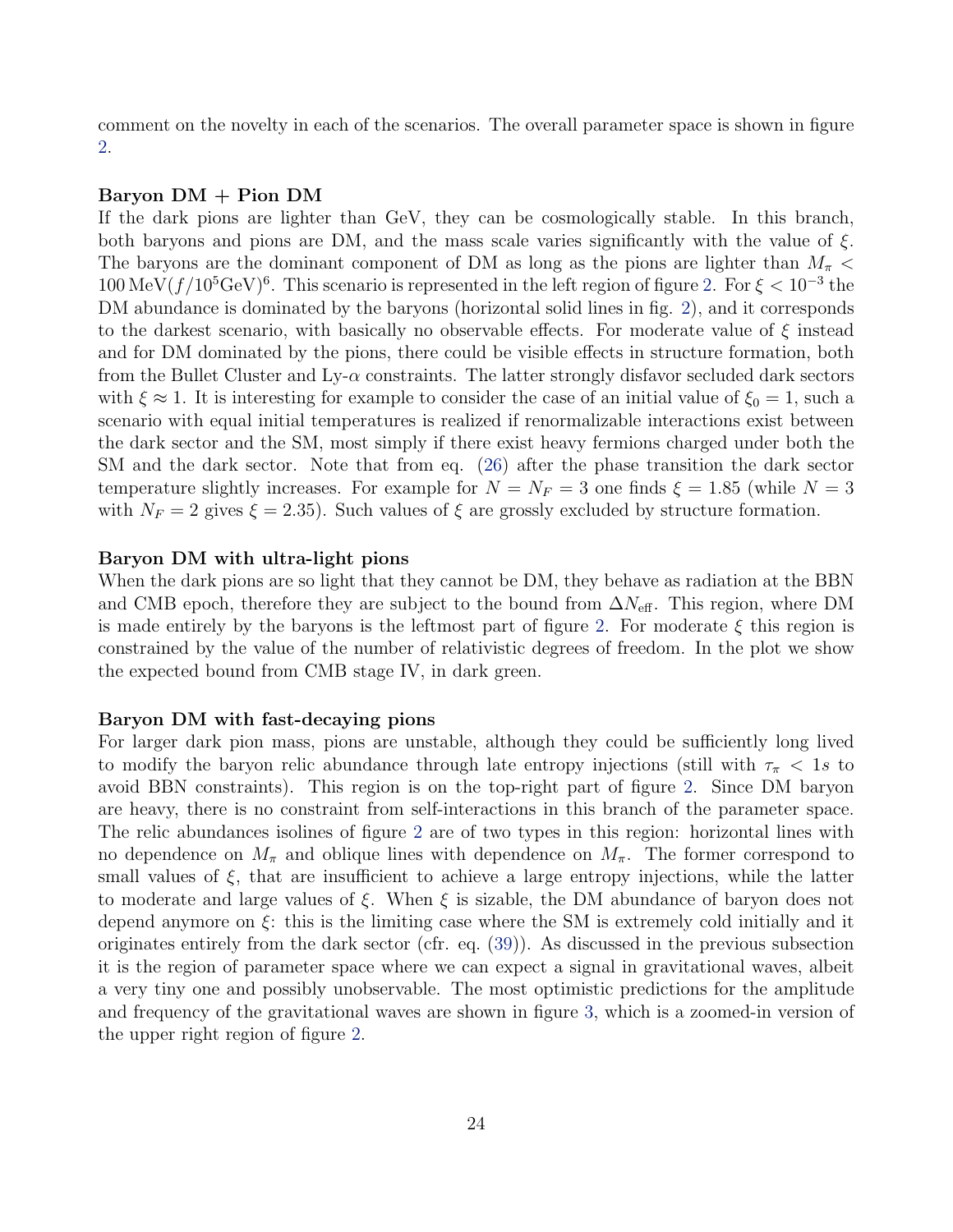# <span id="page-24-0"></span>6 Conclusions

If DM is part of a truly dark sector, with no sizable interactions with the SM, the experimental chances to have a glimpse of the nature of DM are dim. However, while being clearly a nightmare scenario, this possibility cannot be merely discarded. A strong theoretical motivation to study secluded dark sectors is that they elegantly provide cosmologically stable DM candidates without ad hoc assumptions. The seclusion is automatically realized when the dark sector is a non-abelian gauge theory with fermions that are singlet under the SM. This in turn gives rise to interactions with potentially interesting effects for cosmology.

In this work we studied a QCD-like dark sector, connected to the SM only through gravitationally suppressed interactions. This leads to dark baryon and dark pion DM candidates in different regions of parameter space. Depending on the production mechanism the dark sector has a different temperature from the visible sector and this determines the DM relic abundance and phenomenology. This simple example already generates reach and non-trivial dynamics: an early phase of dark radiation, then a confinement (chiral symmetry breaking) phase transition to a dark sector with two mass scales, the baryon and pion mass.

In the context of gauge theories with fermions a dimension-5 operator through the Higgs portal has a dramatic impact even when suppressed by the Planck scale. This boosts the production of the dark sector through freeze-in and it allows the pions to decay. The latter effect can modify the cosmological history of the Universe with an early phase of matter domination, and severely constrains the scenario if the pions decay at late times. Contrary to the pure glue scenario [\[11\]](#page-28-4), the existence of pions that are lighter than the confinement scale opens new phenomenological avenues.

Quite remarkably we have shown that gravitationally coupled dark QCD is quite constrained through a combination of constraints from CMB, BBN, structure formation and self-interactions and can be further tested with future observations. The constraints depend on the initial temperature of the dark sector. If the dark sector was originally in thermal contact with the SM only a small region of parameters is allowed where DM is a baryon and pions decay rapidly.

Two regions of parameters are currently allowed. If the pions are lighter than GeV they can make up all the DM and be as light as the mass scale currently tested with  $Ly-\alpha$  forest observations. We have carried out a very preliminary study of the impact of light pion DM on structure formation, emphasizing both the role of free-streaming and self-interactions. It turned out that both effects gives parametrically the same model dependence on the matter power spectrum. When the temperature of the dark sector is equal to the SM pion DM would have mass around KeV and this is grossly excluded by structure formation.

On the contrary, when the dark pions are heavier than the Higgs mass they decay before BBN but they can be sufficiently long lived to realize an early phase of matter domination. Upon decay to the SM such a phase ends with a large entropy injection into the SM plasma diluting DM abundance. This leads to baryon DM with mass 100 TeV or larger. In such a scenario the energy budget of the Universe at the dark QCD phase transition might be dominated by the dark sector, opening up the possibility to have signals of gravitational waves from the first order confinement phase transition, albeit their amplitude and peak frequency are diluted by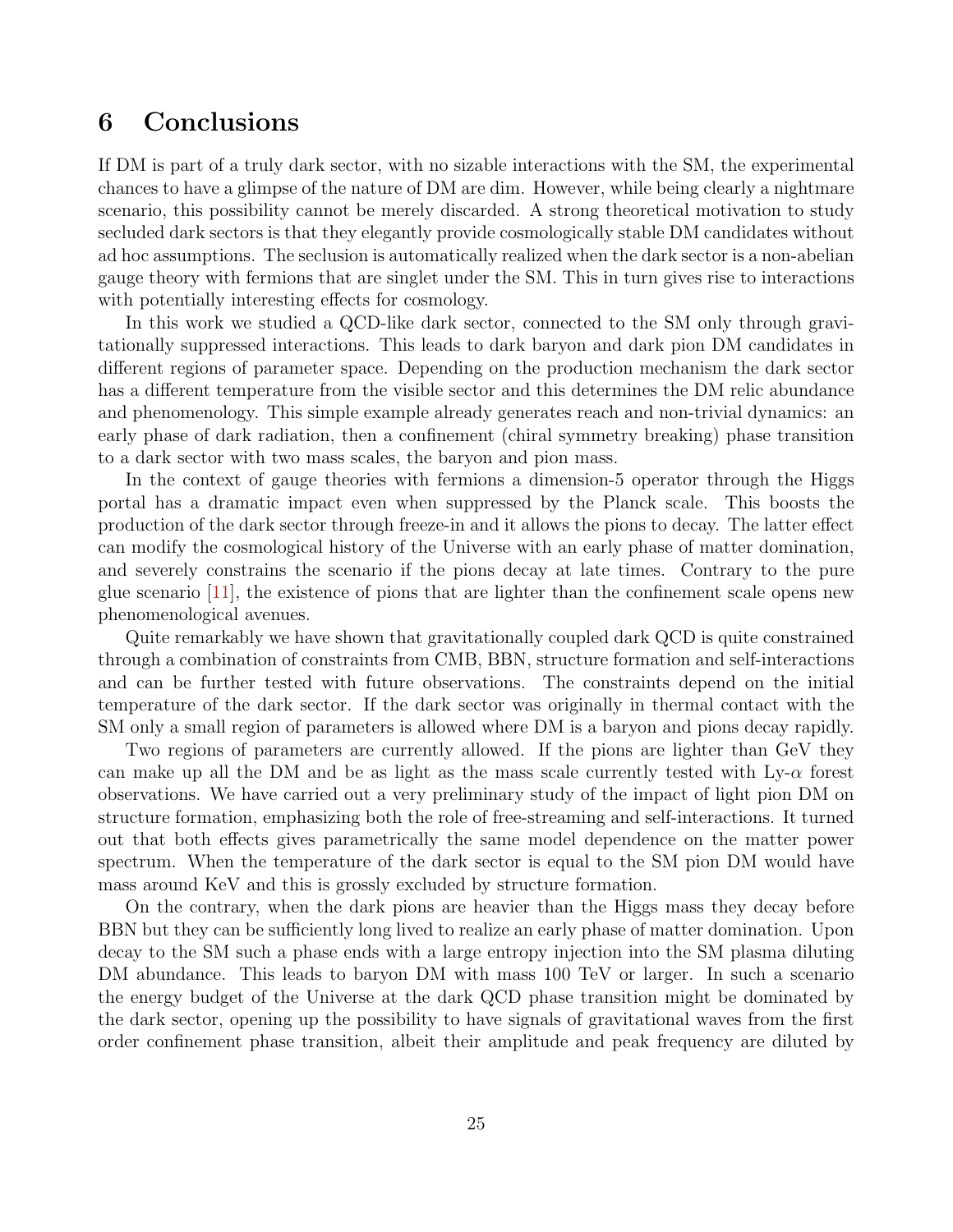the entropy injection. Our preliminary study indicates that even in the most optimistic case of sizable supercooling (that is unlikely in QCD-like theories), the peak amplitude and frequency are about  $\Omega_{GW} \sim 10^{-11}$  and  $\mathcal{O}(mHz)$ , respectively. Allowing for a faster decay of the pions might lead to larger observable gravity wave signals.

The exploration of truly dark sectors can be pursued in several future directions. We plan to explore more general portal interactions between the visible and the dark sector, employing the formalism of CFTs, and generalize the discussion of freeze-in in section [3.](#page-5-0) Dark sectors with a tiny connection to the SM can provide an early phase of matter domination terminated by the decay to the SM via irrelevant operators. Since this can have an impact for gravitational waves, we reserve to explore this possibility in greater detail in future work. For baryon DM indirect detection signal of decaying pions deserve further study. Finally for pion DM a more detailed study of effects on structure formation due to free-streaming/self-interactions is required in some regions of parameters.

#### Acknowledgments

This work is supported by MIUR grants PRIN 2017FMJFMW and 2017L5W2PT and the INFN grant STRONG. We acknowledge the Galileo Galilei Institute for hospitality during this work. We thank Yann Gouttenoire for pointing out a typo in the gravity-wave frequency.

# <span id="page-25-0"></span>A Production of CFT from contact operators

In this Appendix we extend the computation in Ref. [\[11\]](#page-28-4) to the production of a dark sector through the Higgs portal coupling,

$$
\frac{1}{\Lambda_{\text{UV}}^{d-2}} |H|^2 \mathcal{O}, \qquad [\mathcal{O}] = d. \qquad (61)
$$

We will phrase our formulae for a general operator  $\mathcal O$  of the CFT, see [\[85\]](#page-33-1) for a recent discussion. As a special case they can be applied to perturbative gauge theories with fermions and gauge fields or conformally coupled scalars. The two point function of  $\mathcal O$  in real and Fourier space is given by

$$
\langle \mathcal{O}(x)\mathcal{O}(0)\rangle = \frac{a_{\mathcal{O}}}{8\pi^4} \frac{1}{(x^2)^d}, \quad \langle \mathcal{O}(p)\mathcal{O}(-p)\rangle' = -i\frac{a_{\mathcal{O}}}{2\pi^2} \frac{\Gamma(2-d)}{4^{d-1}\Gamma(d)}(-p^2)^{d-2},\tag{62}
$$

The total cross-section for production of CFT states from two Higgs can be simply obtained through the optical theorem. In the massless limit  $\sigma_{\text{tot}} = \text{Im} \mathcal{M}_{\text{forward}}/s$ , where

$$
i\mathcal{M}_{\text{forward}} = -\frac{4}{\Lambda_{\text{UV}}^2} \langle O(p)O(-p) \rangle'.
$$
 (63)

By taking the imaginary part one finds

<span id="page-25-1"></span>
$$
\sigma_{\text{HH}\to\text{CFT}} = \frac{4a_{\mathcal{O}}}{\pi^{3/2}} \frac{\Gamma(d+1/2)}{\Gamma(d-1)\Gamma(2d)} \frac{s^{d-3}}{\Lambda_{\text{UV}}^{2d-4}}.
$$
\n(64)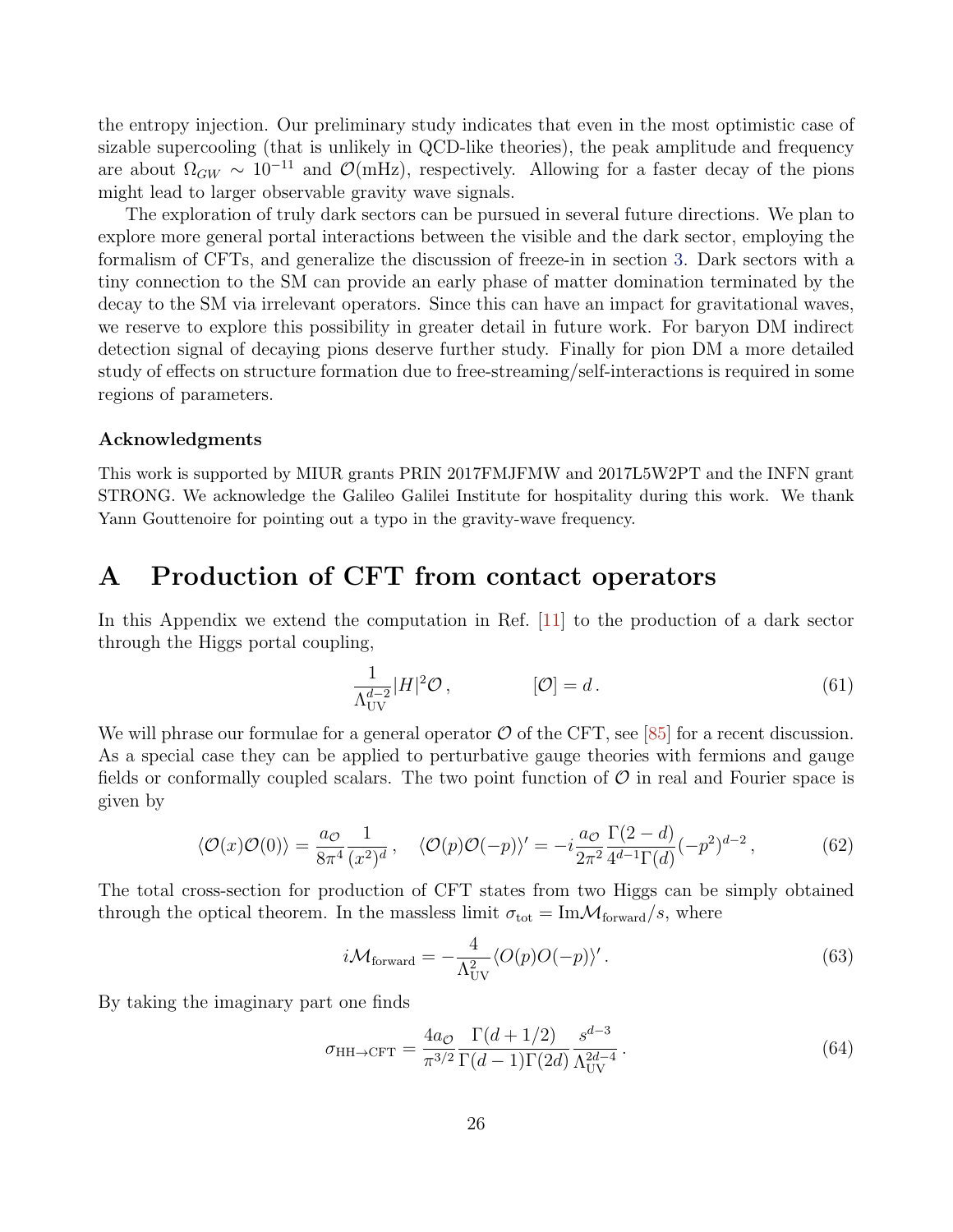With this we can compute the collisional term in the Boltzmann equation, which can be cast into the following form [\[11\]](#page-28-4)

$$
\frac{C(t,p)}{E} \approx \frac{e^{-p/T}}{512\pi^3 p^2} \int ds \int_{\frac{s}{4p}}^{\infty} dp_3 \frac{2}{s} e^{-p_3/T} 16\pi \sigma(s) = T \frac{e^{-p/T}}{16\pi^2 p^2} \int ds s e^{-s/(4pT)} \sigma(s).
$$
 (65)

Inserting [\(64\)](#page-25-1), we obtain the expression

<span id="page-26-0"></span>
$$
\frac{C_{\text{HH}\to\text{CFT}}}{E} = a_{\mathcal{O}} \frac{p^{d-3} e^{-\frac{p}{T}}}{2\pi^3 \Gamma(d)} \frac{T^d}{\Lambda_{\text{UV}}^{2d-4}}.
$$
\n(66)

This can be used to determine both the thermally averaged cross-section and to find a solution for the phase space distribution by direct integration of the Boltzmann equation. We can compute the thermally averaged cross-section as

$$
2\gamma \equiv n_{\text{eq}}^2 \langle \sigma_{\text{HH}\to\text{CFT}} v \rangle = \int \frac{d^3 p}{(2\pi)^3} \frac{C_{\text{SM}+\text{SM}\to\text{CFT}}}{E} = \frac{a_{\mathcal{O}}}{4\pi^5} \frac{T^{2d}}{\Lambda_{\text{UV}}^{2d-4}} ,\tag{67}
$$

where  $n_{\text{eq}} = g_i T^3 / \pi^2$  in agreement with [\[86\]](#page-33-2). This relation then allow us to compute the thermally averaged cross section as in eq. [\(14\)](#page-8-2) in section [3.](#page-5-0) From eq. [\(66\)](#page-26-0) we then derive the phase space distribution as a function of momenta and temperature, assuming that production takes place during radiation domination,

$$
f(T,p) = \int_{T}^{T_R} \frac{dT'}{T'H(T')} \frac{C(T', \frac{pT'}{T})}{p} = \frac{a_{\mathcal{O}}}{\pi^4} \frac{3\sqrt{5/2}}{(2d-5)\Gamma(d)\sqrt{g_*}} \left(1 - \frac{T^{2d-5}}{T_R^{2d-5}}\right) \frac{M_{\text{Pl}}}{\Lambda_{\text{UV}}} \frac{T_R^{2d-5}}{\Lambda_{\text{UV}}} \frac{p^{d-3}}{T^{d-3}} e^{-p/T} \,. \tag{68}
$$

From this we can finally compute the number and energy densities

$$
n(T) = a_{\mathcal{O}} \frac{3\sqrt{5/2}}{2\pi^6 (2d-5)\sqrt{g_*}} T^3 \left(1 - \frac{T^{2d-5}}{T_R^{2d-5}}\right) \frac{M_{\text{Pl}}}{\Lambda_{\text{UV}}} \frac{T_R^{2d-5}}{\Lambda_{\text{UV}}} \,, \qquad \rho(T) = d \, T n(T) \,. \tag{69}
$$

Corrections from quantum statistics In the previous discussion we neglected quantum statistic for the SM bath. While this is completely negligible in the non-relativistic regime it can give a correction in the massless limit. To take this into account the space-time density of interaction in the massless limit can be written as [\[86\]](#page-33-2),

$$
2\gamma = \int \frac{d^3 p_1}{(2\pi)^3} \frac{d^3 p_2}{(2\pi)^3} f_{\text{eq}}(E_1) f_{\text{eq}}(E_2) \frac{s\sigma}{2E_1 E_2} \,. \tag{70}
$$

Where  $f_{eq}(x) = (\exp[x] \mp 1)^{-1}$  for Bose/Fermi statistics. Using,

$$
d^3 p_1 d^3 p_2 = 2\pi^2 E_1 E_2 dE_+ dE_- ds, \qquad E_{\pm} = E_1 \pm E_2, |E_-| \le \sqrt{E_+^2 - s}, \qquad E_+ \ge \sqrt{s}, \qquad s \ge 0.
$$
 (71)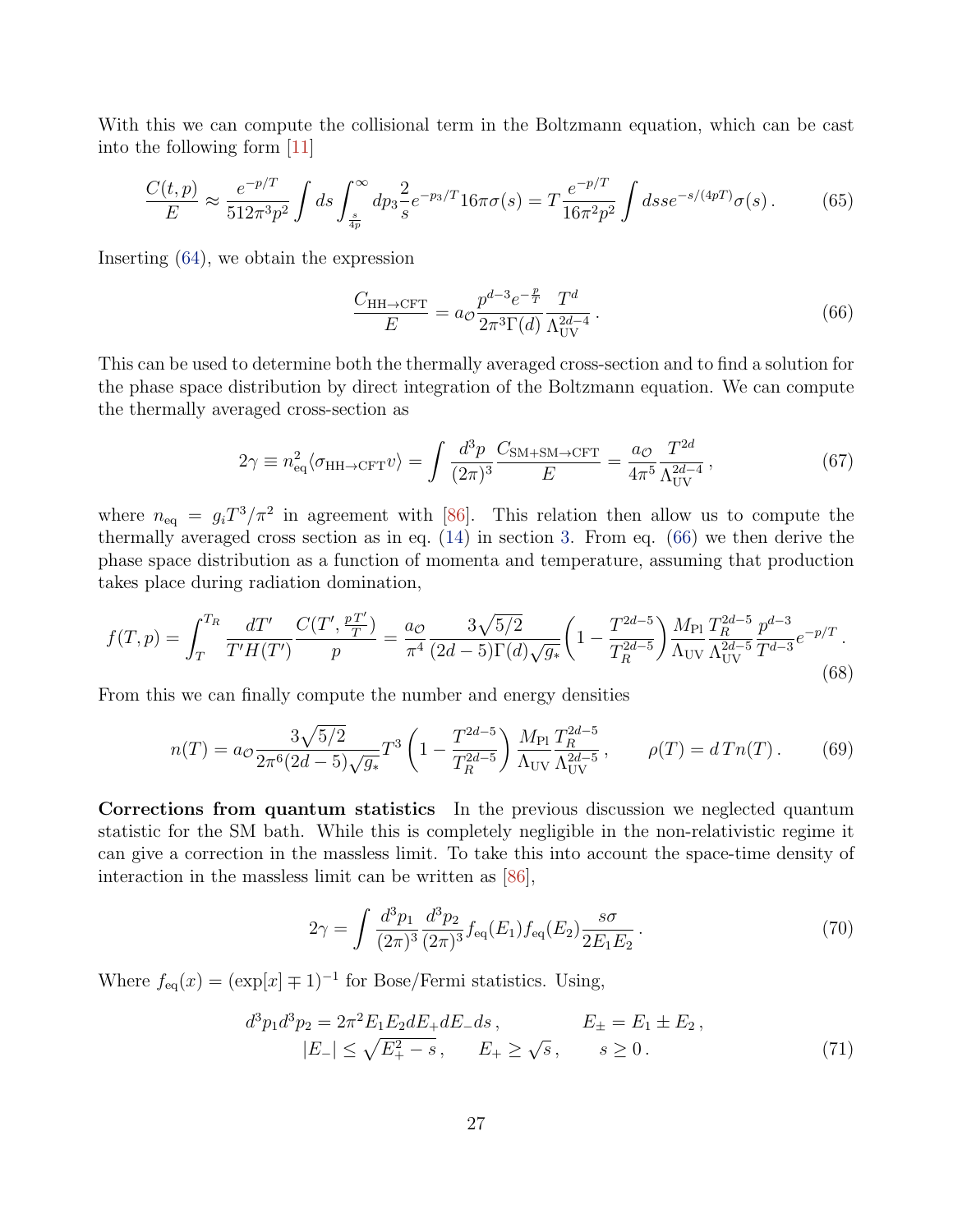we find,

$$
2\gamma = I_d \frac{a_D}{16\pi^4} \frac{2^{5-2\Delta}}{\Gamma[d]\Gamma[d-1]} \frac{T^{2d}}{\Lambda_{\text{UV}}^{2d-4}}, \qquad I_d = \int_0^\infty dy \, y^{d-2} \int_{\sqrt{y}}^\infty dx_+ \int_0^{x_+} dx_- f_{\text{eq}}(x_1) f_{\text{eq}}(x_2) \tag{72}
$$

Numerically we find,

|                              | $I_3$ |           |       |           |
|------------------------------|-------|-----------|-------|-----------|
| Bose                         | -92   | 1799      | 79273 | 6100000   |
| Fermi                        |       | 52   1377 | 69674 | 5700000   |
| Maxwell    64   1536   73728 |       |           |       | l 5800000 |

For gravitational production the relative value is the same as  $d = 4$  corresponding to an  $O(10\%)$ difference.

## <span id="page-27-0"></span>A.1 Inflaton scattering

Let us consider gravitational production of the dark sector from inflaton collisions. As usual the inclusive cross-section is proportional to the imaginary part of the forward amplitude of  $\phi \phi \rightarrow \phi \phi$ . Using the tree level graviton propagator

$$
\langle h_{\mu\nu}(p)h_{\rho\sigma}(-p)\rangle = P_{\mu\nu\rho\sigma}\frac{i}{p^2 + i\epsilon}, \qquad P_{\mu\nu\rho\sigma} = \frac{1}{2}(\eta_{\mu\rho}\eta_{\nu\sigma} + \eta_{\mu\sigma}\eta_{\nu\rho} - \eta_{\mu\nu}\eta_{\rho\sigma}), \qquad (73)
$$

one finds,

$$
i\mathcal{M} = \frac{1}{(p^2)^2} T^{\phi}_{\mu\nu} P^{\mu\nu\rho\sigma} \langle T_{\rho\sigma}(p) T_{\gamma\tau}(-p) \rangle P^{\gamma\tau\alpha\beta} T^{\phi}_{\alpha\beta} \,. \tag{74}
$$

The two point function of the energy momentum tensor of a CFT is fixed up to an overall normalization. One finds [\[44\]](#page-30-7),

$$
\langle T_{\mu\nu}(p)T_{\rho\sigma}(-p)\rangle = \frac{c}{7680\pi^2} \left(2\pi_{\mu\nu}\pi_{\rho\sigma} - 3\pi_{\mu\rho}\pi_{\nu\sigma} - 3\pi_{\mu\sigma}\pi_{\nu\rho}\right) \log(-p^2) \,,\tag{75}
$$

where  $\pi_{\mu\nu} = \eta_{\mu\nu}p^2 - p_{\mu}p_{\nu}$  and c is the central charge of the CFT. Since the inflaton is nonrelativistic  $p_{\mu} = (2m, 0, 0, 0)$  the cross-section vanishes identically since  $\pi_{\mu\nu} = 0$ . This agrees with perturbative computations where the cross-section is controlled by the explicit breaking of Weyl invariance.

# References

- <span id="page-27-1"></span>[1] Particle Data Group Collaboration, P. A. Zyla et al., Review of Particle Physics, PTEP 2020 (2020), no. 8 083C01.
- <span id="page-27-2"></span>[2] WMAP Collaboration, G. Hinshaw et al., Nine-Year Wilkinson Microwave Anisotropy Probe (WMAP) Observations: Cosmological Parameter Results, Astrophys. J. Suppl. 208 (2013) 19, [[arXiv:1212.5226](http://arxiv.org/abs/1212.5226)].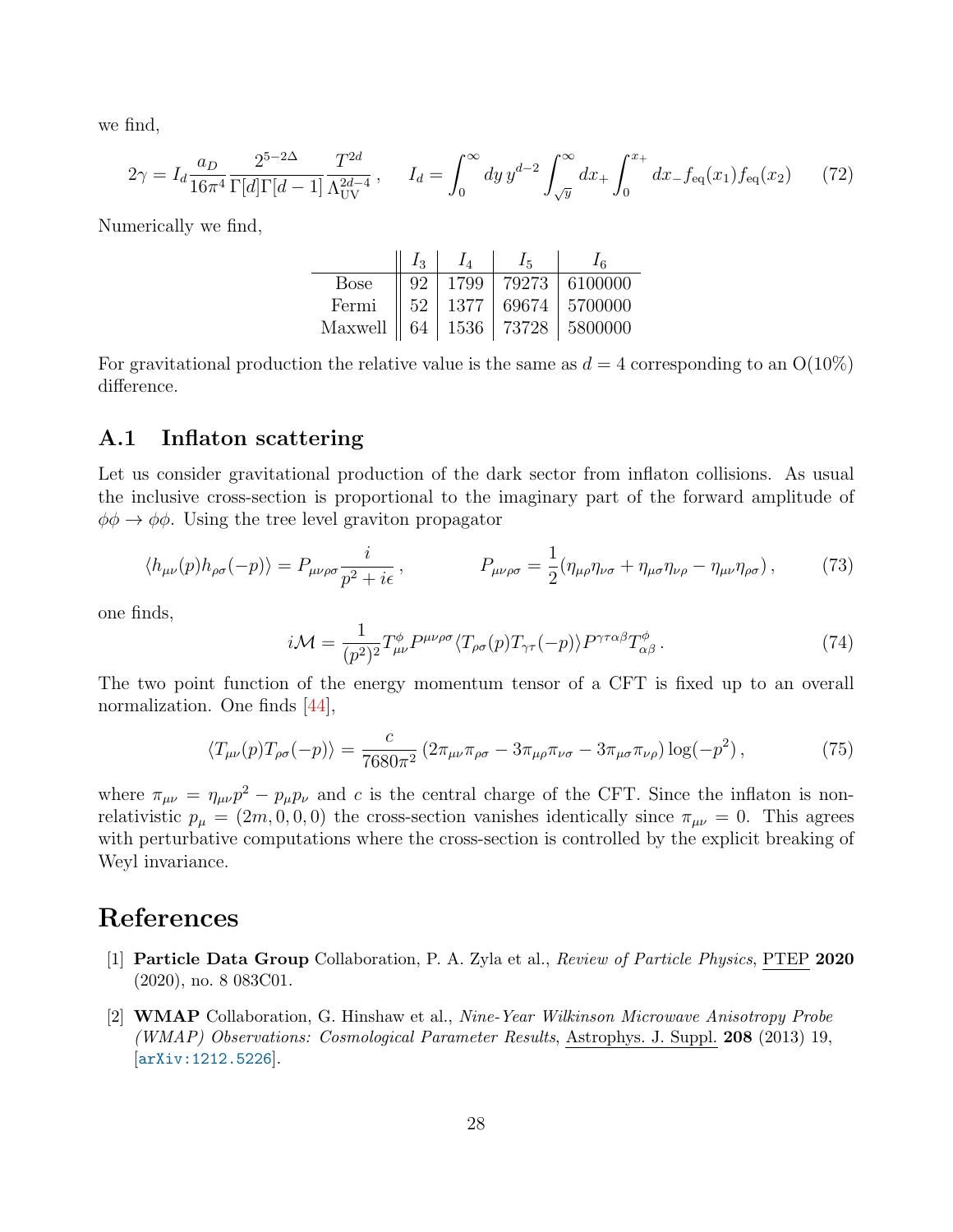- <span id="page-28-0"></span>[3] M. Garny, M. Sandora, and M. S. Sloth, Planckian Interacting Massive Particles as Dark Matter, Phys. Rev. Lett. **116** (2016), no. 10 101302, [[arXiv:1511.03278](http://arxiv.org/abs/1511.03278)].
- [4] E. Babichev, L. Marzola, M. Raidal, A. Schmidt-May, F. Urban, H. Veermäe, and M. von Strauss, Bigravitational origin of dark matter, Phys. Rev. D 94 (2016), no. 8 084055, [[arXiv:1604.08564](http://arxiv.org/abs/1604.08564)].
- <span id="page-28-7"></span>[5] Y. Tang and Y.-L. Wu, Pure Gravitational Dark Matter, Its Mass and Signatures, Phys. Lett. B 758 (2016) 402–406, [[arXiv:1604.04701](http://arxiv.org/abs/1604.04701)].
- <span id="page-28-5"></span>[6] M. Garny, A. Palessandro, M. Sandora, and M. S. Sloth, Theory and Phenomenology of Planckian Interacting Massive Particles as Dark Matter, JCAP 02 (2018) 027, [[arXiv:1709.09688](http://arxiv.org/abs/1709.09688)].
- [7] M. Garny, A. Palessandro, M. Sandora, and M. S. Sloth, Charged Planckian Interacting Dark Matter, JCAP 01 (2019) 021, [[arXiv:1810.01428](http://arxiv.org/abs/1810.01428)].
- <span id="page-28-6"></span>[8] Y. Ema, K. Nakayama, and Y. Tang, Production of Purely Gravitational Dark Matter, JHEP 09 (2018) 135, [[arXiv:1804.07471](http://arxiv.org/abs/1804.07471)].
- [9] N. Bernal, M. Dutra, Y. Mambrini, K. Olive, M. Peloso, and M. Pierre, Spin-2 Portal Dark Matter, Phys. Rev. D **97** (2018), no. 11 115020,  $\alpha$ <sup>rx</sup>iv:1803.01866.
- <span id="page-28-8"></span>[10] Y. Ema, K. Nakayama, and Y. Tang, Production of Purely Gravitational Dark Matter: The Case of Fermion and Vector Boson, JHEP 07 (2019) 060, [[arXiv:1903.10973](http://arxiv.org/abs/1903.10973)].
- <span id="page-28-4"></span>[11] M. Redi, A. Tesi, and H. Tillim, Gravitational Production of a Conformal Dark Sector, JHEP 05 (2021) 010, [[arXiv:2011.10565](http://arxiv.org/abs/2011.10565)].
- <span id="page-28-1"></span>[12] A. Ahmed, B. Grzadkowski, and A. Socha, Gravitational production of vector dark matter, JHEP 08 (2020) 059, [[arXiv:2005.01766](http://arxiv.org/abs/2005.01766)].
- <span id="page-28-2"></span>[13] S. Nussinov, TECHNOCOSMOLOGY: COULD A TECHNIBARYON EXCESS PROVIDE A 'NATURAL' MISSING MASS CANDIDATE?, Phys. Lett. B 165 (1985) 55–58.
- <span id="page-28-9"></span>[14] E. D. Carlson, M. E. Machacek, and L. J. Hall, Self-interacting dark matter, Astrophys. J. 398 (1992) 43–52.
- [15] G. D. Kribs, T. S. Roy, J. Terning, and K. M. Zurek, *Quirky Composite Dark Matter*, Phys. Rev. D 81 (2010) 095001, [[arXiv:0909.2034](http://arxiv.org/abs/0909.2034)].
- [16] A. Hietanen, R. Lewis, C. Pica, and F. Sannino, Composite Goldstone Dark Matter: Experimental Predictions from the Lattice, JHEP 12 (2014) 130, [[arXiv:1308.4130](http://arxiv.org/abs/1308.4130)].
- [17] E. Hardy, R. Lasenby, J. March-Russell, and S. M. West, Big Bang Synthesis of Nuclear Dark Matter, JHEP 06 (2015) 011, [[arXiv:1411.3739](http://arxiv.org/abs/1411.3739)].
- <span id="page-28-3"></span>[18] O. Antipin, M. Redi, A. Strumia, and E. Vigiani, Accidental Composite Dark Matter, JHEP 07 (2015) 039, [[arXiv:1503.08749](http://arxiv.org/abs/1503.08749)].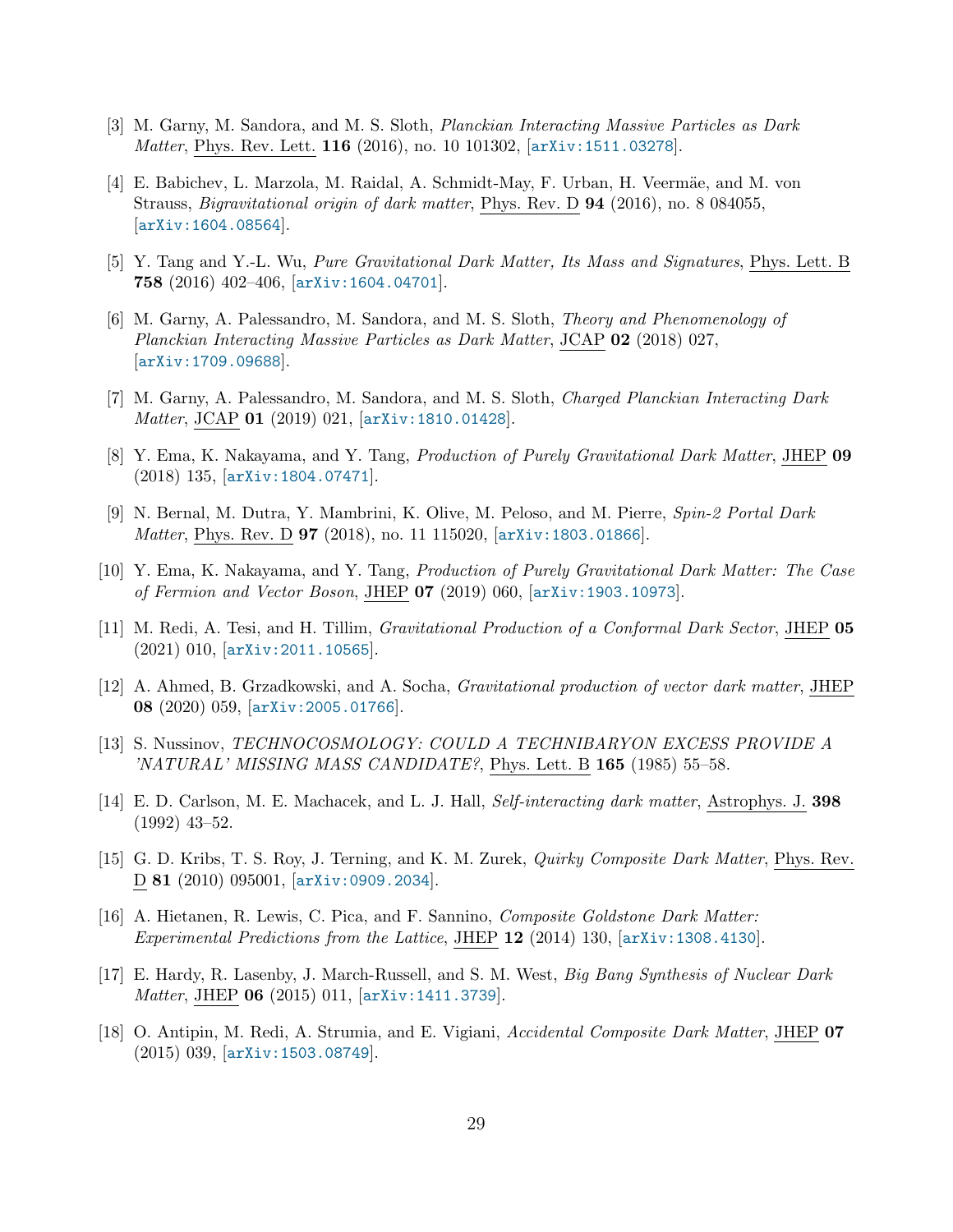- [19] T. Appelquist et al., Stealth Dark Matter: Dark scalar baryons through the Higgs portal, Phys. Rev. D 92 (2015), no. 7 075030, [[arXiv:1503.04203](http://arxiv.org/abs/1503.04203)].
- [20] J. M. Cline, W. Huang, and G. D. Moore, Challenges for models with composite states, Phys. Rev. D 94 (2016), no. 5 055029, [[arXiv:1607.07865](http://arxiv.org/abs/1607.07865)].
- [21] S. J. Lonsdale, M. Schroor, and R. R. Volkas, Asymmetric Dark Matter and the hadronic spectra of hidden QCD, Phys. Rev. D 96 (2017), no. 5 055027, [[arXiv:1704.05213](http://arxiv.org/abs/1704.05213)].
- <span id="page-29-8"></span>[22] A. Mitridate, M. Redi, J. Smirnov, and A. Strumia, Dark Matter as a weakly coupled Dark Baryon, JHEP 10 (2017) 210, [[arXiv:1707.05380](http://arxiv.org/abs/1707.05380)].
- <span id="page-29-0"></span>[23] A. Carvunis, D. Guadagnoli, M. Reboud, and P. Stangl, Composite Dark Matter and a *horizontal symmetry*, JHEP  $02$  (2021) 056,  $[arXiv:2007.11931]$  $[arXiv:2007.11931]$  $[arXiv:2007.11931]$ .
- <span id="page-29-1"></span>[24] G. D. Kribs and E. T. Neil, Review of strongly-coupled composite dark matter models and lattice simulations, Int. J. Mod. Phys. A 31 (2016), no. 22 1643004, [[arXiv:1604.04627](http://arxiv.org/abs/1604.04627)].
- <span id="page-29-2"></span>[25] S. Bottaro, M. Costa, and O. Popov, Asymmetric accidental composite dark matter, [arXiv:2104.14244](http://arxiv.org/abs/2104.14244).
- <span id="page-29-3"></span>[26] N. A. Dondi, F. Sannino, and J. Smirnov, Thermal history of composite dark matter, Phys. Rev. D 101 (2020), no. 10 103010, [[arXiv:1905.08810](http://arxiv.org/abs/1905.08810)].
- [27] L. Morrison, S. Profumo, and D. J. Robinson, Large N-ightmare Dark Matter, [arXiv:2010.03586](http://arxiv.org/abs/2010.03586).
- <span id="page-29-4"></span>[28] Y.-D. Tsai, R. McGehee, and H. Murayama, Resonant Self-Interacting Dark Matter from Dark QCD, [arXiv:2008.08608](http://arxiv.org/abs/2008.08608).
- <span id="page-29-5"></span>[29] J. M. Cline, Z. Liu, G. Moore, and W. Xue, Composite strongly interacting dark matter, Phys. Rev. D 90 (2014), no. 1 015023, [[arXiv:1312.3325](http://arxiv.org/abs/1312.3325)].
- [30] K. K. Boddy, J. L. Feng, M. Kaplinghat, and T. M. P. Tait, Self-Interacting Dark Matter from a Non-Abelian Hidden Sector, Phys. Rev. D 89 (2014), no. 11 115017, [[arXiv:1402.3629](http://arxiv.org/abs/1402.3629)].
- [31] A. Soni and Y. Zhang, *Hidden*  $SU(N)$  *Glueball Dark Matter*, Phys. Rev. D **93** (2016), no. 11 115025, [[arXiv:1602.00714](http://arxiv.org/abs/1602.00714)].
- [32] L. Forestell, D. E. Morrissey, and K. Sigurdson, Cosmological Bounds on Non-Abelian Dark Forces, Phys. Rev. D 97 (2018), no. 7 075029, [[arXiv:1710.06447](http://arxiv.org/abs/1710.06447)].
- [33] B. S. Acharya, M. Fairbairn, and E. Hardy, *Glueball dark matter in non-standard cosmologies*, JHEP 07 (2017) 100, [[arXiv:1704.01804](http://arxiv.org/abs/1704.01804)].
- <span id="page-29-6"></span>[34] B. Jo, H. Kim, D. Kim, Hyung, and C. S. Shin, Exploring the Universe with Dark Light Scalars, [arXiv:2010.10880](http://arxiv.org/abs/2010.10880).
- <span id="page-29-7"></span>[35] C. Gross, S. Karamitsos, G. Landini, and A. Strumia, Gravitational Vector Dark Matter, JHEP 03 (2021) 174, [[arXiv:2012.12087](http://arxiv.org/abs/2012.12087)].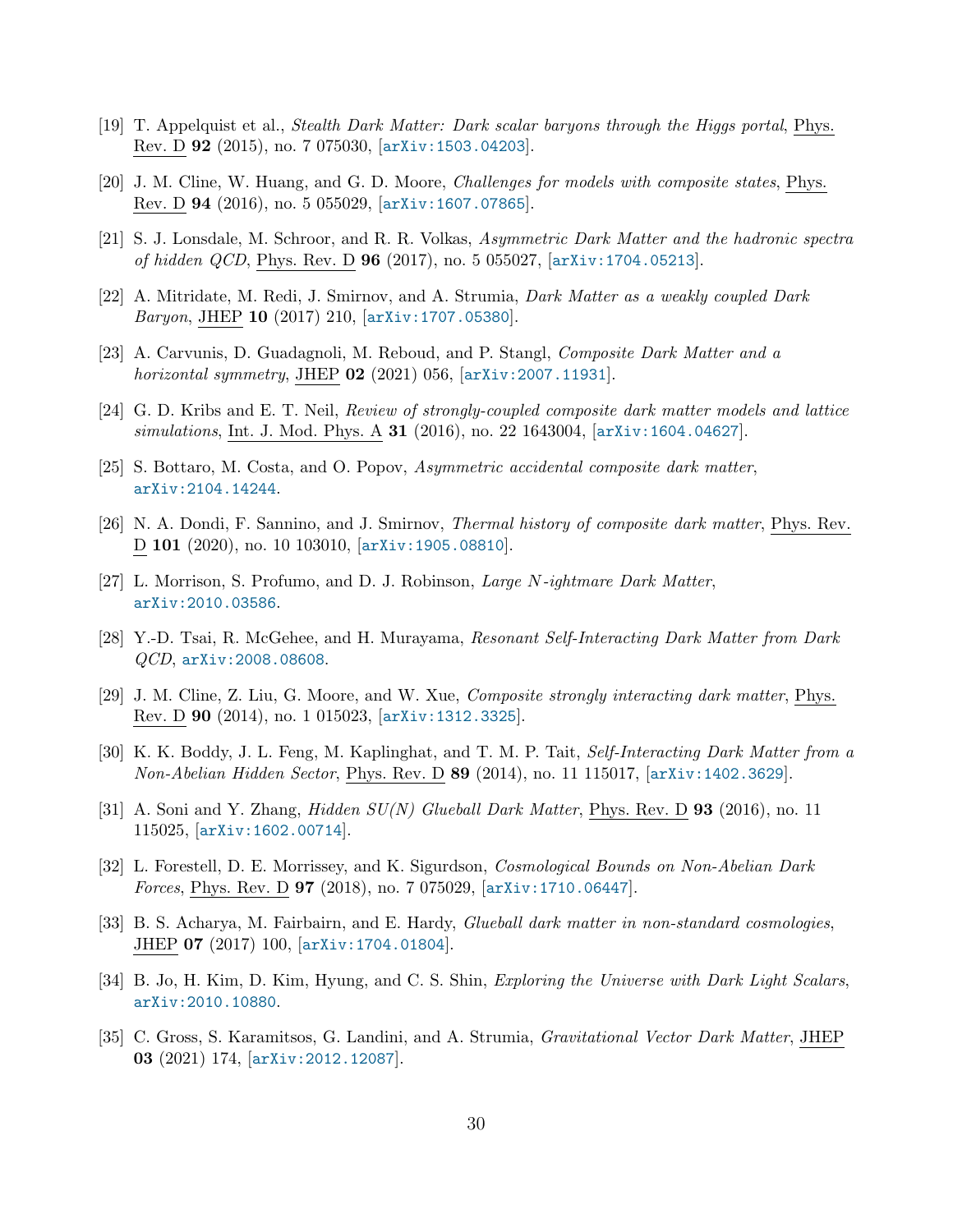- <span id="page-30-0"></span>[36] E. Witten, Global Aspects of Current Algebra, Nucl. Phys. B 223 (1983) 422–432.
- <span id="page-30-1"></span>[37] Y. Hochberg, E. Kuflik, H. Murayama, T. Volansky, and J. G. Wacker, Model for Thermal Relic Dark Matter of Strongly Interacting Massive Particles, Phys. Rev. Lett. 115 (2015), no. 2 021301, [[arXiv:1411.3727](http://arxiv.org/abs/1411.3727)].
- <span id="page-30-2"></span>[38] A. Djouadi, The Anatomy of electro-weak symmetry breaking. I: The Higgs boson in the standard model, Phys. Rept. 457 (2008) 1–216, [[hep-ph/0503172](http://arxiv.org/abs/hep-ph/0503172)].
- <span id="page-30-3"></span>[39] A. Arvanitaki, S. Dimopoulos, S. Dubovsky, P. W. Graham, R. Harnik, and S. Rajendran, Astrophysical Probes of Unification, Phys. Rev. D 79 (2009) 105022, [[arXiv:0812.2075](http://arxiv.org/abs/0812.2075)].
- <span id="page-30-4"></span>[40] R. Essig, E. Kuflik, S. D. McDermott, T. Volansky, and K. M. Zurek, Constraining Light Dark Matter with Diffuse X-Ray and Gamma-Ray Observations, JHEP 11 (2013) 193, [[arXiv:1309.4091](http://arxiv.org/abs/1309.4091)].
- <span id="page-30-5"></span>[41] D. J. Chung, E. W. Kolb, and A. Riotto, Superheavy dark matter, Phys. Rev. D 59 (1998) 023501, [[hep-ph/9802238](http://arxiv.org/abs/hep-ph/9802238)].
- <span id="page-30-6"></span>[42] L. J. Hall, K. Jedamzik, J. March-Russell, and S. M. West, Freeze-In Production of FIMP Dark Matter, JHEP 03 (2010) 080, [[arXiv:0911.1120](http://arxiv.org/abs/0911.1120)].
- <span id="page-30-8"></span>[43] H. Osborn and A. Petkou, Implications of conformal invariance in field theories for general dimensions, Annals Phys. 231 (1994) 311–362, [[hep-th/9307010](http://arxiv.org/abs/hep-th/9307010)].
- <span id="page-30-7"></span>[44] S. S. Gubser and I. R. Klebanov, Absorption by branes and Schwinger terms in the world volume theory, Phys. Lett. B 413 (1997) 41–48, [[hep-th/9708005](http://arxiv.org/abs/hep-th/9708005)].
- <span id="page-30-9"></span>[45] Y. Mambrini and K. A. Olive, Gravitational Production of Dark Matter during Reheating, [arXiv:2102.06214](http://arxiv.org/abs/2102.06214).
- <span id="page-30-10"></span>[46] E. W. Kolb and A. J. Long, Completely dark photons from gravitational particle production during the inflationary era, JHEP 03 (2021) 283, [[arXiv:2009.03828](http://arxiv.org/abs/2009.03828)].
- <span id="page-30-11"></span>[47] P. Adshead, L. Pearce, M. Peloso, M. A. Roberts, and L. Sorbo, Phenomenology of fermion production during axion inflation, JCAP  $06$  (2018) 020,  $[array:1803.04501]$ .
- <span id="page-30-12"></span>[48] D. J. H. Chung, L. L. Everett, H. Yoo, and P. Zhou, Gravitational Fermion Production in Inflationary Cosmology, Phys. Lett. B 712 (2012) 147–154, [[arXiv:1109.2524](http://arxiv.org/abs/1109.2524)].
- <span id="page-30-13"></span>[49] N. Herring and D. Boyanovsky, Gravitational production of nearly thermal fermionic dark matter, Phys. Rev. D 101 (2020), no. 12 123522, [arXiv: 2005.00391].
- <span id="page-30-14"></span>[50] P. B. Arnold, G. D. Moore, and L. G. Yaffe, Effective kinetic theory for high temperature gauge theories, JHEP 01 (2003) 030, [[hep-ph/0209353](http://arxiv.org/abs/hep-ph/0209353)].
- <span id="page-30-15"></span>[51] A. Kurkela and E. Lu, Approach to Equilibrium in Weakly Coupled Non-Abelian Plasmas, Phys. Rev. Lett. 113 (2014), no. 18 182301, [[arXiv:1405.6318](http://arxiv.org/abs/1405.6318)].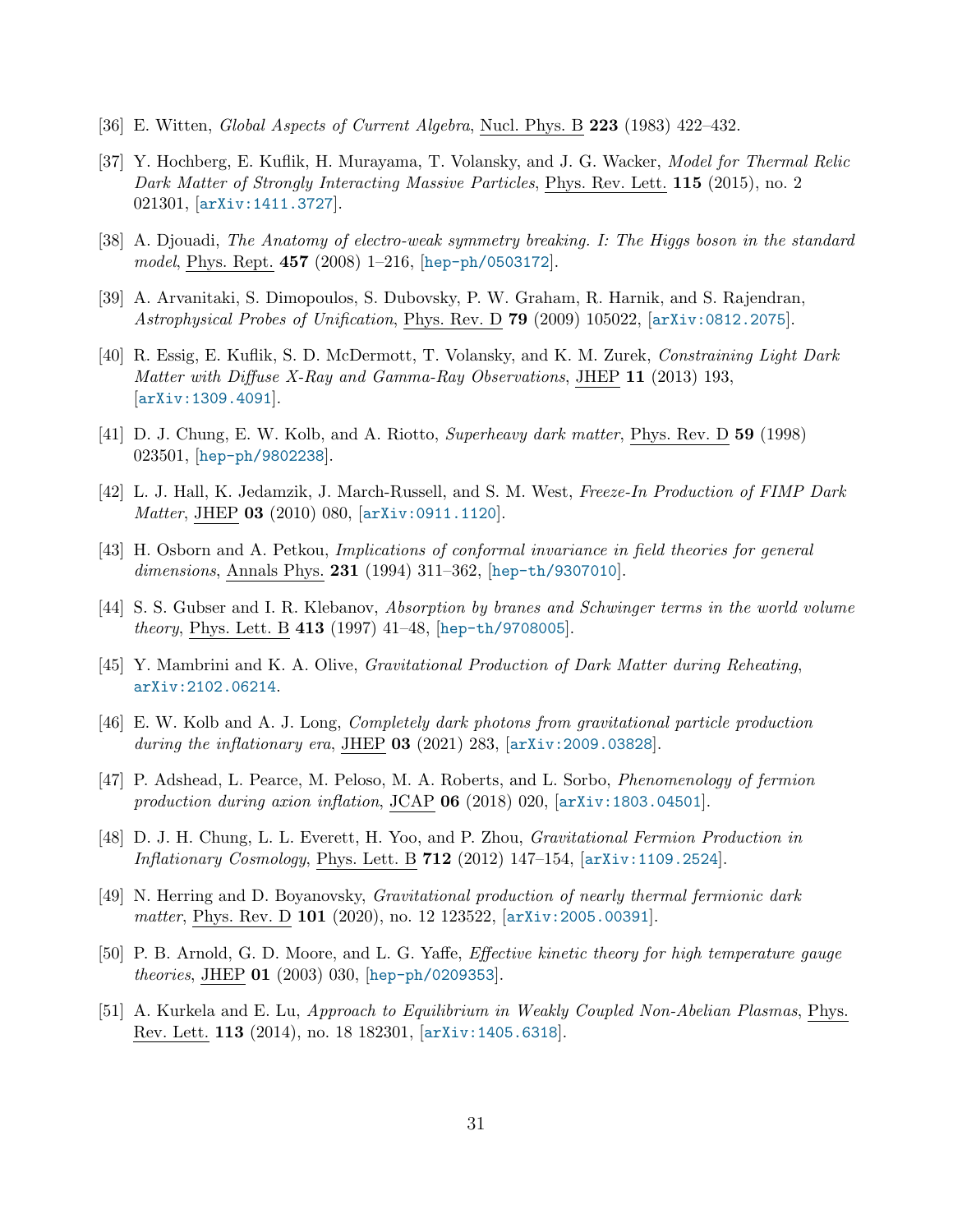- <span id="page-31-0"></span>[52] M. Panero, *Thermodynamics of the QCD plasma and the large-N limit*, Phys. Rev. Lett. **103** (2009) 232001, [[arXiv:0907.3719](http://arxiv.org/abs/0907.3719)].
- <span id="page-31-1"></span>[53] B. Lucini and M. Panero,  $SU(N)$  gauge theories at large N, Phys. Rept. **526** (2013) 93–163, [[arXiv:1210.4997](http://arxiv.org/abs/1210.4997)].
- <span id="page-31-2"></span>[54] N. Brambilla et al., *QCD and Strongly Coupled Gauge Theories: Challenges and Perspectives*, Eur. Phys. J. C 74 (2014), no. 10 2981, [[arXiv:1404.3723](http://arxiv.org/abs/1404.3723)].
- <span id="page-31-3"></span>[55] CP-PACS Collaboration, A. Ali Khan et al., Equation of state in finite temperature QCD with two flavors of improved Wilson quarks, Phys. Rev. D 64 (2001) 074510, [[hep-lat/0103028](http://arxiv.org/abs/hep-lat/0103028)].
- <span id="page-31-4"></span>[56] Y. Aoki, Z. Fodor, S. D. Katz, and K. K. Szabo, The Equation of state in lattice QCD: With physical quark masses towards the continuum limit, JHEP 01 (2006) 089, [[hep-lat/0510084](http://arxiv.org/abs/hep-lat/0510084)].
- <span id="page-31-5"></span>[57] S. Borsanyi, G. Endrodi, Z. Fodor, S. D. Katz, and K. K. Szabo, Precision SU(3) lattice thermodynamics for a large temperature range, JHEP  $07$  (2012) 056, [[arXiv:1204.6184](http://arxiv.org/abs/1204.6184)].
- <span id="page-31-6"></span>[58] I. Garcia Garcia, R. Lasenby, and J. March-Russell, Twin Higgs WIMP Dark Matter, Phys. Rev. D 92 (2015), no. 5 055034, [[arXiv:1505.07109](http://arxiv.org/abs/1505.07109)].
- <span id="page-31-7"></span>[59] K.-C. Yang, Thermodynamic Evolution of Secluded Vector Dark Matter: Conventional WIMPs and Nonconventional WIMPs, JHEP 11 (2019) 048, [[arXiv:1905.09582](http://arxiv.org/abs/1905.09582)].
- <span id="page-31-8"></span>[60] C. Mondino, M. Pospelov, J. T. Ruderman, and O. Slone, *Dark Higgs Dark Matter*, Phys. Rev. D 103 (2021), no. 3 035027, [[arXiv:2005.02397](http://arxiv.org/abs/2005.02397)].
- <span id="page-31-9"></span>[61] M. Cirelli, Y. Gouttenoire, K. Petraki, and F. Sala, Homeopathic Dark Matter, or how diluted heavy substances produce high energy cosmic rays, JCAP 02 (2019) 014, [[arXiv:1811.03608](http://arxiv.org/abs/1811.03608)].
- <span id="page-31-10"></span>[62] C. Amsler, Proton - anti-proton annihilation and meson spectroscopy with the crystal barrel, Rev. Mod. Phys. 70 (1998) 1293–1340, [[hep-ex/9708025](http://arxiv.org/abs/hep-ex/9708025)].
- <span id="page-31-11"></span>[63] D. Pappadopulo, J. T. Ruderman, and G. Trevisan, Dark matter freeze-out in a nonrelativistic sector, Phys. Rev. D **94** (2016), no. 3 035005,  $\ar{xiv:1602.04219}$ .
- <span id="page-31-12"></span>[64] M. Farina, D. Pappadopulo, J. T. Ruderman, and G. Trevisan, Phases of Cannibal Dark Matter, JHEP 12 (2016) 039, [[arXiv:1607.03108](http://arxiv.org/abs/1607.03108)].
- <span id="page-31-13"></span>[65] D. N. Spergel and P. J. Steinhardt, Observational evidence for selfinteracting cold dark matter, Phys. Rev. Lett. 84 (2000) 3760–3763, [[astro-ph/9909386](http://arxiv.org/abs/astro-ph/9909386)].
- <span id="page-31-14"></span>[66] B. D. Fields, K. A. Olive, T.-H. Yeh, and C. Young, Big-Bang Nucleosynthesis after Planck, JCAP 03 (2020) 010, [[arXiv:1912.01132](http://arxiv.org/abs/1912.01132)]. [Erratum: JCAP 11, E02 (2020)].
- <span id="page-31-15"></span>[67] CMB-S4 Collaboration, K. N. Abazajian et al., CMB-S4 Science Book, First Edition, [arXiv:1610.02743](http://arxiv.org/abs/1610.02743).
- <span id="page-31-16"></span>[68] V. Iršič et al., New Constraints on the free-streaming of warm dark matter from intermediate and small scale Lyman- $\alpha$  forest data, Phys. Rev. D **96** (2017), no. 2 023522, [[arXiv:1702.01764](http://arxiv.org/abs/1702.01764)].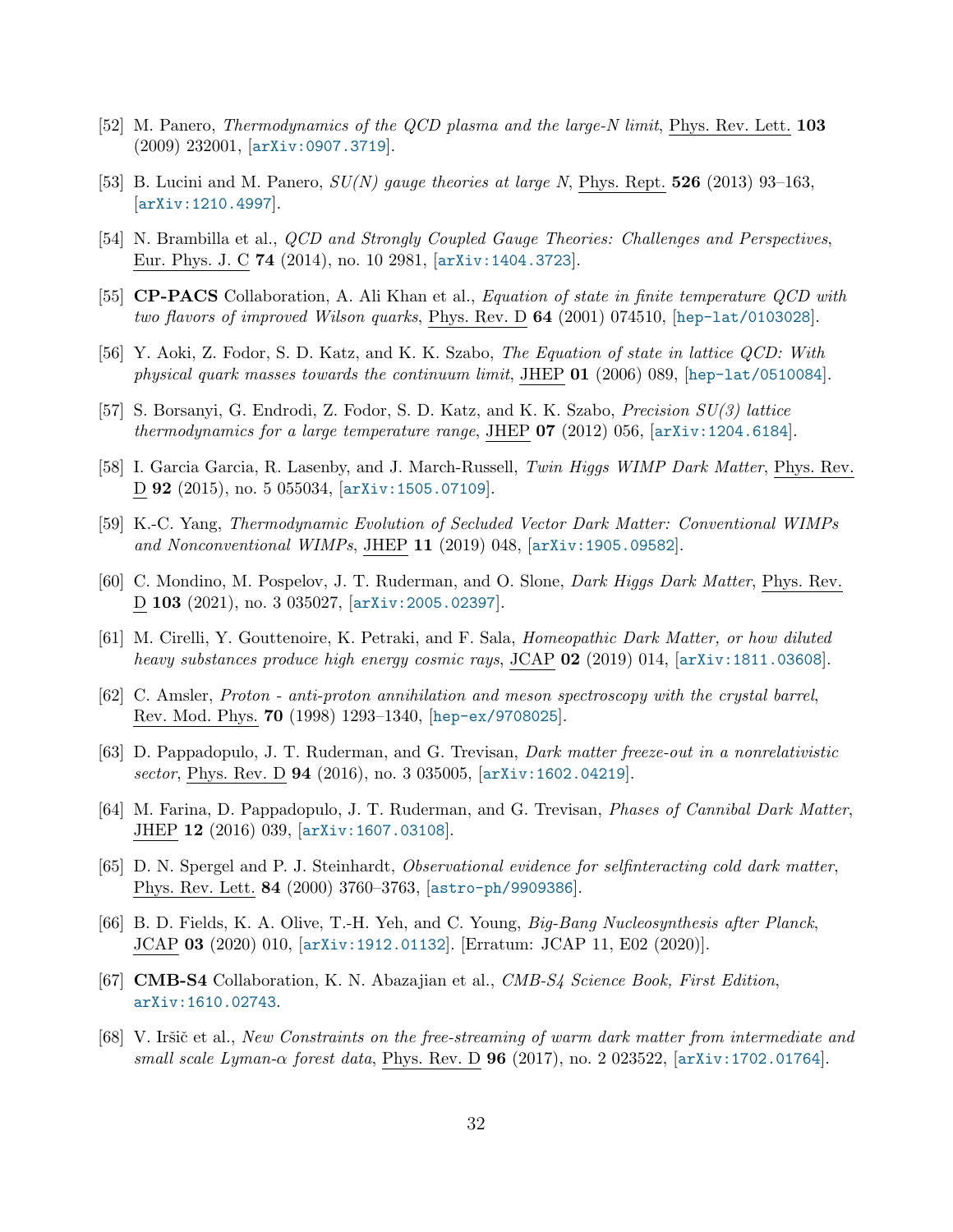- <span id="page-32-0"></span>[69] X. Chu, B. Dasgupta, and J. Kopp, Sterile neutrinos with secret interactions—lasting friendship with cosmology, JCAP 10 (2015) 011, [[arXiv:1505.02795](http://arxiv.org/abs/1505.02795)].
- <span id="page-32-1"></span>[70] D. Egana-Ugrinovic, R. Essig, D. Gift, and M. LoVerde, The Cosmological Evolution of Self-interacting Dark Matter, [arXiv:2102.06215](http://arxiv.org/abs/2102.06215).
- <span id="page-32-2"></span>[71] F. D'Eramo and A. Lenoci, Lower Mass Bounds on FIMP Dark Matter Produced via Freeze-In, [arXiv:2012.01446](http://arxiv.org/abs/2012.01446).
- <span id="page-32-3"></span>[72] E. Witten, Cosmic Separation of Phases, Phys. Rev. D 30 (1984) 272–285.
- <span id="page-32-4"></span>[73] I. Garcia Garcia, R. Lasenby, and J. March-Russell, Twin Higgs Asymmetric Dark Matter, Phys. Rev. Lett. 115 (2015), no. 12 121801, [[arXiv:1505.07410](http://arxiv.org/abs/1505.07410)].
- <span id="page-32-5"></span>[74] M. Breitbach, J. Kopp, E. Madge, T. Opferkuch, and P. Schwaller, *Dark, Cold, and Noisy:* Constraining Secluded Hidden Sectors with Gravitational Waves, JCAP 07 (2019) 007, [[arXiv:1811.11175](http://arxiv.org/abs/1811.11175)].
- <span id="page-32-6"></span>[75] J. Ellis, M. Lewicki, J. M. No, and V. Vaskonen, Gravitational wave energy budget in strongly supercooled phase transitions, JCAP  $06$  (2019) 024, [[arXiv:1903.09642](http://arxiv.org/abs/1903.09642)].
- <span id="page-32-7"></span>[76] C. Caprini et al., Science with the space-based interferometer eLISA. II: Gravitational waves from cosmological phase transitions, JCAP  $04$  (2016) 001,  $[\text{arXiv}:1512.06239]$ .
- <span id="page-32-8"></span>[77] P. A. Rosado, Gravitational wave background from binary systems, Phys. Rev. D 84 (2011) 084004, [[arXiv:1106.5795](http://arxiv.org/abs/1106.5795)].
- <span id="page-32-9"></span>[78] A. J. Farmer and E. S. Phinney, The gravitational wave background from cosmological compact binaries, Mon. Not. Roy. Astron. Soc. 346 (2003) 1197, [[astro-ph/0304393](http://arxiv.org/abs/astro-ph/0304393)].
- <span id="page-32-10"></span>[79] A. J. Ruiter, K. Belczynski, M. Benacquista, S. L. Larson, and G. Williams, The LISA Gravitational Wave Foreground: A Study of Double White Dwarfs, Astrophys. J. 717 (2010) 1006–1021, [[arXiv:0705.3272](http://arxiv.org/abs/0705.3272)].
- <span id="page-32-11"></span>[80] D. I. Kosenko and K. A. Postnov, On the gravitational wave noise from unresolved extragalactic binaries, Astronomy and Astrophysics 336 (Aug., 1998) 786–790, [[astro-ph/9801032](http://arxiv.org/abs/astro-ph/9801032)].
- [81] M. R. Adams and N. J. Cornish, Discriminating between a stochastic gravitational wave background and instrument noise, Physical Review D 82 (July, 2010) 022002, [[arXiv:1002.1291](http://arxiv.org/abs/1002.1291)].
- <span id="page-32-12"></span>[82] M. R. Adams and N. J. Cornish, Detecting a stochastic gravitational wave background in the presence of a galactic foreground and instrument noise, Physical Review D 89 (Jan., 2014) 022001, [[arXiv:1307.4116](http://arxiv.org/abs/1307.4116)].
- <span id="page-32-13"></span>[83] T. Regimbau, M. Evans, N. Christensen, E. Katsavounidis, B. Sathyaprakash, and S. Vitale, Digging deeper: Observing primordial gravitational waves below the binary black hole produced stochastic background, Phys. Rev. Lett. 118 (2017), no. 15 151105, [[arXiv:1611.08943](http://arxiv.org/abs/1611.08943)].